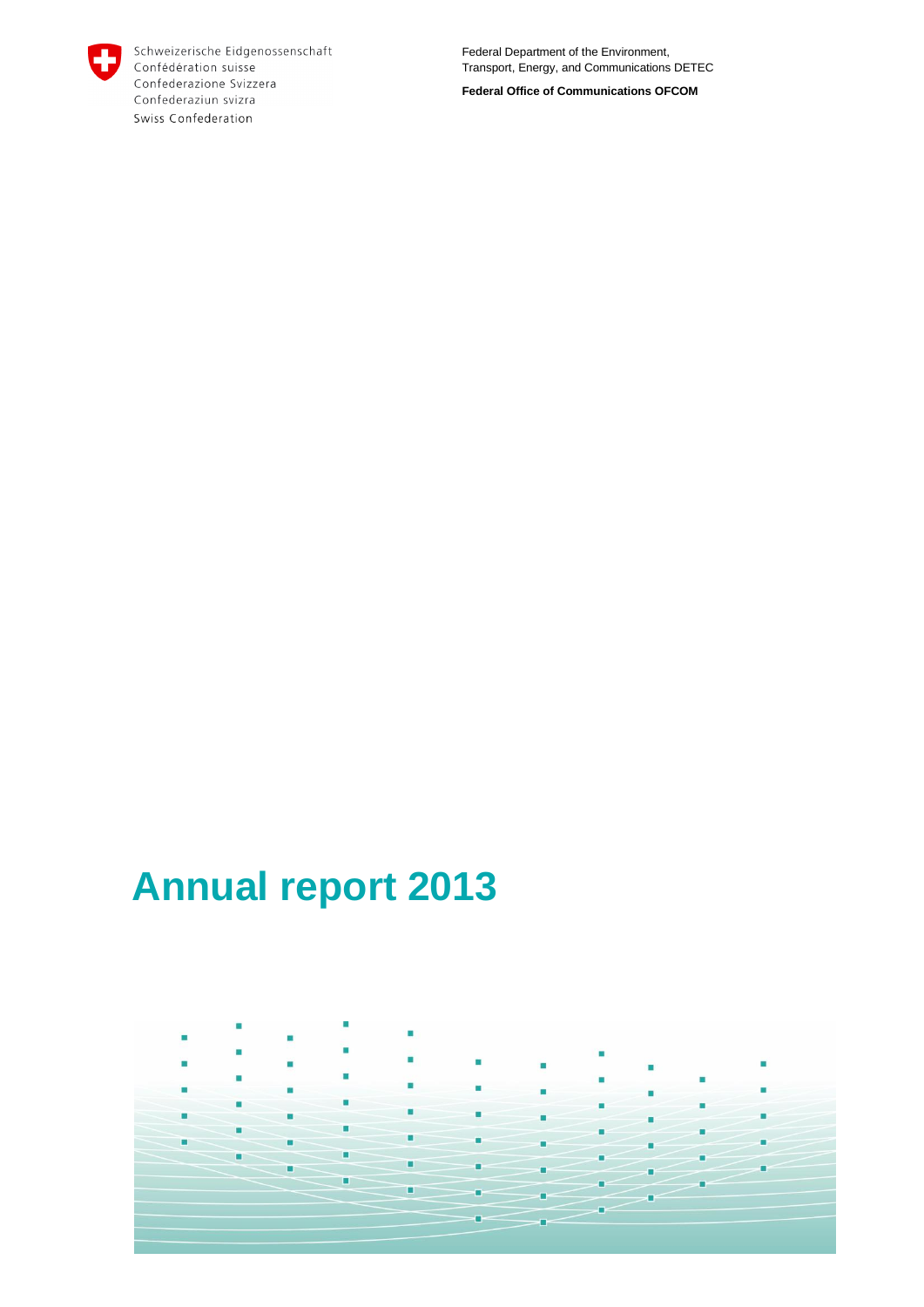### Table of contents

| 1.1   | Chronology of major Federal Council, OFCOM, DETEC and ComCom decisions7 |  |
|-------|-------------------------------------------------------------------------|--|
| 2     |                                                                         |  |
| 2.1   |                                                                         |  |
| 2.1.1 |                                                                         |  |
| 2.1.2 |                                                                         |  |
| 2.1.3 |                                                                         |  |
| 2.1.4 |                                                                         |  |
| 2.2   |                                                                         |  |
| 2.2.1 |                                                                         |  |
| 2.2.2 |                                                                         |  |
| 2.3   | Surveillance and collection of radio and television reception fees  13  |  |
| 2.3.1 |                                                                         |  |
| 2.3.2 |                                                                         |  |
| 2.4   |                                                                         |  |
| 2.5   |                                                                         |  |
| 2.5.1 |                                                                         |  |
| 2.5.2 |                                                                         |  |
| 3     |                                                                         |  |
| 3.1   |                                                                         |  |
| 3.2   |                                                                         |  |
| 3.3   |                                                                         |  |
| 3.4   |                                                                         |  |
| 3.5   |                                                                         |  |
| 3.6   |                                                                         |  |
| 3.6.1 |                                                                         |  |
| 3.6.2 |                                                                         |  |
| 4     |                                                                         |  |
| 4.1   |                                                                         |  |
| 4.2   |                                                                         |  |
| 5     | <b>Equipment and International Frequency Management 23</b>              |  |
| 5.1   |                                                                         |  |
| 5.1.1 |                                                                         |  |
| 5.1.2 |                                                                         |  |
| 5.1.3 |                                                                         |  |
| 5.1.4 |                                                                         |  |
| 5.2   |                                                                         |  |
| 5.2.1 |                                                                         |  |
| 5.2.2 |                                                                         |  |
| 5.3   |                                                                         |  |
| 5.3.1 |                                                                         |  |
| 5.3.2 |                                                                         |  |
| 5.4   | Surveillance of devices and equipment and preventive measures  26       |  |
| 5.4.1 |                                                                         |  |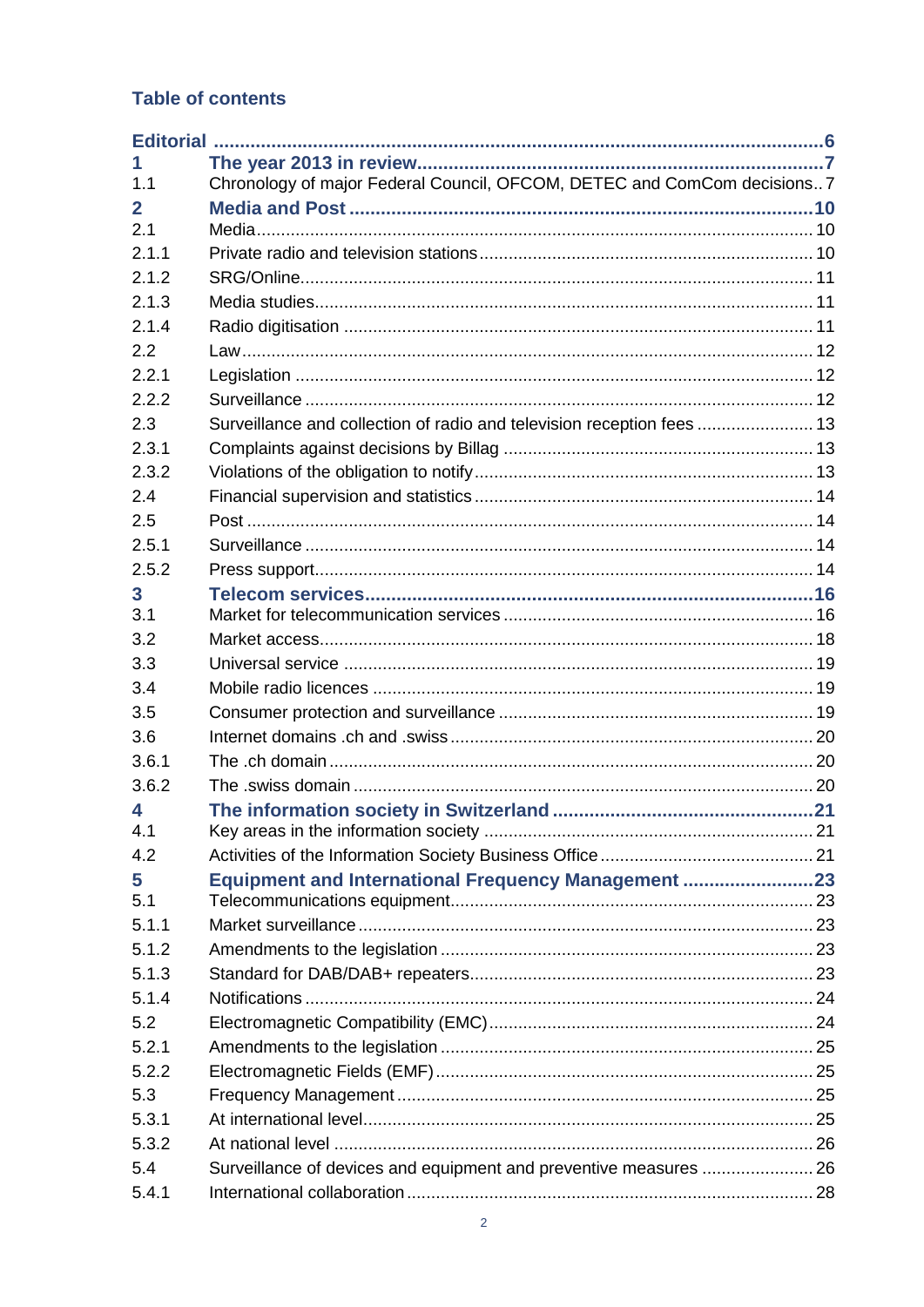| 5.4.2 |                                                                                                                 |  |
|-------|-----------------------------------------------------------------------------------------------------------------|--|
| 5.5   |                                                                                                                 |  |
| 5.5.1 |                                                                                                                 |  |
| 5.5.2 |                                                                                                                 |  |
| 5.5.3 |                                                                                                                 |  |
| 6     |                                                                                                                 |  |
| 6.1   |                                                                                                                 |  |
| 6.1.1 |                                                                                                                 |  |
| 6.1.2 |                                                                                                                 |  |
| 6.1.3 |                                                                                                                 |  |
| 6.2   |                                                                                                                 |  |
| 6.2.1 |                                                                                                                 |  |
| 6.2.2 |                                                                                                                 |  |
| 6.3   |                                                                                                                 |  |
| 6.3.1 |                                                                                                                 |  |
| 6.4   |                                                                                                                 |  |
| 7     |                                                                                                                 |  |
| 7.1   |                                                                                                                 |  |
| 7.2   |                                                                                                                 |  |
| 7.3   |                                                                                                                 |  |
| 7.4   |                                                                                                                 |  |
| 7.5   |                                                                                                                 |  |
| 7.6   |                                                                                                                 |  |
| 7.7   | Organisation for Economic Cooperation and Development (OECD)  36                                                |  |
| 7.8   |                                                                                                                 |  |
| 7.9   |                                                                                                                 |  |
| 8     |                                                                                                                 |  |
| 8.1   |                                                                                                                 |  |
| 8.1.1 |                                                                                                                 |  |
| 8.1.2 |                                                                                                                 |  |
| 8.1.3 |                                                                                                                 |  |
| 8.1.4 |                                                                                                                 |  |
| 8.1.5 | Financial development in the period 2011-2013<br>(according to the Confederation's New Accounting Model NAM) 39 |  |
| 8.2   |                                                                                                                 |  |
| 8.2.1 |                                                                                                                 |  |
| 8.2.2 |                                                                                                                 |  |
| 8.2.3 |                                                                                                                 |  |
| 8.2.4 |                                                                                                                 |  |
| 8.3   |                                                                                                                 |  |
| 8.4   |                                                                                                                 |  |
| 8.5   |                                                                                                                 |  |
| 8.6   |                                                                                                                 |  |
| 8.7   |                                                                                                                 |  |
|       |                                                                                                                 |  |
| 8.8   |                                                                                                                 |  |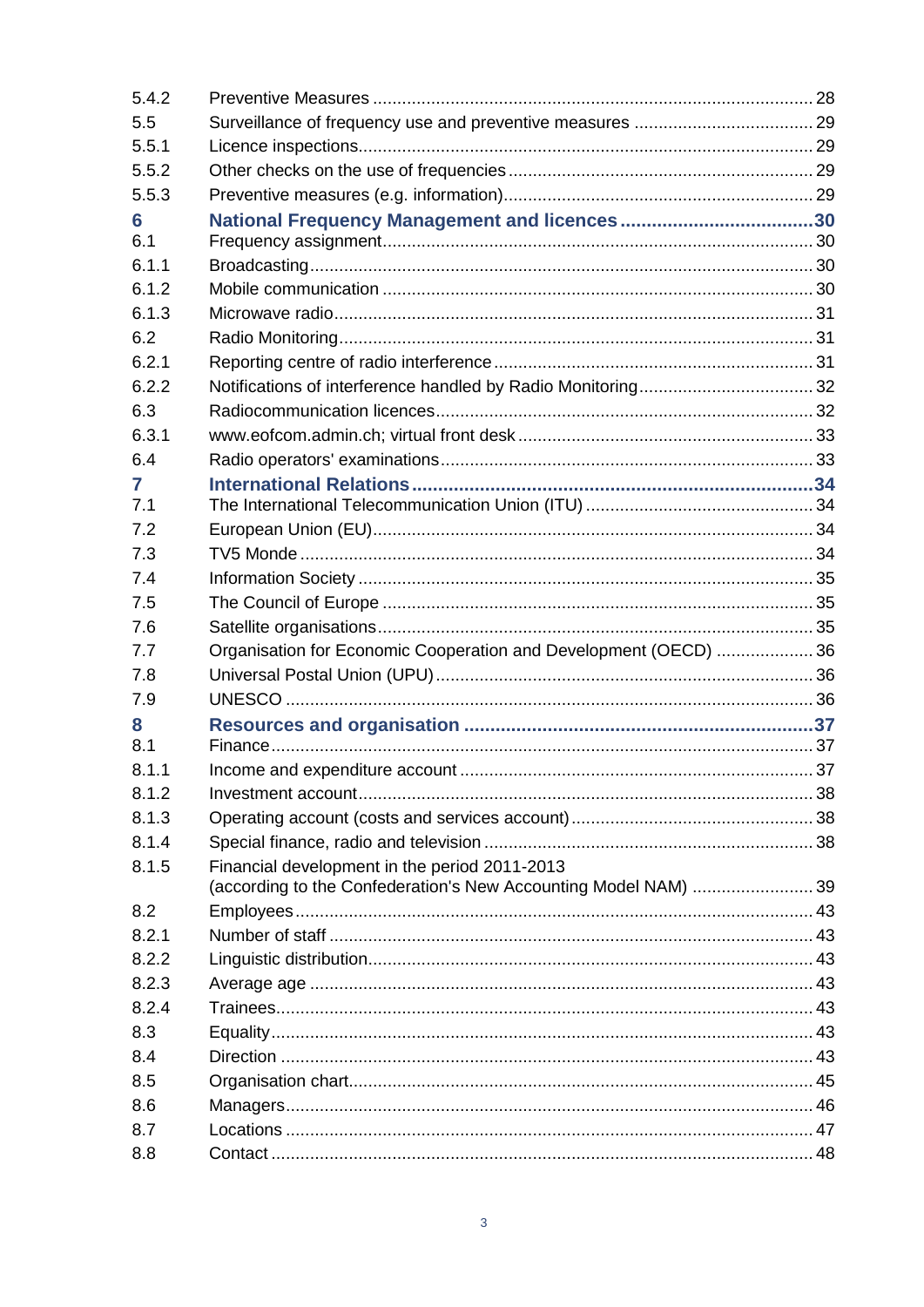#### **List of Figures**

| Figure 3: Price index for telecommunication services and consumer price index for<br>telecommunication services (fixed telephony, mobile telephony and internet access  17 |  |
|----------------------------------------------------------------------------------------------------------------------------------------------------------------------------|--|
| Figure 4: Number of notifications of radiocommunication equipment  24                                                                                                      |  |
|                                                                                                                                                                            |  |
|                                                                                                                                                                            |  |
|                                                                                                                                                                            |  |
|                                                                                                                                                                            |  |
|                                                                                                                                                                            |  |
|                                                                                                                                                                            |  |
|                                                                                                                                                                            |  |

#### **List of Tables**

| Table 2: Telecommunications Service providers obliged to register 18 |  |
|----------------------------------------------------------------------|--|
|                                                                      |  |
|                                                                      |  |
|                                                                      |  |
|                                                                      |  |
|                                                                      |  |
|                                                                      |  |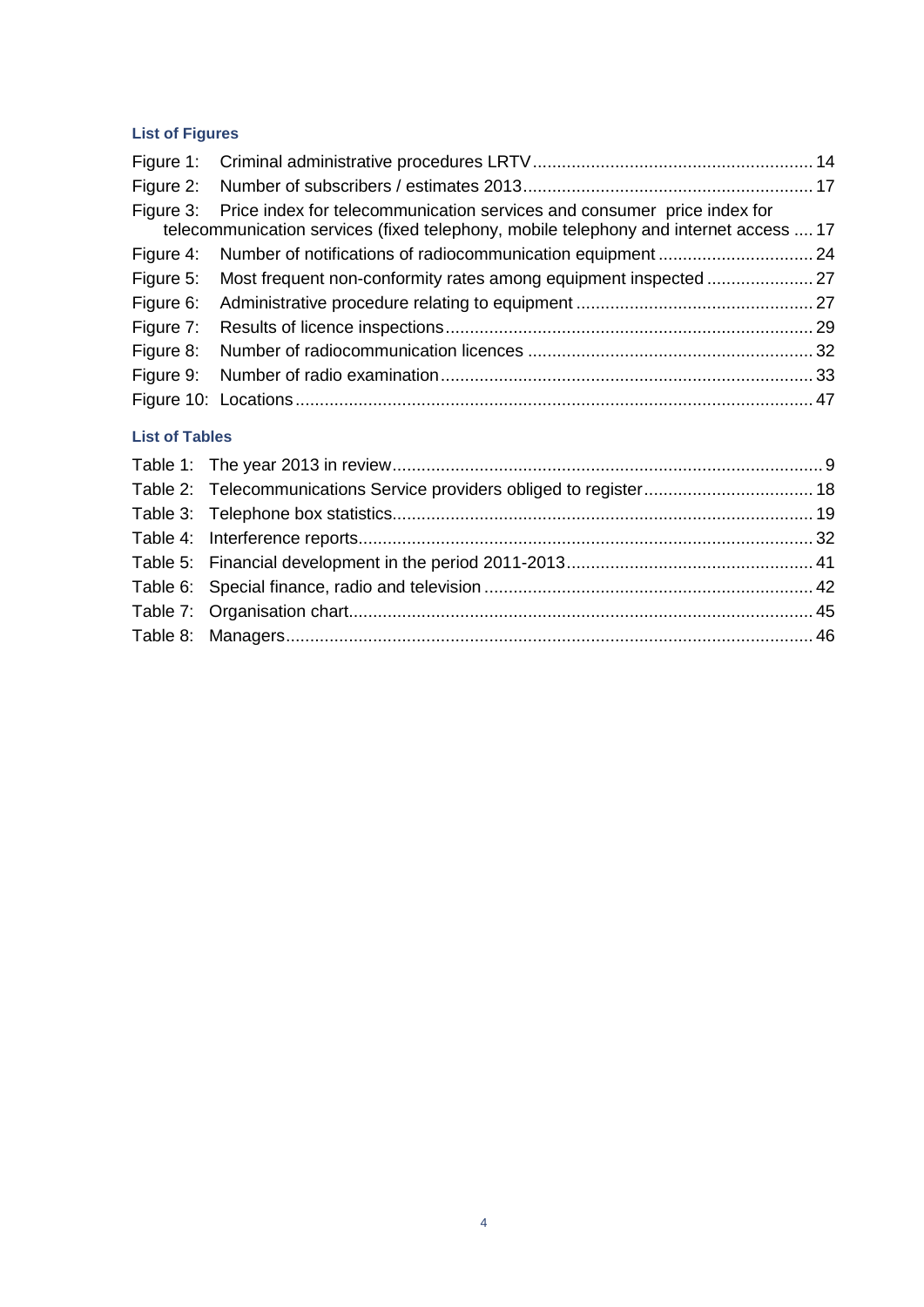# <span id="page-4-0"></span>**EDITORIAL**

So many pages have been turned, so many pages have been written about OFCOM in the reporting year 2013. When I took up the reins of office in January 2014, I was able to appreciate all the work achieved with skill and commitment by OFCOM colleagues, who spared no effort in meeting a huge variety of challenges.

Several matters were related to internet issues, from either the technological, the statutory or the regulatory point of view. For example, the Office took the first steps towards amending the legal framework governing the ".ch" domain and the new ".swiss" domain. It also drew up an outline summary of the projects in progress within the federal administration as part of the implementation of the strategy for an information society. In exercising its responsibility for internet governance within the framework of the national strategy to protect Switzerland from cyber risks (NCS), it also coordinated international activities with other Offices concerned. Finally, OFCOM prepared the dossier which enabled the Federal Council to redefine the SSR's editorial offering on the internet.

In terms of the spectrum, in parallel with preparation of the 2015 World Radiocommunication Conference (WRC), OFCOM analysed the migration from analogue FM frequencies to digital DAB+ frequencies for radio stations and studied the capacity increase in relation to radio-relay systems.

2013 was unfortunately marked by the loss of two of our colleagues. In June, Peter Pauli, Vice Director and Head of the Frequency Management Division, was the victim of a fatal road traffic accident. Acknowledged nationally and internationally as an expert in his field, he was appreciated for his competence, his integrity, his kindness, his sense of justice and his commitment to the Office.

In November, a health problem suddenly took Hassane Makki from us. He was an outstanding figure both in the international organisations in which he represented and defended Swiss interests and also within OFCOM, where he was distinguished by his enthusiasm, his generosity and his human warmth.

Three members of the Office management team chose to further their career outside OFCOM. Martin Dumermuth, who had been Director General for 8 years, was appointed as Director of the Federal Office of Justice, a position which he has occupied since November 2013. Roberto Rivola, Head of Communications, left for the Grisons to put his skills at the disposal of the St-Moritz Tourism Office. Caroline Sauser took over his position in June. For my part, I left the management of the Telecommunication Services Division to join the International Telecommunication Union as Deputy Director of the Telecommunication Development Bureau. This meant that Rene Dönni and Annalise Eggimann could launch themselves on a new adventure by assuming my succession together. In the process of analysing its structures in order to face the challenges posed by convergence of telecommunications and electronic media, OFCOM has taken an initial step by restructuring two divisions, Frequency Management (FM) and Surveillance and Radio Licences (AF). The new Equipment and International Frequency Management Division (AFI) is headed by Philippe Horisberger, whilst Silvio Rubli has become Head of the new National Frequency Management and Licences Division (FNK).

Whilst Frederic Riehl, Head of the International Relations Service, was appointed as an ambassador by the Federal Council on 18 December 2013, I was preparing my return to OFCOM, this time as the Director. In the meantime, Nancy Wayland Bigler took the reins temporarily, for which I would like to thank her.

Today, our management team is characterised by its interdisciplinary composition and its diversity, including linguistic diversity – six men and four women who represent fields as diverse as finance, economics, law, engineering and communication. By working together, by sharing our experience and our knowledge, we are convinced that we shall be able to navigate our vessel on a sea which is constantly changing and moving, which is sometimes rough and which is always challenging.

Philipp Metzger **Director**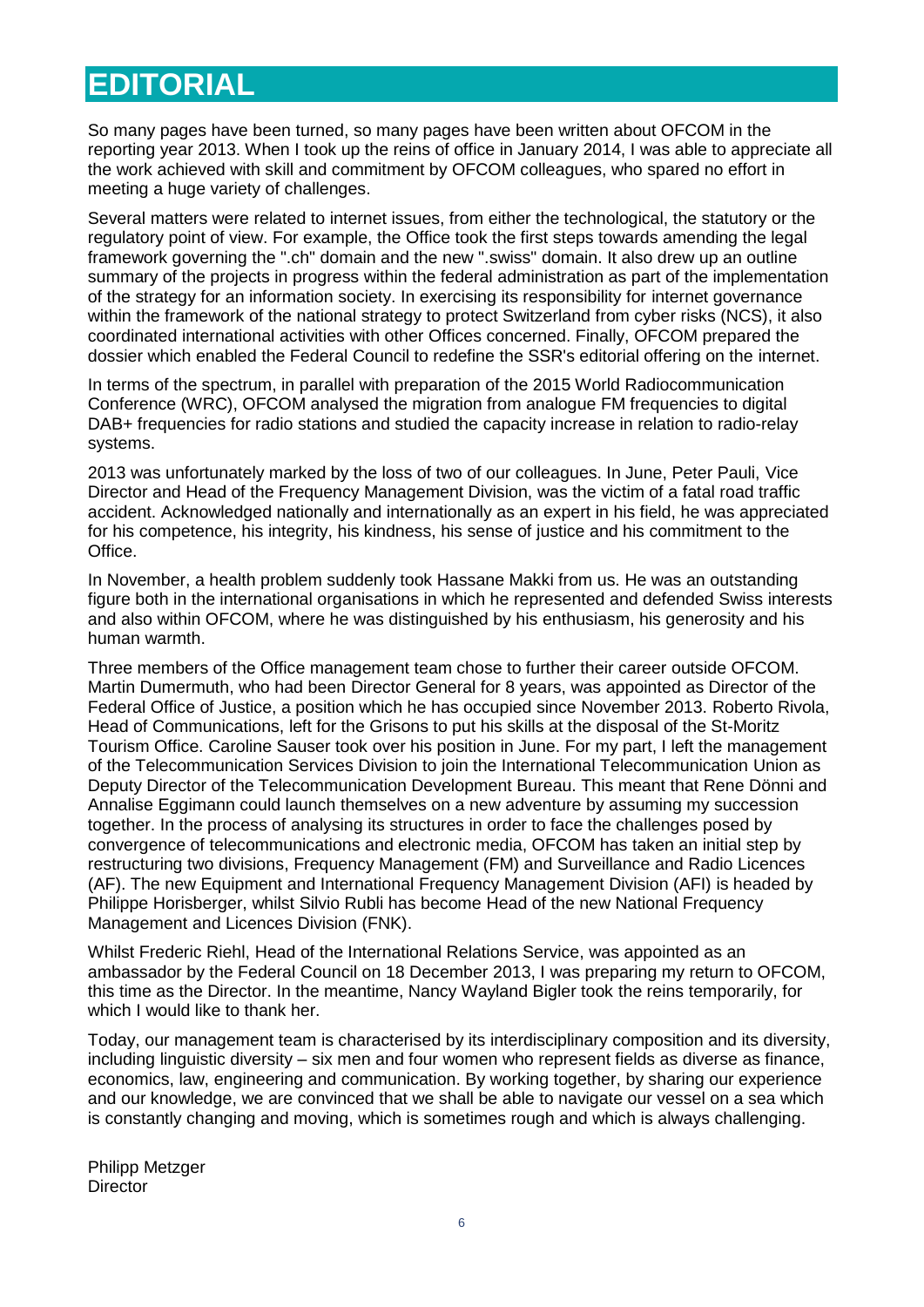# <span id="page-5-0"></span>**1 THE YEAR 2013 IN REVIEW**

# <span id="page-5-1"></span>**1.1 Chronology of major Federal Council, OFCOM, DETEC and ComCom decisions**

| 20.12.2013 | Just under half of the Swiss population is satisfied with the regional television programme<br>services. 60 percent of those surveyed liked the television channels of the SRG SSR and the<br>local radio stations. Leading the field of broadcasting overall are the radio stations of the<br>SRG, with 75 percent of those surveyed responding positively. These are the results of a<br>study commissioned by the Federal Office of Communications (OFCOM), for which<br>approximately 3600 interviews were conducted in the spring of 2013.                                                                                               |
|------------|-----------------------------------------------------------------------------------------------------------------------------------------------------------------------------------------------------------------------------------------------------------------------------------------------------------------------------------------------------------------------------------------------------------------------------------------------------------------------------------------------------------------------------------------------------------------------------------------------------------------------------------------------|
| 19.12.2013 | The Federal Communications Commission (ComCom) is reducing the price for unbundling the<br>last mile for the years 2012 and 2013, with retroactive effect. The unbundling price is being<br>fixed at CHF 15.50 for 2012 and CHF 15.20 for 2013. Furthermore, the shared use of<br>Swisscom exchanges and cable ducts will also be cheaper for the alternative providers. The<br>interconnection prices, however, remain to a large extent stable.                                                                                                                                                                                             |
| 06.12.2013 | Local and regional newspapers with an entitlement to discounted transport will benefit from a<br>CHF 0.22 delivery reduction per copy from the Swiss Post for the year 2014. The<br>corresponding reduction for subscription publications and foundations' publications is CHF<br>0.14. The Federal Council has approved both amounts as part of its indirect support for the<br>press, for which the Confederation has allocated an annual budget of CHF 50 million.                                                                                                                                                                         |
| 22.10.2013 | The licensing of Radio Argovia poses no threat to freedom of expression and diversity in the<br>canton of Aargau: This is the conclusion reached by the Department of the Environment,<br>Transport, Energy and Communications (DETEC) after a thorough examination. DETEC is<br>therefore awarding the licence for a local radio station in the canton of Aargau to Radio<br>Argovia AG thereby confirming its decision, made in 2008, in favour of this station.                                                                                                                                                                            |
| 09.10.2013 | Social networks such as Twitter, Facebook and blogs present legislation with new challenges.<br>However, these cannot be overcome by a separate special law. This is the conclusion<br>reached by a Federal Council report in response to the Amherd postulate referred by the<br>National Council in relation to the legal situation relating to social media. A detailed<br>examination is now being carried out in various areas to determine whether new regulations<br>are needed. This relates to the responsibility of platform operators and providers in civil law<br>and to their obligations under telecommunications legislation. |
| 24.09.2013 | DETEC approved the commercial transfer of Music First Network AG's licence. Fifty percent<br>of the shares are now owned by Daniel Hartmann. Music First Network AG operates the<br>Zurich youth station Radio 105.                                                                                                                                                                                                                                                                                                                                                                                                                           |
| 13.09.2013 | At its meeting the Federal Council appointed Philipp Metzger as the new Director General of<br>the Federal Office of Communications (OFCOM). The former Deputy to the Director of the<br>Development Office of the International Telecommunication Union ITU takes up his new post<br>on 1 January 2014. He succeeds Martin Dumermuth, who is leaving OFCOM at the end of<br>October. The new Director General's most important tasks include supervising and<br>implementing the revision of the Radio and Television Act and the further development of the<br>Telecommunications Act.                                                      |
| 02.09.2013 | Federal Councillor Doris Leuthard has appointed the 60-year old engineer Silvio Rubli as the<br>new Head of the "National Frequency Management and Licences" Division within the Federal<br>Office of Communications (OFCOM). At the same time, the OFCOM structure in relation to<br>frequency management is being slightly modified.                                                                                                                                                                                                                                                                                                        |
| 22.08.2013 | All licensed commercial Swiss private radio stations were included in the private radio study<br>for the first time. For the year 2012 the study reveals a diverse image of Swiss private radio<br>stations, which have established themselves well in the Swiss media landscape over the 30<br>years since their launch. The study was carried out by the Publicom research bureau on<br>behalf of OFCOM.                                                                                                                                                                                                                                    |
| 11.07.2013 | Annalise Eggimann, a 53 year-old lawyer, and René Dönni, a 50 year-old economist, are to<br>share the position of Head of the Telecom Services Division of the Federal Office of<br>Communications (OFCOM). In this Division, Annalise Eggimann currently heads the Law<br>Section whilst René Dönni is the Head of the Economics and Statistics Section. With this<br>appointment, the Department of the Environment, Transport, Energy and Communications                                                                                                                                                                                   |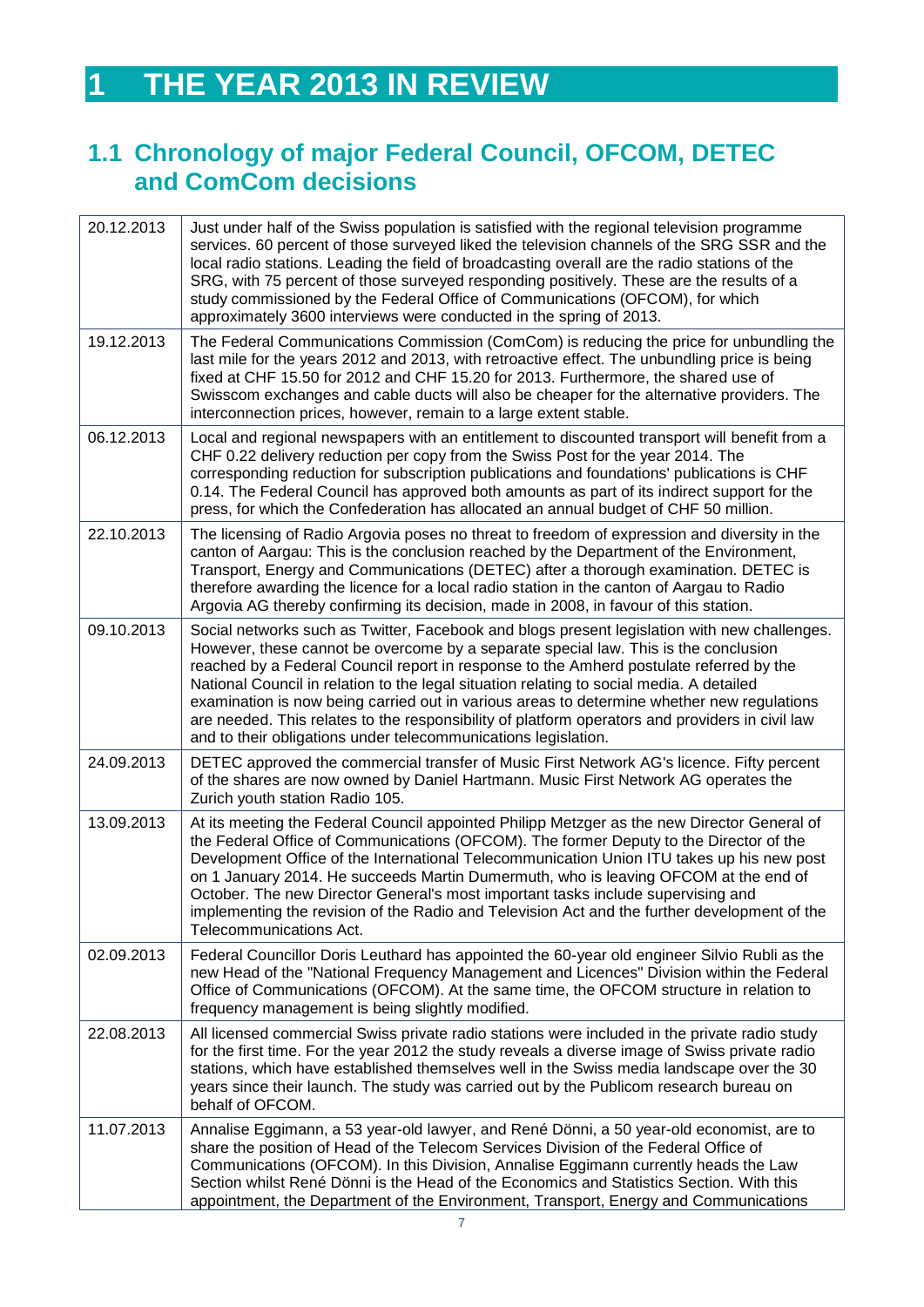|            | (DETEC) is ensuring the succession of Philipp Metzger, who left OFCOM in late March to<br>return to the International Telecommunication Union (ITU).                                                                                                                                                                                                                                                                                                                                                                                                                                                                                                                          |
|------------|-------------------------------------------------------------------------------------------------------------------------------------------------------------------------------------------------------------------------------------------------------------------------------------------------------------------------------------------------------------------------------------------------------------------------------------------------------------------------------------------------------------------------------------------------------------------------------------------------------------------------------------------------------------------------------|
| 25.06.2013 | Small radio stations will now be able to access a platform for the digital transmission of their<br>programme services. The Federal Office of Communications (OFCOM) awarded a radio<br>licence to the Digris AG company for the operation of DAB+ islands throughout Switzerland.                                                                                                                                                                                                                                                                                                                                                                                            |
| 10.06.2013 | OFCOM appointed Caroline Sauser as the new Head of Communications. Since 2001, she<br>has worked as media spokesperson and web manager and is intimately acquainted with the<br>Office. She took up her new functions ad interim in May.                                                                                                                                                                                                                                                                                                                                                                                                                                      |
| 29.05.2013 | In future, a practicable and appropriate universal fee will fund the public service in radio and<br>television. This is proposed in the Federal Council Message on partial revision of the Radio<br>and Television Act (RTVA) which it submitted to parliament today. The new universal fee will<br>- with exceptions - be paid by all households and businesses; it will replace the current<br>reception fee and will be somewhat lower. The switch to the new universal fee was generally<br>welcomed in the consultation process. In addition, the model provides for greater flexibility<br>and a simpler licensing procedure for private radio and television stations. |
| 29.05.2013 | From 2014, the SRG SSR will offer the international Italian-speaking public a new audio-<br>visual service on the internet. The Federal Council will accordingly increase the SRG SSR<br>service level agreement which supports its media activities abroad. The Confederation will<br>fund 50% of these services.                                                                                                                                                                                                                                                                                                                                                            |
| 23.05.2013 | In a supervision decision, DETEC came to the conclusion that the new assessment system -<br>by means of which Mediapulse surveys the use of TV - meets the legal requirements. DETEC<br>also welcomes the implementation of an action plan to selectively optimise the new<br>assessment system in accordance with the industry's needs.                                                                                                                                                                                                                                                                                                                                      |
| 13.05.2013 | The obligation to broadcast certain television programme services (must-carry channels) in<br>the analogue services on cable networks is being phased out. Because the vast majority of<br>the Swiss population use digital services, the broadcasting obligation will be limited to digital<br>services from 2015. The amended Federal Department of the Environment, Transport, Energy<br>and Communications (DETEC) Ordinance enters into force on 1 June 2013.                                                                                                                                                                                                            |
| 01.05.2013 | The SRG is to acquire more editorial options on the internet: it can now publish texts which<br>have no relation to radio or television broadcasts. This is intended to strengthen the public<br>service. However, the licence amendment adopted by the Federal Council imposes clear<br>limits on the SRG to protect other media and requires an orientation of the internet offering to<br>audio-visual contributions. The SRG will also be allowed to broadcast important events on the<br>internet and to separate itself from World Radio Switzerland.                                                                                                                   |
| 30.04.2013 | The Confederation is taking a new step in relation to managing the new top-level domain<br>name .swiss. The Internet Corporation for Assigned Names and Numbers (ICANN), the<br>corporation responsible for managing domain names worldwide, has deemed that the Swiss<br>candidature meets the requirements. The implementation phase can now begin. The first<br>. swiss domain names could be registered by the autumn of 2014.                                                                                                                                                                                                                                            |
| 17.04.2013 | Calculation of the prices Swisscom's competitors pay for the use of its networks must be<br>adapted due to technical developments. This poses particular challenges because modern<br>technologies have to be used as a basis for the costing of unbundled copper subscriber lines.<br>The corresponding revision of the Ordinance on Telecommunications Services will be put out<br>to consultation by DETEC. Comments can be submitted until 21 June 2013.                                                                                                                                                                                                                  |
| 27.03.2013 | The Federal Council has appointed the members of the Federal Media Commission. 13<br>representatives from various areas of the Swiss media sector will take a seat on the<br>Commission. In the process, the Federal Council ensured appropriate gender and language<br>region representation. The Media Commission is chaired by Professor Otfried Jarren of Zurich<br>University, appointed by the Federal Council in November 2012. The new Media Commission<br>members will take up their duties in summer 2013.                                                                                                                                                          |
| 20.03.2013 | The ombudscom Foundation will continue to operate the official dispute resolution service for<br>the telecommunications industry prescribed in the Telecommunications Act. The Federal<br>Office of Communications (OFCOM) has concluded a new contract with the Foundation<br>extending over a period of five years, from 1 July 2013 until 30 June 2018.                                                                                                                                                                                                                                                                                                                    |
| 11.03.2013 | In order to determine the requirements for additional frequencies for digital broadcasting of<br>radio stations in DAB+ format, the Federal Office of Communications (OFCOM) is launching a<br>survey of demand. It is aimed at companies who would like to construct and operate<br>language-regional, regional, or local DAB+ networks in Switzerland.                                                                                                                                                                                                                                                                                                                      |
| 06.03.2013 | The Department of the Environment, Transport, Energy and Communications (DETEC) is                                                                                                                                                                                                                                                                                                                                                                                                                                                                                                                                                                                            |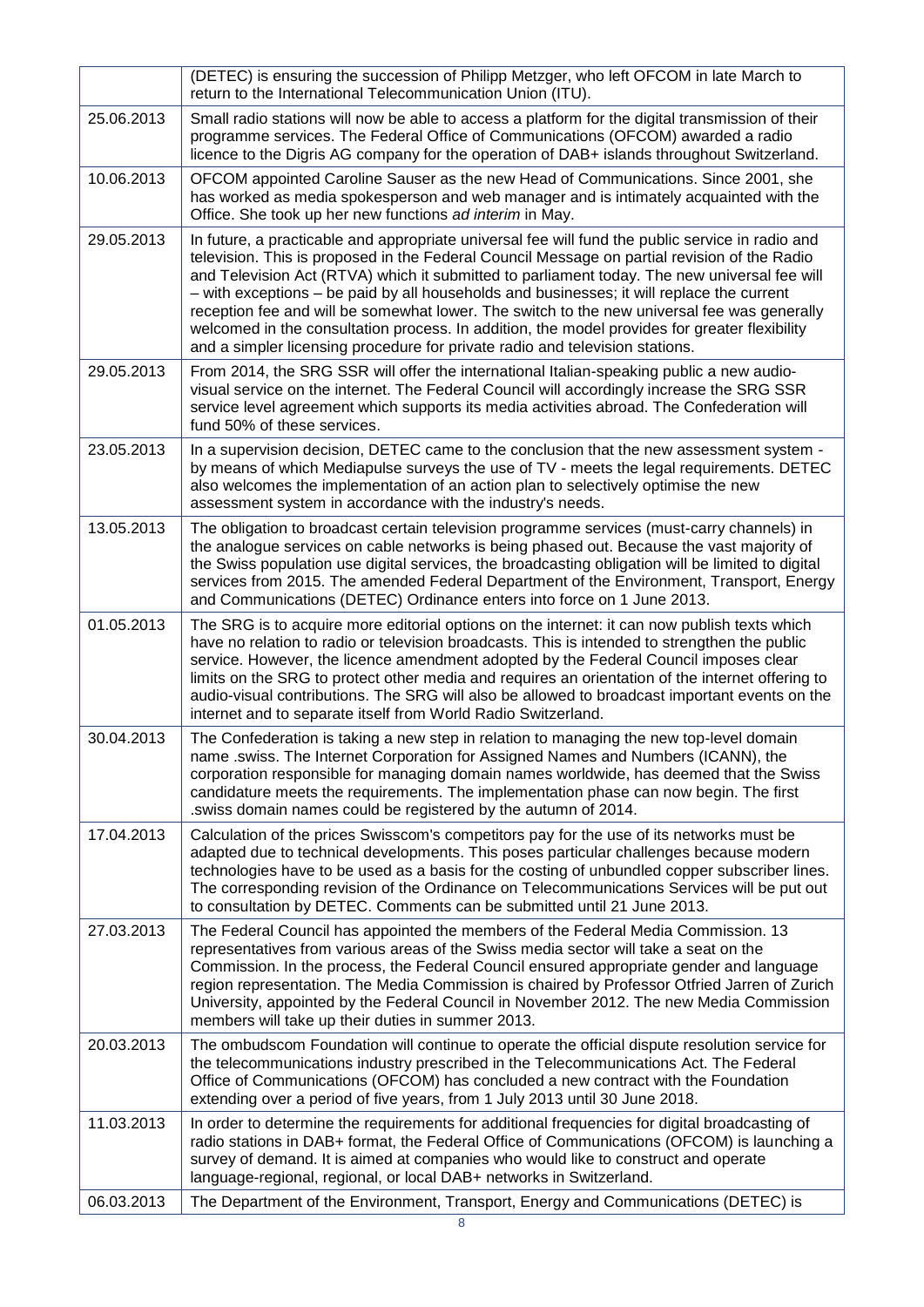|            | awarding the licence for a local radio station in south-east Switzerland to Südostschweiz<br>Radio/TV AG and its station Radio Grischa. In accordance with a ruling of the Federal<br>Administrative Court in December 2009, DETEC clarified whether licensing Radio Grischa<br>would lead to a threat to freedom of expression and to the diversity of offerings in south-<br>eastern Switzerland. After a thorough review, DETEC has concluded that this is not the case.<br>The Department therefore confirms its 2008 licensing decision in favour of Radio Grischa. |
|------------|--------------------------------------------------------------------------------------------------------------------------------------------------------------------------------------------------------------------------------------------------------------------------------------------------------------------------------------------------------------------------------------------------------------------------------------------------------------------------------------------------------------------------------------------------------------------------|
| 27.02.2013 | Domain names for the internet are central to our everyday digital life. In order to enable the<br>Confederation to adequately represent the interests of Switzerland on the global market, the<br>Federal Council has adopted a strategy. Attractive domain names should always be<br>sufficiently and reliably available and must be managed transparently.                                                                                                                                                                                                             |
| 14.02.2013 | For the population, the public authorities and network operators: the new, interactive<br>broadband map shows the modern telecom network coverage situation in Switzerland. The<br>cooperative project of the Federal Office of Communications (OFCOM) and the network<br>operators is available via an internet portal which provides further information about fast data<br>networks.                                                                                                                                                                                  |
| 12.02.2013 | Western Switzerland acquires a second platform for digital broadcasting of radio programme<br>services. On 12 February 2013 OFCOM gave Romandie Médias SA the technical approval<br>(radio licence) for the operation of a DAB+ transmitter network. The launch of the new<br>platform featuring 18 radio stations is scheduled for late summer 2013.                                                                                                                                                                                                                    |
| 23.01.2013 | The Federal Council has lifted the broadcasting restriction on regional television pro-gramme<br>services. As a result, these programme services can in future be broadcast by wire in digital<br>format outside their allocated coverage areas.                                                                                                                                                                                                                                                                                                                         |
| 23.01.2013 | Local and regional newspapers with an entitlement to discounted transport will benefit from a<br>CHF 0.22 delivery reduction per copy from the Swiss Post for the year 2013. The<br>corresponding reduction for subscription publications and foundations' publications is CHF<br>0.15. The Federal Council has approved both amounts as part of its indirect support for the<br>press, for which the Confederation has allocated an annual budget of CHF 50 million.                                                                                                    |

<span id="page-7-0"></span>**Table 1: The year 2013 in review**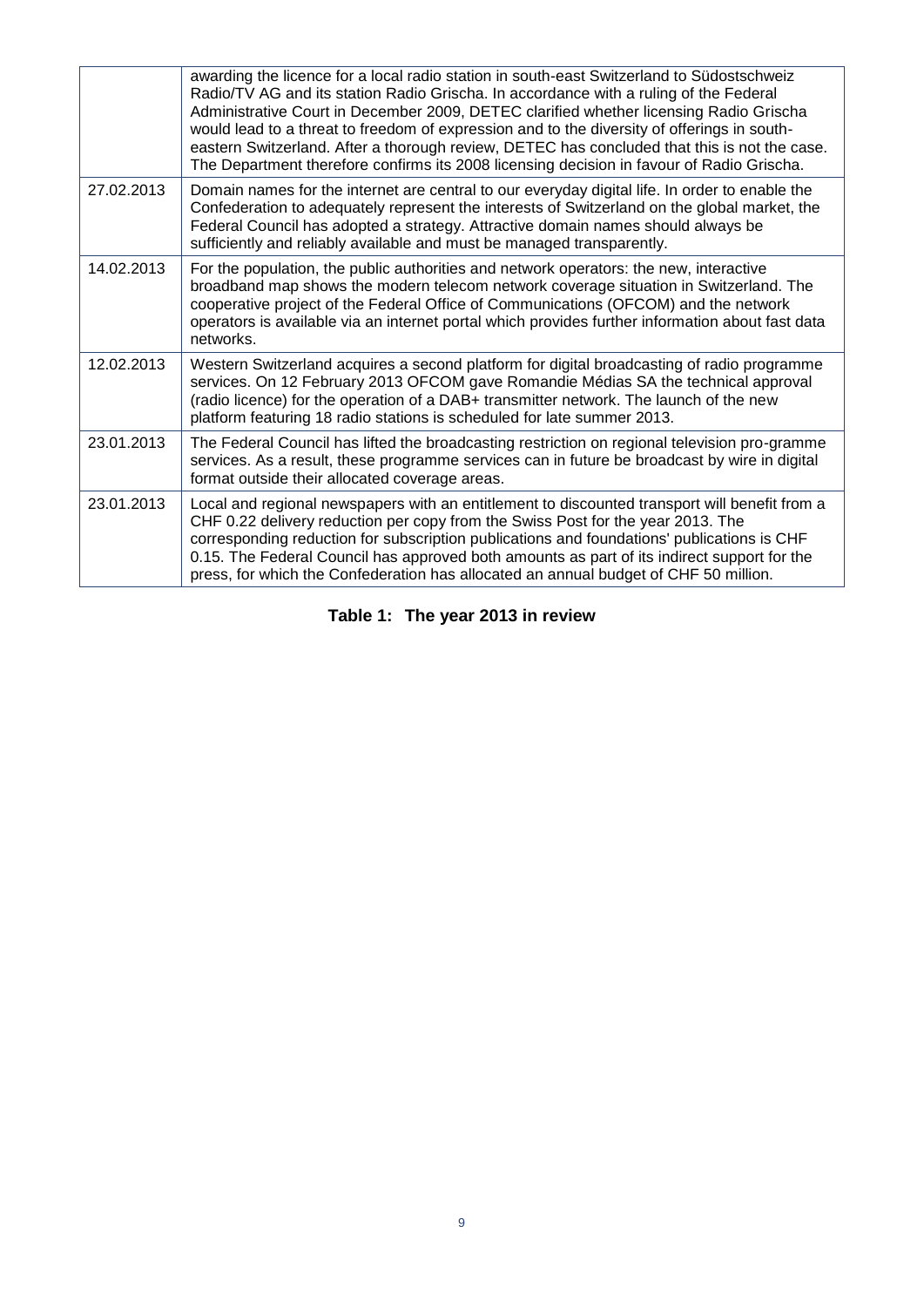# <span id="page-8-0"></span>**2 MEDIA AND POST**

In the media sector there were five dossiers which kept the Division especially busy in the reporting year.

The Federal Council's decision regarding the online presence of the SRG was prepared in an exchange with the publishers and the SRG. The new Article 13 of the licence has been in force since 1 May 2013.

From the end of the first quarter to the end of the year, the technical experts in different sections were kept busy with the issues of the Mediapulse Foundation in relation to the introduction of a new system for determining TV usage.

The basis for the report on the SRG performance audit was established in a series of stages (seminars, on-site investigations, etc.). The first of three yearly cycles focussed on examining the effectiveness of the SRG's management processes.

Billag's contract will terminate at the end of 2014. In order to secure the collection of reception fees until the new collection system can become operational, negotiations were conducted with Billag in relation to a time-limited extension of the contract.

Finally, the legal basis was established so that the obligation to broadcast certain television programme services will apply only to digital programme offerings from 1 January 2015

The Post Section, which had been launched in September 2012 with the two managers topsharing, was brought fully up to strength during the reporting year. Today, in addition to the day-to-day business of indirect press support, six economists and lawyers are also dealing, among other things, with the issue of how the postal market has evolved since the partial liberalisation in 2009. Supervision of the universal service in relation to payment transactions is also presenting the Division and the Office with new professional challenges and new contacts, e.g. with FINMA (the Swiss Financial Market Supervisory Authority).

Nancy Wayland Bigler, Vice Director and Division Head

# <span id="page-8-1"></span>**2.1 Media**

### <span id="page-8-2"></span>**2.1.1** Private radio and television stations

DETEC awarded local radio licences in the Southeastern Switzerland and Aargau regions to Radio Grischa and Radio Argovia respectively, thus confirming its decisions of 2008. Complaints to the Federal Administrative Court made by unsuccessful bidders meant that it was necessary to reassess the award of the licences. As these new decisions were again challenged, they are not legally binding. In relation to licences, DETEC also approved economic transitions at Radio 105 and the regional television station Léman Bleu.

- UVEK decision dated 6 October 2013 [http://www.bakom.admin.ch/dienstleistungen/entscheiddatenbank/index.html?lang=de&ents](http://www.bakom.admin.ch/dienstleistungen/entscheiddatenbank/index.html?lang=de&entscheid=94&leitsatzsprachen=de%7Cfr%7Cit) [cheid=94&leitsatzsprachen=de%7Cfr%7Cit](http://www.bakom.admin.ch/dienstleistungen/entscheiddatenbank/index.html?lang=de&entscheid=94&leitsatzsprachen=de%7Cfr%7Cit) (document only available in German, French and Italian)
- UVEK decision dated 22 October 2013 [http://www.bakom.admin.ch/dienstleistungen/entscheiddatenbank/index.html?lang=de&ents](http://www.bakom.admin.ch/dienstleistungen/entscheiddatenbank/index.html?lang=de&entscheid=101&leitsatzsprachen=de|fr|it) [cheid=101&leitsatzsprachen=de|fr|it](http://www.bakom.admin.ch/dienstleistungen/entscheiddatenbank/index.html?lang=de&entscheid=101&leitsatzsprachen=de|fr|it) (document only available in German, French and Italian)

Of the non-licensed programme services in German-speaking Switzerland, the two television programme services CHTV and S1 have started operation. By the end of 2013 a total of 110 television and 43 radio programme services were registered with OFCOM.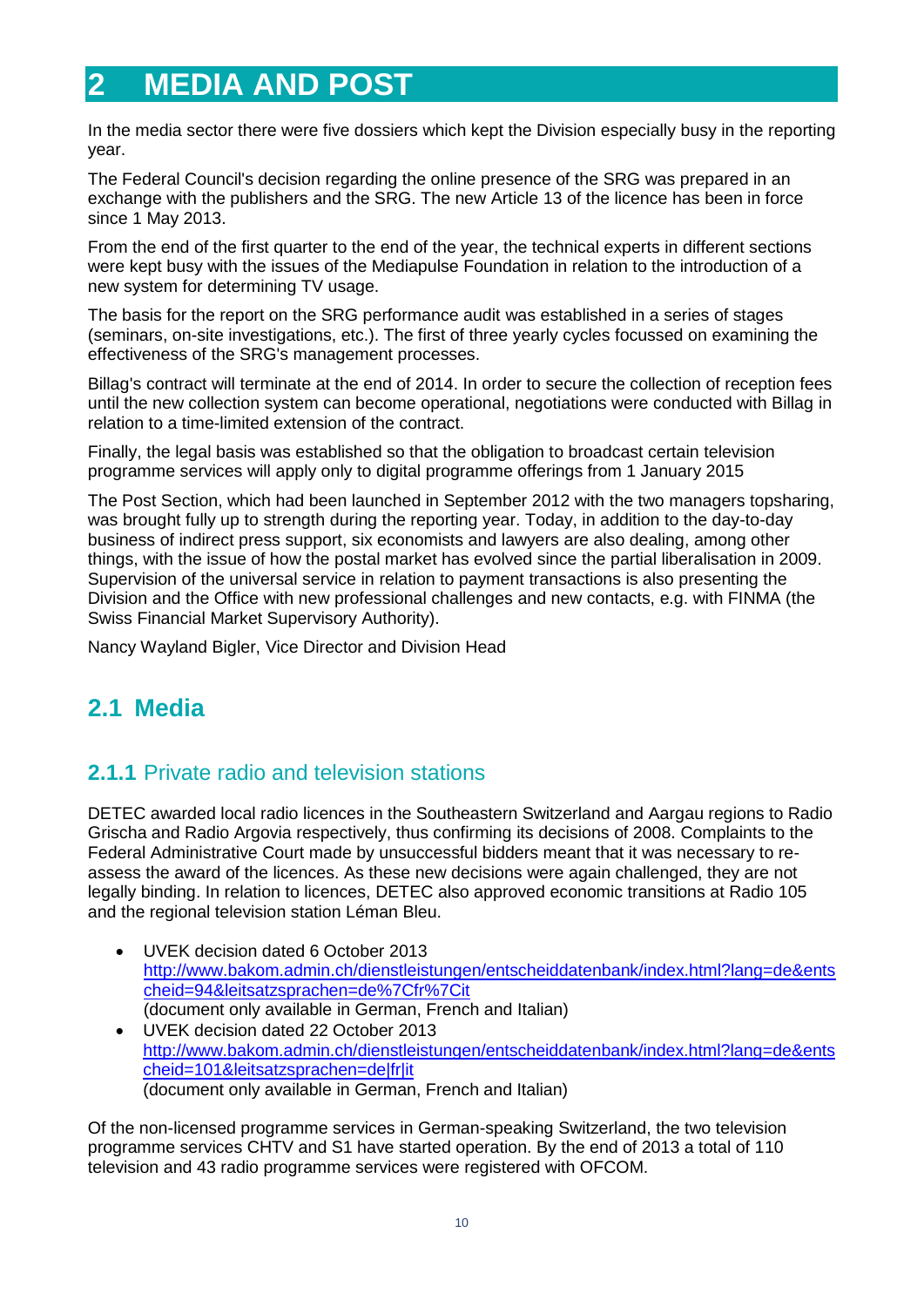- Notified radio programs [http://www.bakom.admin.ch/themen/radio\\_tv/marktuebersicht/gemeldete\\_radioprogramme/i](http://www.bakom.admin.ch/themen/radio_tv/marktuebersicht/gemeldete_radioprogramme/index.html?lang=en) [ndex.html?lang=en](http://www.bakom.admin.ch/themen/radio_tv/marktuebersicht/gemeldete_radioprogramme/index.html?lang=en)
- Notified TV programs [http://www.bakom.admin.ch/themen/radio\\_tv/marktuebersicht/gemeldete\\_tvprogramme/ind](http://www.bakom.admin.ch/themen/radio_tv/marktuebersicht/gemeldete_tvprogramme/index.html?lang=en) [ex.html?lang=en](http://www.bakom.admin.ch/themen/radio_tv/marktuebersicht/gemeldete_tvprogramme/index.html?lang=en)

### <span id="page-9-0"></span>**2.1.2 SRG/Online**

On 1 May 2013 the Federal Council decided to grant the SRG more journalistic opportunities on the internet. In future, it will be able to publish text without reference to radio or television broadcasts. It will also be allowed to broadcast important events in Switzerland live via the internet. In the reporting year, the SRG was also permitted to provide a new audiovisual internet offering (tvsvizzera.it) for the international Italian-speaking audience. On 29 May, the Federal Council also exempted the SRG from the obligation to continue to provide the English-language radio programme service World Radio Switzerland (WRS).

- Moderate opening of the internet for SRG SSR [http://www.bakom.admin.ch/dokumentation/medieninformationen/00471/index.html?lang=d](http://www.bakom.admin.ch/dokumentation/medieninformationen/00471/index.html?lang=de&msg-id=48684) [e&msg-id=48684](http://www.bakom.admin.ch/dokumentation/medieninformationen/00471/index.html?lang=de&msg-id=48684) (document only available in German, French and Italian)
- New audio-visual services from the SRG SSR for Italian-speakers living abroad [http://www.bakom.admin.ch/dokumentation/medieninformationen/00471/index.html?lang=e](http://www.bakom.admin.ch/dokumentation/medieninformationen/00471/index.html?lang=en&msg-id=49000) [n&msg-id=49000](http://www.bakom.admin.ch/dokumentation/medieninformationen/00471/index.html?lang=en&msg-id=49000) (complete text only available in German, French and Italian)

### <span id="page-9-1"></span>**2.1.3 Media studies**

In summer, the results of a study commissioned by OFCOM were published at an industry event. The study was the first to simultaneously examine all 33 licensed commercial private radio programme services. This is the first time direct comparisons between every station has been possible. It was found that the private radio stations interpreted their programme service mandate differently. The study identified potential in relation to political reporting, which mainly comprises short reports. The background and context of political events is often reported in too little detail.

### <span id="page-9-2"></span>**2.1.4 Radio digitisation**

#### **2.1.4.1 Radio migration**

The Digital Migration working group (AG DigiMig) began its work in spring 2013. The working group comprises representatives of the SRG and the private radio associations VSP, RRR and UNIKOM. Under the chairmanship of OFCOM, AG DigiMig aims to develop an industry solution for the transition of existing radio stations from the current analogue VHF to digital DAB+ technology. The working group intends to submit their recommendations on this matter to DETEC during the course of 2014.

#### **2.1.4.2 Cable digitalisation**

As of the end of 2013 approximately 85% of households watched TV programmes in digital form: the trigger for digital migration was changing the DETEC Radio and Television Ordinance in May 2013, which allowed cable network operators to gradually phase out analogue broadcasting of mandatory (must-carry) TV programme services. The free distribution of analogue TV set-top boxes, which allow analogue TV sets to be used to display content transmitted digitally, played a decisive role in the success of the migration. Other factors for this positive development included the decryption of digital TV programme services and the competition between cable network operators and internet television providers (IP-TV), such as Swisscom and Sunrise.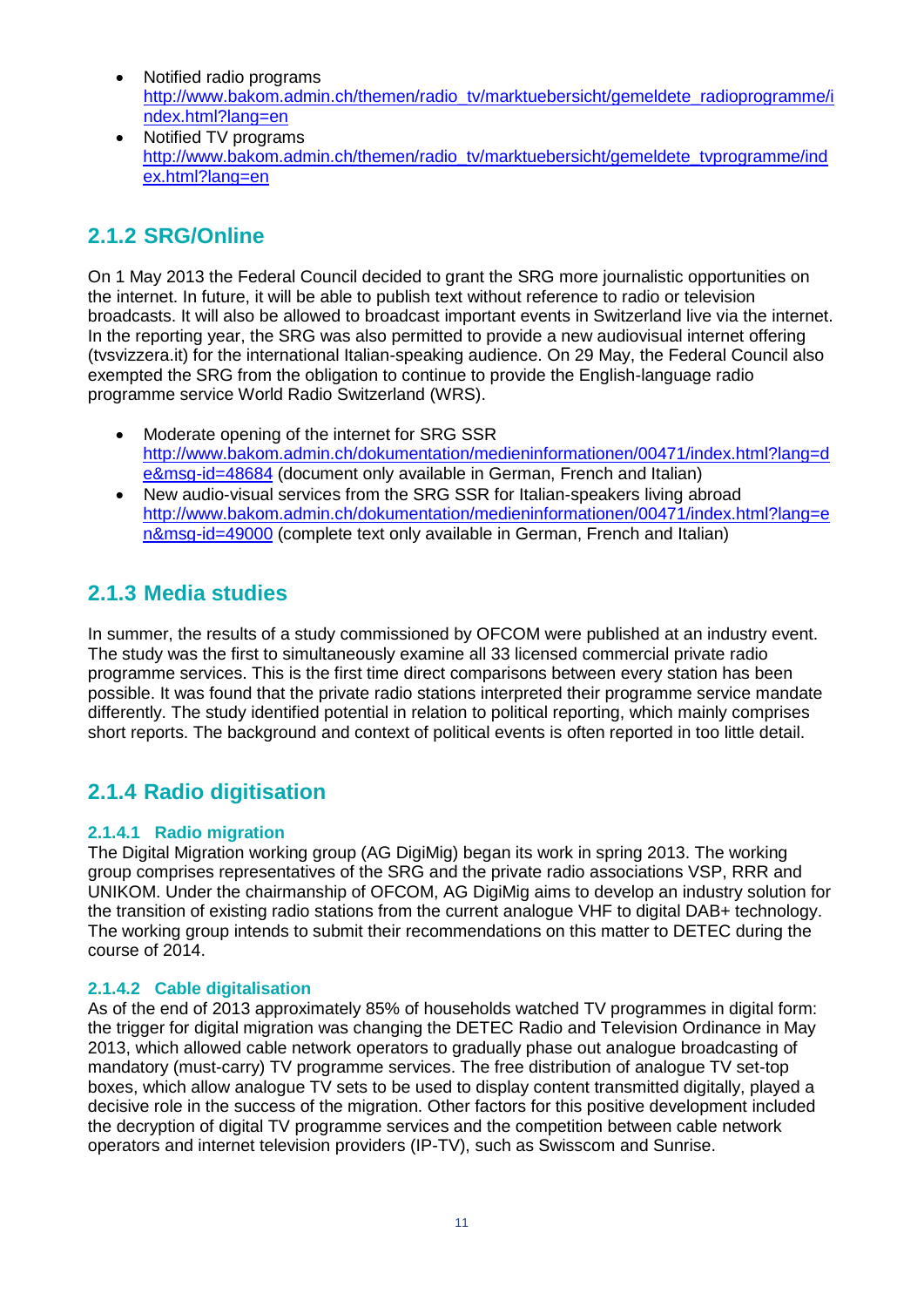#### **2.1.4.3 New digital radio transmitter networks**

Digital radio penetration continued to gain momentum: by late 2012, SwissMediaCast AG began to operate not only their regional-language DAB+ network in the Aargau-Zurich-Glarus area, but also their first regional platform, which was extended to Basel and Central Switzerland in 2013. Other regional networks were added in Eastern Switzerland and Bern in late 2013. In the reporting year, OFCOM issued radio licences for two other DAB+ networks: these went to Romandie Médias SA, which wishes to begin operating a platform in Western Switzerland in 2014, and Digris AG, which intends to establish low-cost local DAB+ islands throughout Switzerland.

# <span id="page-10-0"></span>**2.2 Law**

### <span id="page-10-1"></span>**2.2.1 Legislation**

In May 2013 the Federal Council committed to Parliament the Message on Partial Revision of the Radio and Television Act (RTVA). At the centre of the revision is the replacement of the current collection system for radio and television reception fees by a universal fee, according to which all households and businesses will help finance the public service in Switzerland. Detailed consultation in the National Council's Committee for Transportation and Telecommunications (CTT-NR) has been completed. Parliament is expected to deal with the proposal and discuss issues such as exceptions to the obligation to pay the fee in the spring session 2014.

• Partial revision of the Radio and Television Act [http://www.bakom.admin.ch/dokumentation/gesetzgebung/00512/03026/04299/index.html?l](http://www.bakom.admin.ch/dokumentation/gesetzgebung/00512/03026/04299/index.html?lang=en) [ang=en](http://www.bakom.admin.ch/dokumentation/gesetzgebung/00512/03026/04299/index.html?lang=en)

Furthermore, the Radio and Television Ordinance (RTVO) was adapted and the previous limitations on broadcasting regional television programme services were lifted on 1 March 2013. As a result it will also be possible to broadcast these programme services outside their allocated coverage areas digitally via cable. In the digital age, technical limitation of broadcasting to certain areas is only possible with significant effort.

 Regional TV programme services can now be broadcast throughout Switzerland [http://www.bakom.admin.ch/dokumentation/medieninformationen/00471/index.html?lang=e](http://www.bakom.admin.ch/dokumentation/medieninformationen/00471/index.html?lang=en&msg-id=47523) [n&msg-id=47523](http://www.bakom.admin.ch/dokumentation/medieninformationen/00471/index.html?lang=en&msg-id=47523) (complete text only available in German, French and Italian)

The amendment to the DETEC ordinance on 1 June 2013 also made it possible to phase out the analogue broadcasting obligation for cable networks. From 2015 the obligation to broadcast certain television programme services (must-carry programme services) will apply only to the digital domain, since the vast majority of the Swiss population uses digital offerings.

 Analogue cable TV: free choice of channels for network operators [http://www.bakom.admin.ch/dokumentation/medieninformationen/00471/index.html?lang=e](http://www.bakom.admin.ch/dokumentation/medieninformationen/00471/index.html?lang=en&msg-id=48815) [n&msg-id=48815](http://www.bakom.admin.ch/dokumentation/medieninformationen/00471/index.html?lang=en&msg-id=48815) (complete text only available in German, French and Italian)

### <span id="page-10-2"></span>**2.2.2 Surveillance**

The declining trend in enquiries in relation to advertising and sponsorship continued in 2013 (284 information items for the reporting year compared to 313 in the previous year).

In one regulatory case, OFCOM intervened because product placement in a talent show was so blatant as to warrant unauthorised advertising. In another procedure, OFCOM reprimanded the way a product was placed and the fact that there was insufficient declaration. Other cases of regulatory intervention related to the non-fulfilment of the terms of the licence by a complementary local radio station and a case of advertising which was hazardous to health.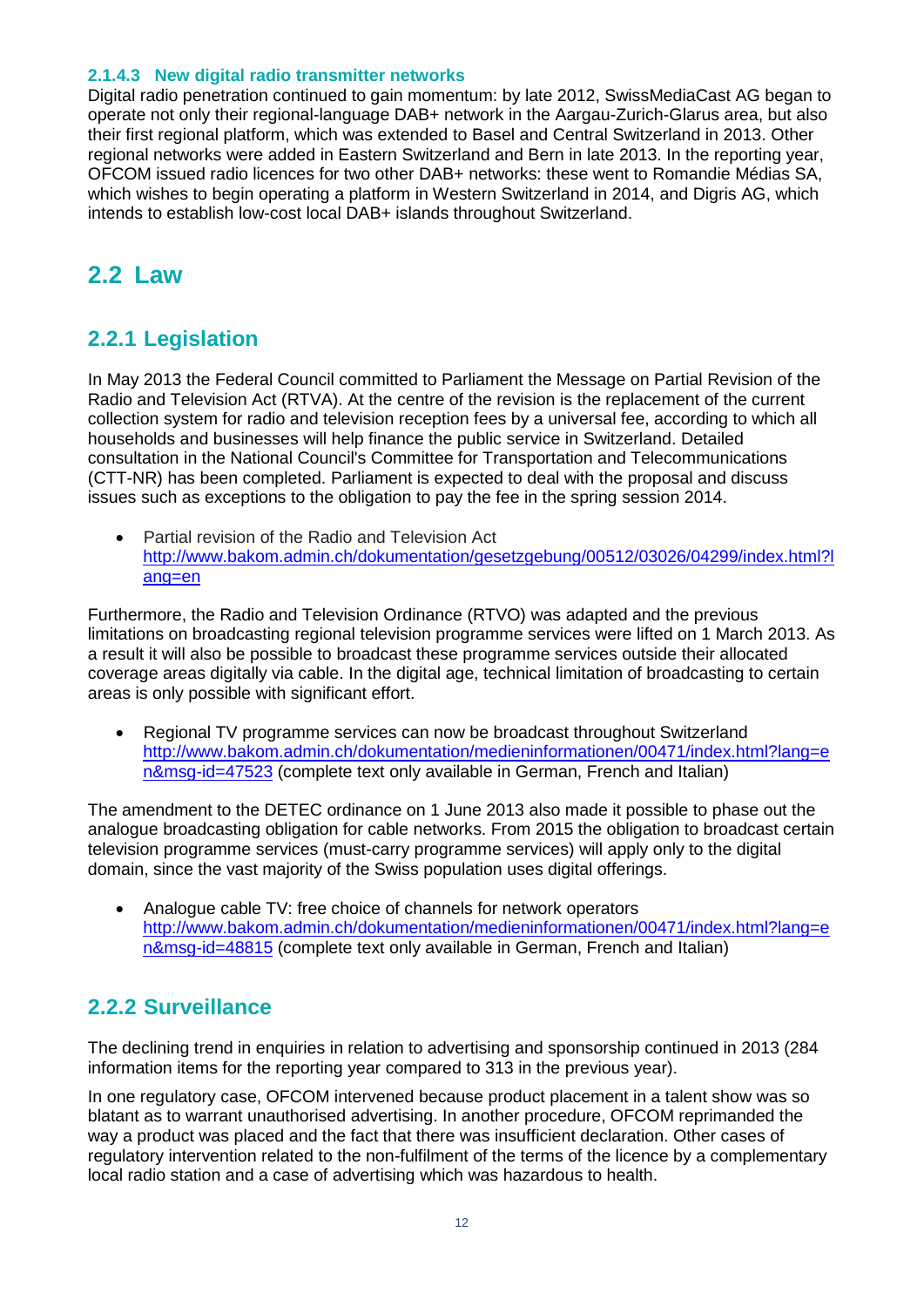With regards to the Mediapulse foundation, there were regulatory issues concerning the introduction of a new assessment system for determining television audience figures (ratings), which had a destabilising effect on certain parts of the sector. A DETEC decision came to the conclusion that the ratings system met the requirements of the Radio and Television Act in principle but asked Mediapulse for an action plan to further improve the system. A third party filed an appeal against this decision at the Federal Administrative Court. This procedure is still pending.

Two expensive procedures were concluded in the first instance; the issue of cost-based compensation of access-entitled programme services to digital wireless terrestrial networks was disputed. The compensation set by OFCOM is still pending at the Federal Administrative Court.

# <span id="page-11-0"></span>**2.3 Surveillance and collection of radio and television reception fees**

Billag AG's annual revision gave rise to no objections. The collection and distribution of fees was appropriate. An IT exchange committee will conduct appropriate tests to rectify IT deficiencies in future.

In 2013, OFCOM answered 309 written enquiries from citizens relating to radio and television licence fees, compared to almost 500 enquiries in 2012.

### <span id="page-11-1"></span>**2.3.1 Complaints against decisions by Billag**

In 2013 an average of 47 complaints per month against decisions by Billag were received. The number remained at a stable level compared to the previous year. At the end of 2013, 176 complaints were pending, of which 20% were debt collection procedures. The remaining 80% of the complaints mainly concerned legal issues relating to registration, de-registration or exemption from fees. In 2013 we decided on 605 complaints procedures; approximately 5% of them were upheld.

The Federal Administrative Court has reviewed ten of OFCOM's decisions on complaints in relation to the field of reception fees. All of OFCOM's decisions were confirmed. Three decisions of the Federal Administrative Court were brought before the Federal Court. None of them was upheld.

### <span id="page-11-2"></span>**2.3.2 Violations of the obligation to notify**

During the reporting year we opened 2,639 investigations regarding suspicion of offences committed against the obligation to register. 2,596 administrative penalty procedures were concluded; this corresponds to a decrease of 301 procedures over the previous year. Billag provided us with 1,456 notifications; 887 more than in 2012. This increase is due to the fact that Billag AG has to collect more information when there is clear evidence that programme services are being received without registration.

The vast majority of the procedures  $-2,124$  – continue to be able to be resolved by means of fasttrack procedures which are more convenient for customers. This is 374 fewer than in 2012. Nonetheless, 205 penalties had to be issued using the ordinary procedure; this constitutes an increase of 38 over the previous year. We had to conduct a total of four house searches.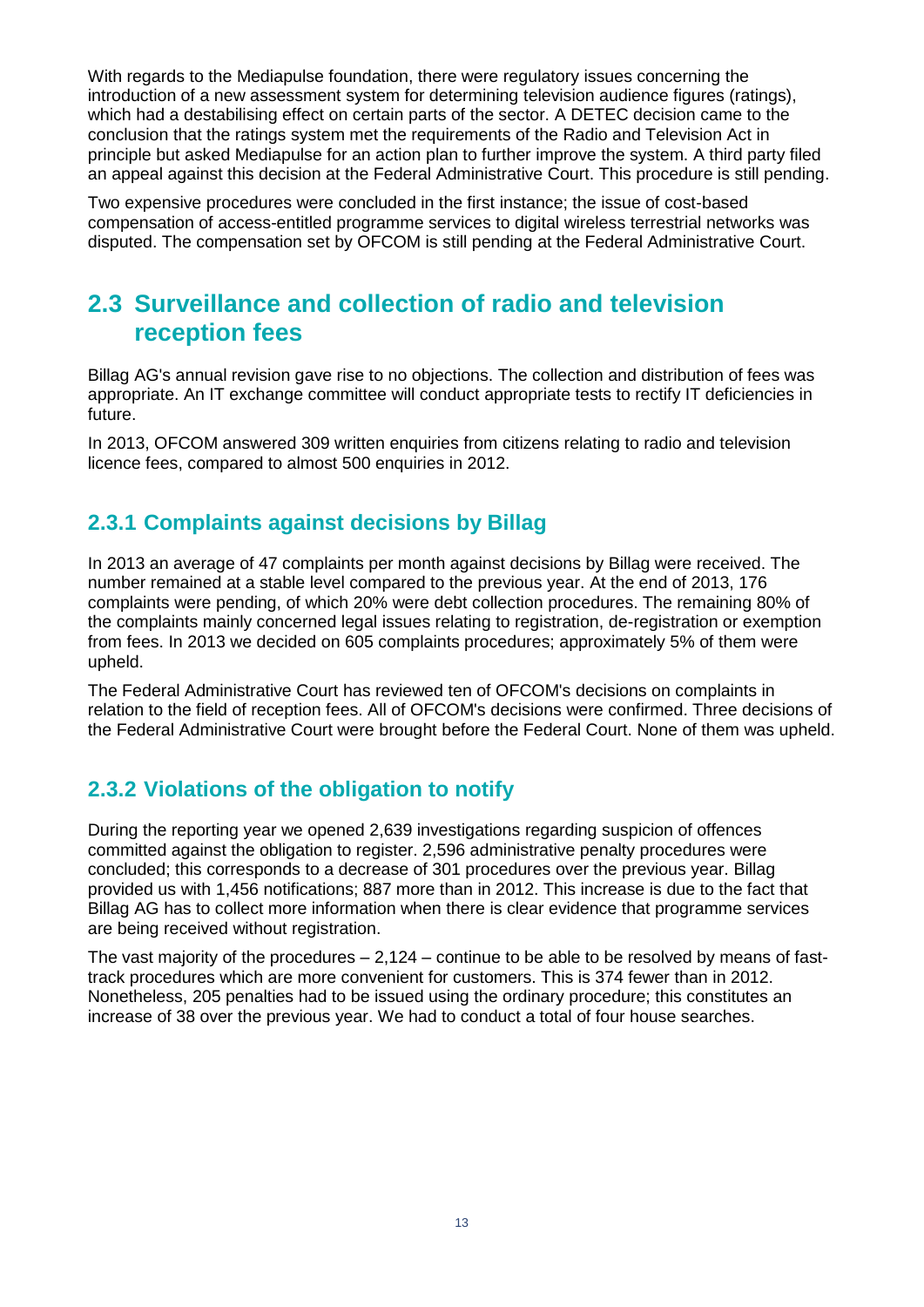

**Figure 1: Criminal administrative procedures LRTV**

# <span id="page-12-4"></span><span id="page-12-0"></span>**2.4 Financial supervision and statistics**

*W*ithin the framework of financial monitoring exercised by the Confederation on the SSR, OFCOM, mandated by the DETEC, examined the annual accounts, the budget, and the financial planning of the SSR. It likewise carried out the verification of the annual calculation of collection of reception fees. In parallel, a particular effort was made with regard to the monitoring of requests for financing of the costs associated with the introduction of new technologies (DAB+).

In relation to private stations, OFCOM has implemented five reviews. A number of different requirements have been formulated, in particular with regard to the improvement of the quality of the documentation which is required by law. No surveillance procedure has yet been opened by OFCOM, however, as a result of its reviews.

Three members of the Finances and Statistics Section have been approved in the status of expert reviewers by the ASR, the Federal Review Monitoring Authority.

# <span id="page-12-1"></span>**2.5 Post**

### <span id="page-12-2"></span>**2.5.1 Surveillance**

OFCOM assumed tasks in the postal sector in autumn 2012. The structure of the section was completed in September 2013 with the appointment of two economic and legal staff. In addition to its focus on press support, the section developed a concept for surveillance of the universal service with regard to payment transactions. Work on legal tasks began with a market/legislative evaluation. The section has also investigated the postal service's newspaper delivery prices.

### <span id="page-12-3"></span>**2.5.2 Press support**

In August 2013, all publishers of regional/local press and membership/foundation publications which received press support in 2013 were invited to submit a self-declaration to OFCOM. This confirms that they continue to meet the eligibility criteria. OFCOM has checked the selfdeclarations and told the relevant media whether they are still entitled to the delivery subsidy. In the category of local and regional press, the number of those entitled to support in 2014 is almost identical to the previous year (142). In the membership and foundation publication category the number of those entitled to support is now 1,124 (an increase of 42 in comparison to the previous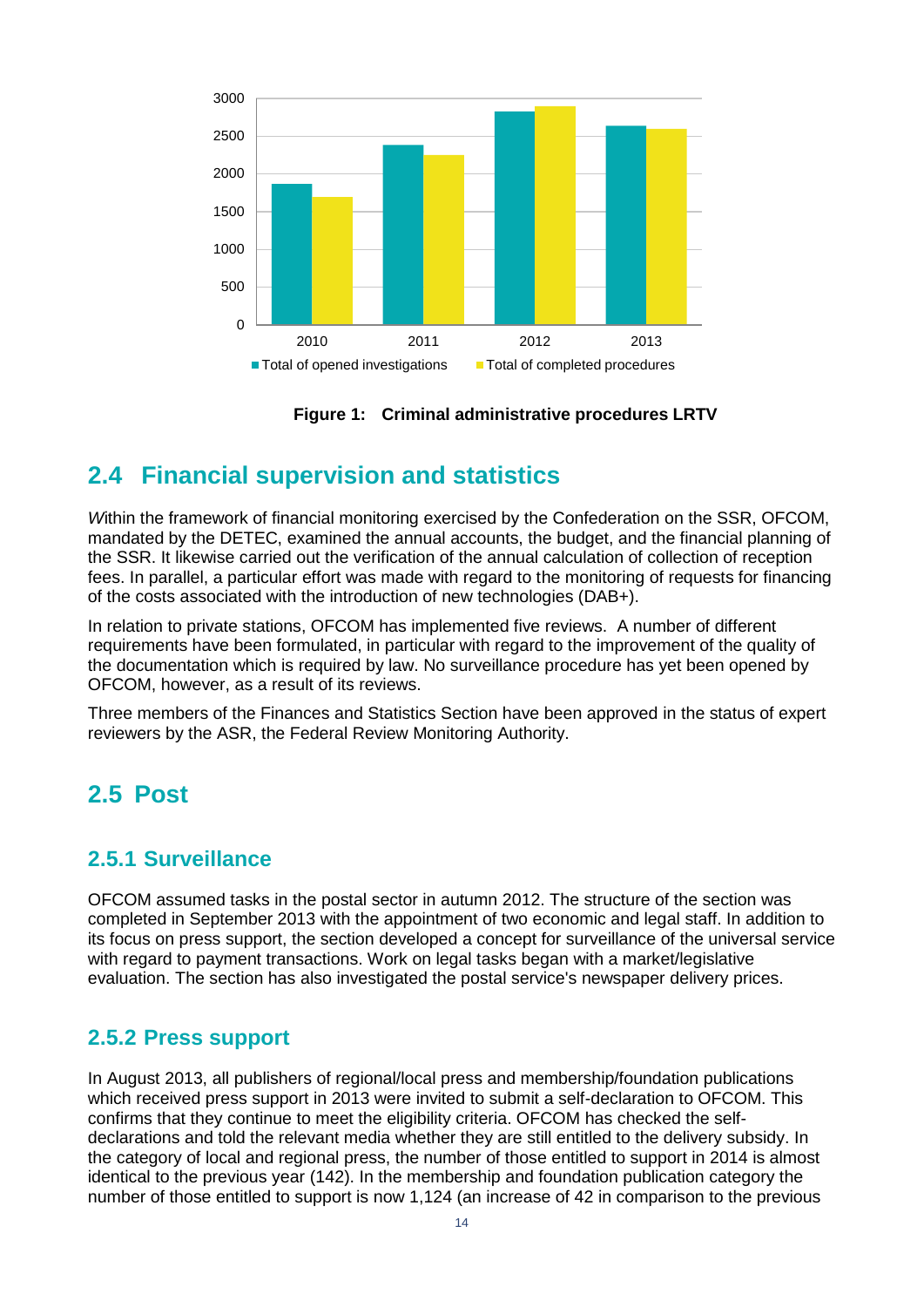year). This increase is due to the new applications filed on 1 January 2013, which have had a largely positive effect on OFCOM. The media entitled to delivery subsidies are published on the OFCOM website.

• Press support <http://www.bakom.admin.ch/themen/04073/04075/index.html?lang=de> (document only available in German, French and Italian)

On the basis of OFCOM's decisions, the Post Office has calculated the reductions for 2014 for the regional and local press and for the membership and foundation publications. The Federal Government allocates CHF 50 million annually for these services. The Federal Council approved the price reductions on 6 December 2013.

• Transport of newspapers: Federal Council sets the reductions for 2014 [http://www.bakom.admin.ch/dokumentation/medieninformationen/00471/index.html?lang=e](http://www.bakom.admin.ch/dokumentation/medieninformationen/00471/index.html?lang=en&msg-id=51258) [n&msg-id=51258](http://www.bakom.admin.ch/dokumentation/medieninformationen/00471/index.html?lang=en&msg-id=51258) (complete text only available in German, French and Italian)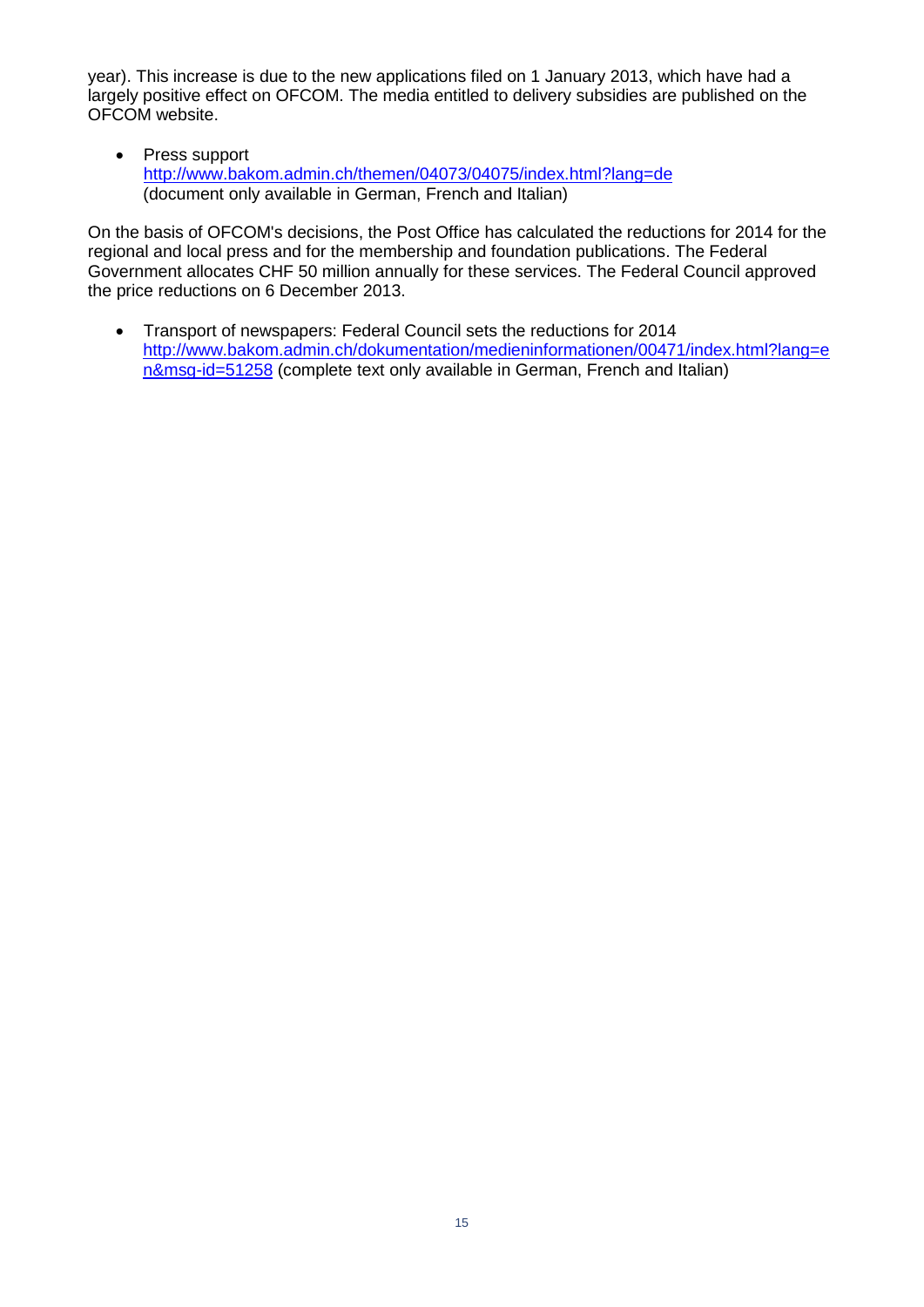# <span id="page-14-0"></span>**3 TELECOM SERVICES**

For the Telecom Services division, the year 2013 was marked by changes in personnel.

On 1 August the Federal Department of the Environment, Transport, Energy and Communications (DETEC) appointed Annalise Eggimann and René Dönni Kuoni as Vice Directors and entrusted them, as the management team, to head up the Telecom Services division.

Concerning access procedures, which OFCOM prepares for the Federal Communications Commission (ComCom), requests for decisions by the regulator declined. At the same time, new ground was broken in this area when the issue of IP interconnection (network interconnection) was raised for the first time. On the basis of an appeal against an interim decision by ComCom, it was possible to ensure before the Federal Administrative Court, as a precautionary measure, that IP data exchange (peering) between two counterparties must continue to be supported until the decision on the application. In the context of the proceedings it will now have to be clarified whether market dominance applies and whether access conditions have to be defined.

The internet and the use of addressing elements related to Switzerland, for example, the ".ch" domains or the ".swiss" domain which is being launched, took up a lot of OFCOM's attention in the reporting year. In the year 2013 it was a question of doing the preparatory work for the establishment of a forward-looking national legal framework for these domain names. The corresponding proposals of the federal administration will be submitted to interested parties in 2014 for their comments as part of a public consultation. The relevant work will therefore continue to keep us on our toes in the future.

<span id="page-14-1"></span>Annalise Eggimann, Vice Director and René Dönni Kuoni, Vice Director; Joint Heads of Division

# **3.1 Market for telecommunication services**

The fall in the number of traditional telephone connections was confirmed in 2013, as shown by the reduction in the number of customers for access services on the PSTN and ISDN fixed network. There is one new fact, which deserves close monitoring: the price index of the cheapest products for an average fixed telephony user increased very slightly in the course of the reporting year (+1.2%). It will therefore be a matter of seeing if this trend continues in the future.

The number of mobile phone contracts and prepayment cards continued to grow, reaching nearly 10.8 million at the end of 2013. This figure includes mobile broadband services. In 2013, rates for the services offered on Swiss mobile networks fell significantly (-14.6% for an average user who chooses the cheapest product).

Developments in the area of broadband connections have also been positive. Figures indicate that, at the end of 2013, the number of connections exceeded 3.4 million. The index set up to track the cost of consumption of broadband services revealed a very slight increase (+1.0%). We note, however, that this increase is not a concern, since it is explained by the increase in the price of certain products whose speed has been increased.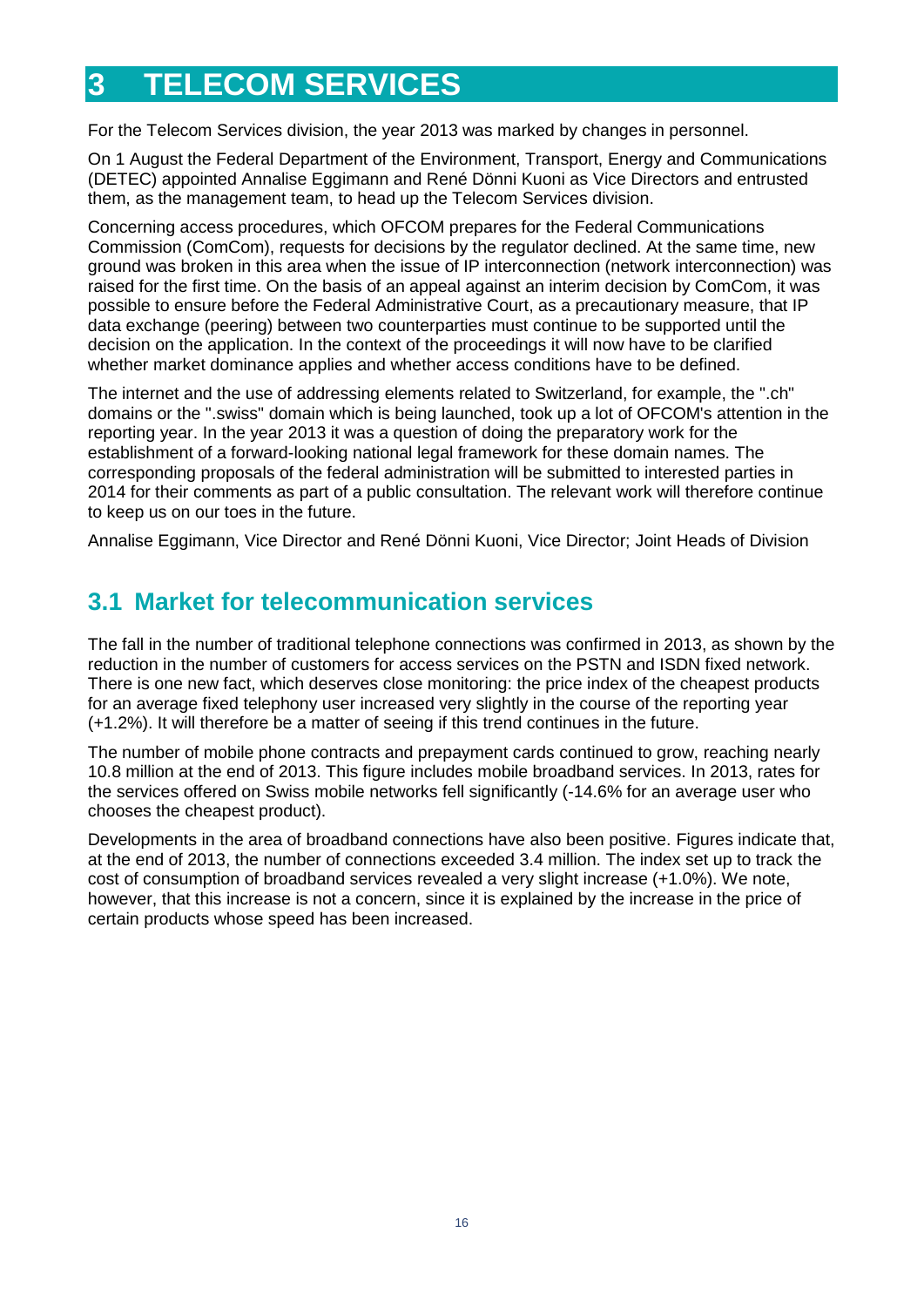

**Figure 2: Number of subscribers / estimates 2013 © OFCOM**

<span id="page-15-0"></span>The general price index calculated by the Federal Statistical Office (FSO) for telecommunications services stood at 52.1 points at the end of 2013 (base year = 1998). In general, the prices of telecommunications services have therefore fallen by approximately 48% since the liberalisation of the market in 1998.



<span id="page-15-1"></span>(fixed telephony, mobile telephony and internet access) © OFCOM / FSO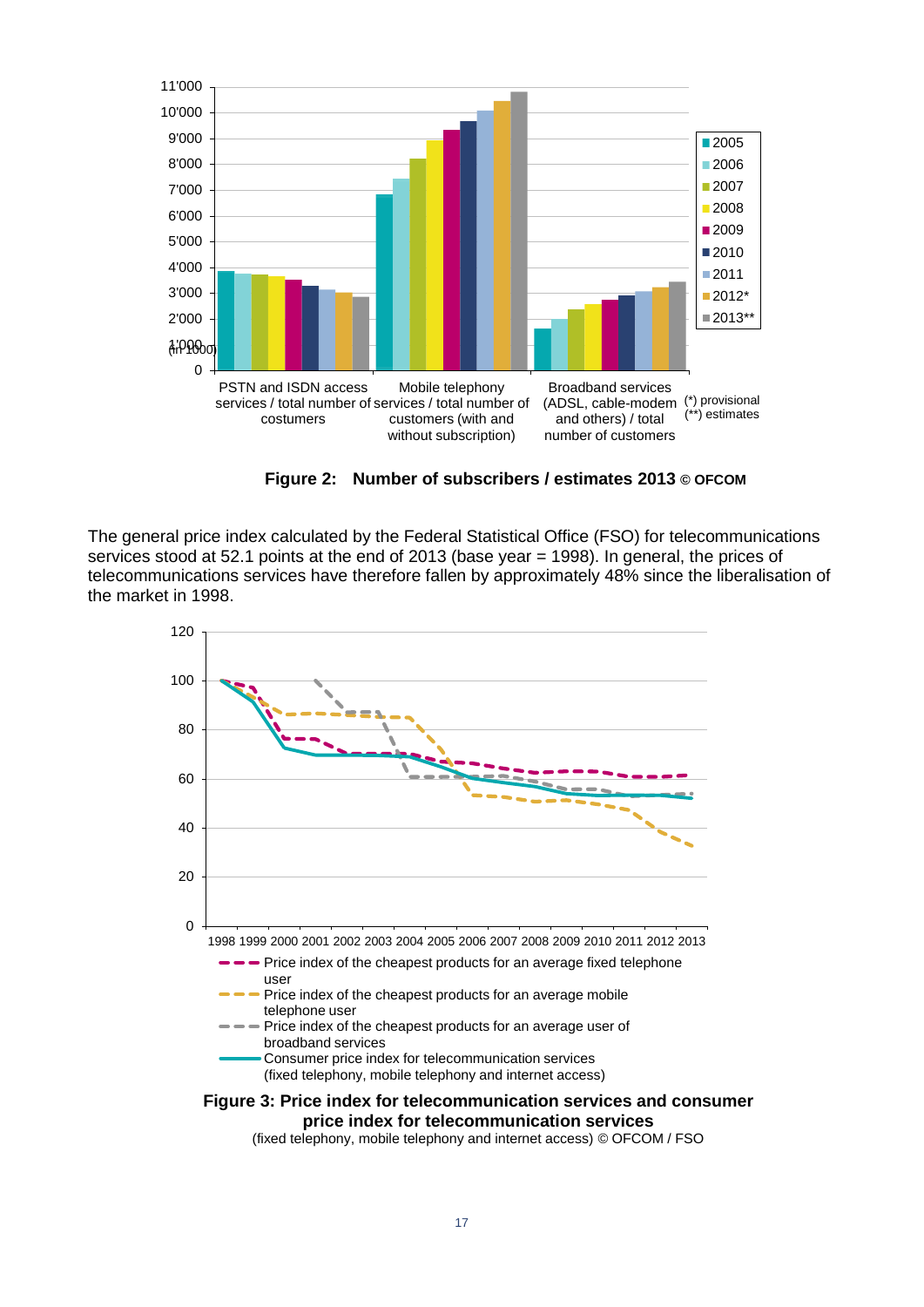# <span id="page-16-0"></span>**3.2 Market access**

The number of telecommunications service providers increased slightly, as in the previous year. Depending on the category of services, there were between ten and twenty new registrations and one to ten deregistrations in each service category.

| Ref. | <b>Service category</b>                                | 2010 | 2011 | 2012 | 2013 |
|------|--------------------------------------------------------|------|------|------|------|
| 1.a  | Telephone service via fixed-network connections        | 167  | 181  | 180  | 189  |
| 1.b  | Telephone service nomadically accessible via Internet  | 146  | 125  | 129  | 141  |
| 1.c  | Telephone service via terrestrial mobile networks      | 51   | 60   | 63   | 63   |
| 1.d  | Telephone service via satellite mobile networks        | 9    | 11   | 11   | 14   |
| 1.e  | Telephone service via access number (two-step dialing) | 35   | 39   | 46   | 48   |
| 2    | Transmission of radio/TV programme services            | 145  | 149  | 151  | 153  |
| 3    | Internet access                                        | 243  | 257  | 266  | 277  |
| 4.a  | Constant bitrate transmissions capacity                | 139  | 149  | 147  | 159  |
| 4.b  | Variable bitrate transmissions capacity                | 211  | 216  | 216  | 222  |
| 5.a  | <b>SMS/MMS</b> services                                | 86   | 96   | 98   | 94   |
| 5.b  | Hosting of individual numbers and/or short numbers     | 35   | 41   | 45   | 49   |
| 5.c  | Other services                                         | 118  | 118  | 138  | 145  |

#### **Table 2: Telecommunications Service providers obliged to register**

<span id="page-16-1"></span>Only one new application for a decision concerning access was submitted to ComCom. In it, a decision on a so-called peering contractual relationship (IP interconnection) was requested for the first time. Both parties offer services on the internet; because of their products and clientele, the flow of traffic between the two networks, however, is asymmetrical. To date, data exchange has taken place without allocation of costs between the network operators (a so-called zero settlement agreement). In view of the asymmetrical data exchange, one of the network operators now wants remunerating for the transmission of data to its end customers. In accordance with the applicant's request, ComCom, as a precautionary measure in the form of an interim injunction, obliged the opponent of the application to ensure interconnection, and therefore data exchange (peering) free of charge between the two networks until the decision on the application. On appeal, the Federal Administrative Court confirmed this decision. In the next stage of the proceedings, it must be clarified whether the opponent of the application is dominant in the market; only then can ComCom, acting as the regulator, define the access conditions.

In the wake of the Federal Administrative Court's judgments in relation to appeals concerning access to leased lines, preparation of the access proceedings continued. In a further development, the parties came to an agreement, so the three remaining proceedings in this area could be concluded. ComCom concluded with a substantive decision another pending proceeding relating to the determination of certain prices for the years 2012 and 2013. The subjects were interconnection, co-location (shared use of the infrastructure and resources of a main distribution frame), rebilling for connections as well as access to cable ducts and to the fully unbundled local loop (ULL). In this context, the regulator in turn made various changes to the calculation of the costs of the dominant provider, which for the most part resulted in a reduction in the prices in question.

In proceedings in relation to interconnection and local loops, the Federal Administrative Court largely approved the appeal against ComCom's decision in 2010 with regard to pricing for the years 2009 and 2010. The Court rejected the prices concerned, for redefinition by the Court of lower instance. The subject of the dispute was the billing model regarding access services for 058 numbers. ComCom redefined the prices in accordance with the considerations of the Court. This decision has legally come into effect. In the analogous procedure concerning 2011 prices, which was suspended in the Federal Administrative Court, ComCom took a new decision. The appeal was therefore dismissed.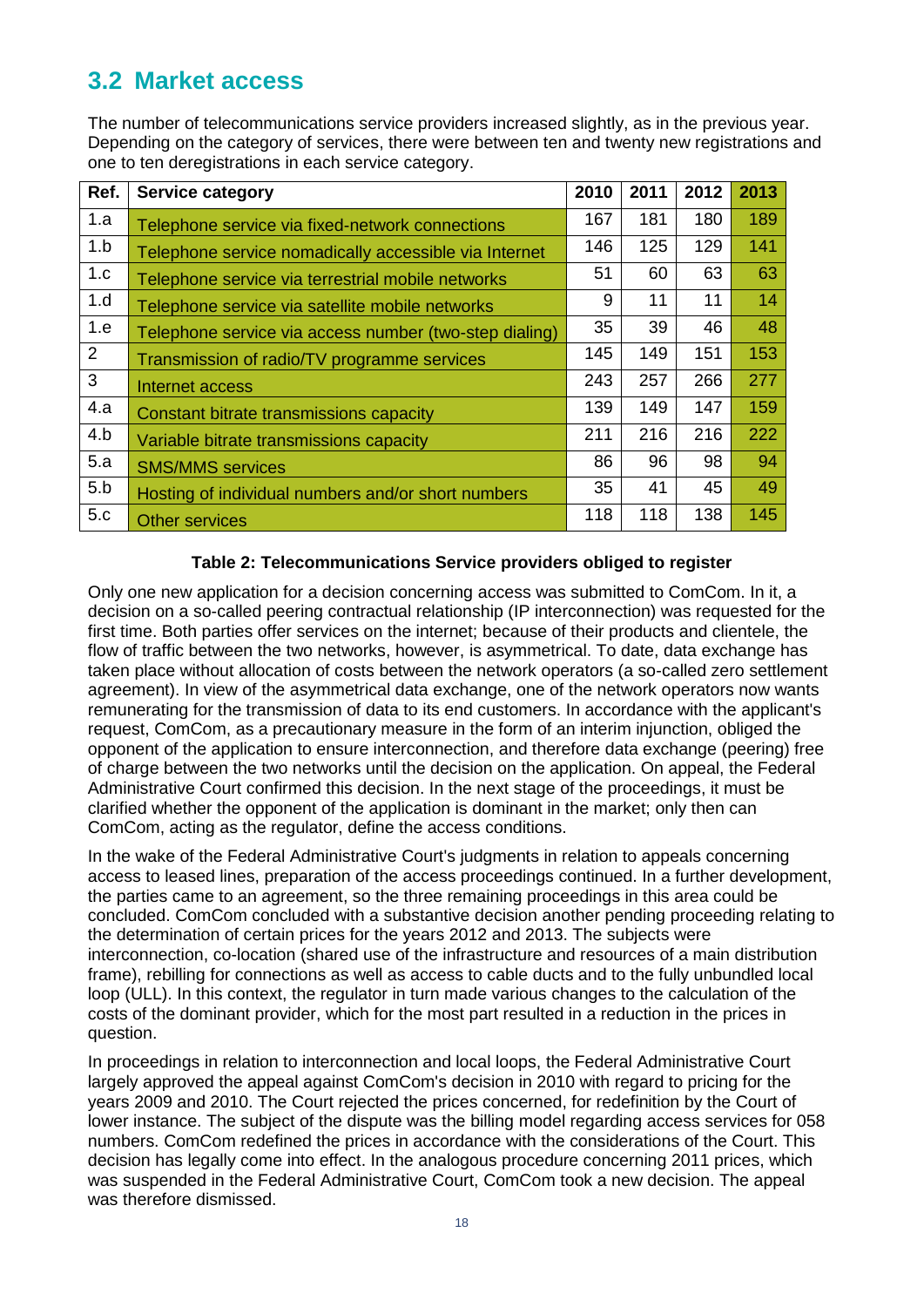# <span id="page-17-0"></span>**3.3 Universal service**

The current universal service will remain in force until the end of 2017. It guarantees the minimum services in the telecommunications sector for the entire Swiss population. In terms of an internet connection, every citizen has had the right, since March 2012, to a bandwidth of 1000 kit/s (download) and 100 kbps (upload). If the universal service licensee, namely Swisscom, cannot guarantee such bitrates using xDSL technology, it can offer an alternative, for example a satellite connection. In the reporting year, 1520 citizens (1582 in 2012, 1653 in 2011) had such an alternative connection.

Consumer complaints made to OFCOM concerning the universal service - and more specifically internet connections - are in constant decline.

As for the number of public telephones (Swisscom telephone boxes) taken out of service, this is declining. In 2013, ComCom authorised the decommissioning of only 112 telephone boxes (544 in 2012, 379 in 2011).

| <b>Telephone box statistics</b>                       | 2009 | 2010 | 2011      | 2012 | 2013 |
|-------------------------------------------------------|------|------|-----------|------|------|
| Universal service public telephones                   | 4813 | 4437 | 4058 3514 |      | 3307 |
| Communities without universal service telephone boxes | 237  | 332  | 517       | 797  | 791  |

#### **Table 3: Telephone box statistics**

<span id="page-17-3"></span>The annual report on the quality of the services forming part of the universal service confirms that Swisscom, the licensee, fully met all target values in the regulations.

## <span id="page-17-1"></span>**3.4 Mobile radio licences**

The mobile radio licences awarded within the framework of the last mobile radio auction legally entered into force in July 2012. For the procedure relating to the spectrum reorganisation in the 900, 1800 and 2100 MHz frequency bands, the licensees were obliged to submit to OFCOM a joint proposal for the transition from the existing allocation of frequencies to the new one. OFCOM examined the proposals received, on behalf of ComCom, which laid down the specific procedure in the form of an official decision at the beginning of 2013. The frequency refarming in the 900 and 1800 MHz bands will take place in the summer of 2014; the one in the 2100 MHz band will take place in the summer of 2016.

National Councillor Ruedi Noser's postulate (12.3580) instructs the Federal Council to submit a report to Parliament on development opportunities in relation to mobile radio. It is to examine whether the legal framework, in particular in the fields of town and country planning and environmental protection, will allow the timely construction of a modern mobile radio infrastructure in Switzerland. A working group, headed by OFCOM and consisting of representatives of various federal agencies (the Federal Office for Spatial Development, the Federal Office for the Environment, the Federal Office of Public Health and the Federal Office of Transport) is drawing up a corresponding report.

## <span id="page-17-2"></span>**3.5 Consumer protection and surveillance**

The number of consumer complaints about telecommunications increased slightly in 2013 (1639 complaints recorded as against 1457 in 2012). Most of the complaints were sent by email or reported by telephone. Once again, the complaints for the most part concerned telephone canvassing (notably despite the 'asterisk' marking in the directory), unwanted preselection, unlawful mass advertising (spamming) and problems with the billing by the operator.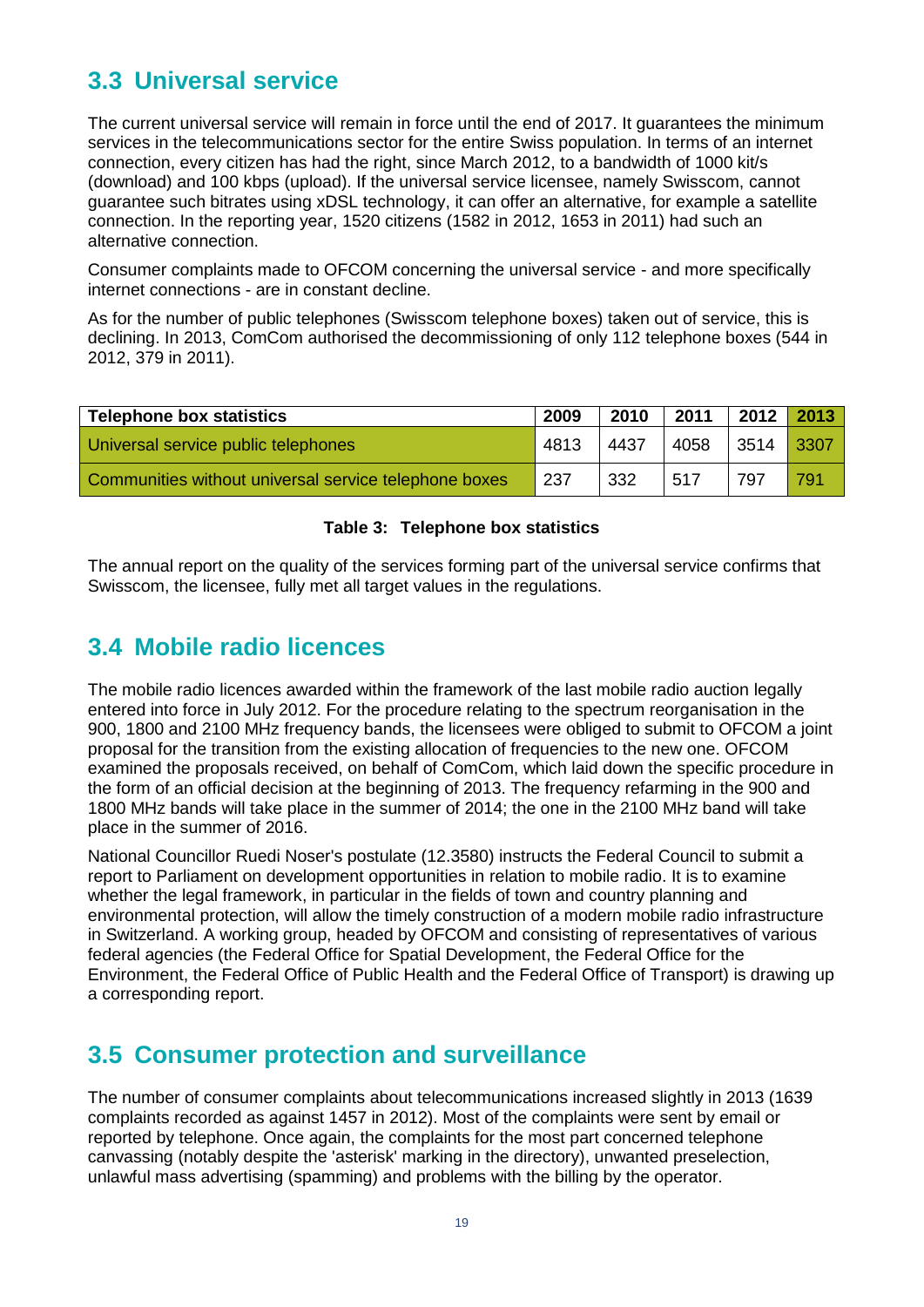In the area of surveillance of addressing resources and in particular of numbers for added-value services (090x numbers), OFCOM took surveillance measures in almost 380 cases, the same as in the previous year. The number of dossiers by which an exchange of correspondence precedes a formal proceeding; rose to almost 210, while 170 revocation procedures were initiated. The main infringements involved non-payment of annual fees and a failure to comply with the provisions relating to indication of prices.

# <span id="page-18-0"></span>**3.6 Internet domains .ch and .swiss**

### <span id="page-18-1"></span>**3.6.1 The .ch domain**

OFCOM launched a project to review the regulatory framework concerning the management of .ch internet domain names. At the heart of these considerations is a more consistent separation between technical activities within the competence of the authorities on the one hand (the registry function) and the commercial end user business on the other (the registrar function). Currently, the mandate which runs until the end of March 2015 allows the SWITCH Foundation to perform both functions. As part of this separation of tasks, OFCOM will closely monitor the process of transition, in particular in order to ensure a transparent and equitable transfer of existing SWITCH customers to registrars who are active on the market.

### <span id="page-18-2"></span>**3.6.2 The .swiss domain**

After evaluation, ICANN confirmed that the application lodged by the Confederation complies with the requirements. OFCOM therefore initiated the development of the registration policy with the support of experts from other offices as well as organisations external to the administration. The task in the future is to define the criteria for registration of names in this new domain plus the processes to be implemented for the management and processing of applications for registration.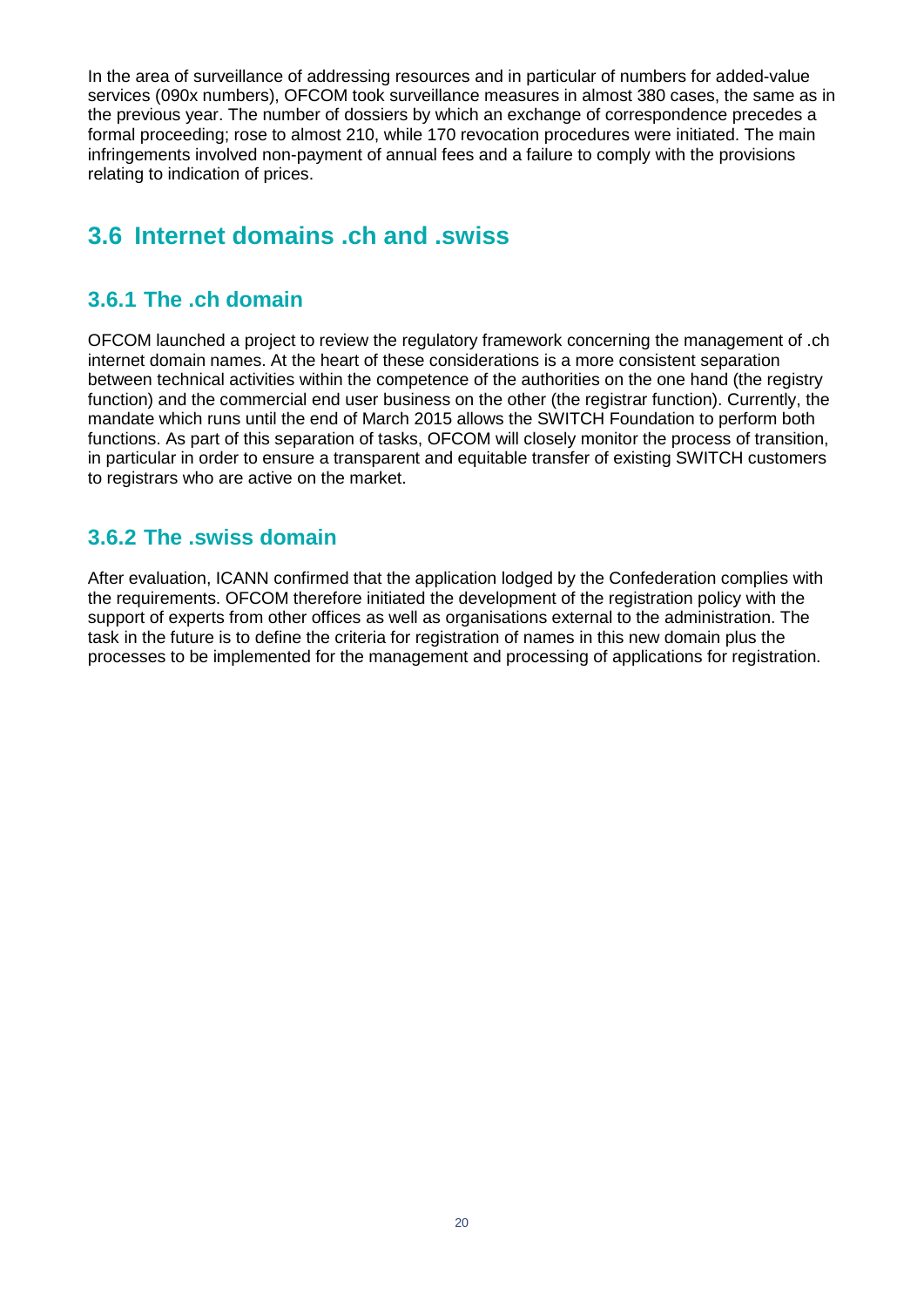# <span id="page-19-0"></span>**4 THE INFORMATION SOCIETY IN SWITZERLAND**

On 9 March 2012, the Federal Council updated its strategy for an information society in Switzerland. In so doing, it announced its intention to actively shape Switzerland's digital future. The strategy designates the areas of activity in which the innovation potential of information and communication technologies (ICT) can generate maximum possible impact and defines the key areas in which the Confederation needs to take action. With the formulation of two overriding objectives, the Federal Council anticipates that the implementation of the strategy will have clear economic and socio-political benefits: the opportunities should be exploited to strengthen Switzerland as a location for businesses and to maintain people's quality of life at a high level. An "Interdepartmental Information Society Steering Committee" (IISSC), under the chairmanship of the OFCOM Director General, was tasked with ensuring the coordinated and focused implementation of the strategy within the federal administration. This mission was also completed by the IISSC in 2013, with the active support of the "Information Society Business Office", which is based within OFCOM.

Charlotte Sgier de Cerf, Deputy Head of the Information Society Business Office

# <span id="page-19-1"></span>**4.1 Key areas in the information society**

In 2013, the priorities of the federal administration also included the fulfilment of the three toppriority tasks which the Federal Council had assigned to the federal administration in March 2012 in relation to the updated information society strategy: First: developing a Confederation strategy for dealing with internet addresses (leadership role: DETEC); secondly: drawing up a package of measures on the subject of "e-Accessibility", for barrier-free and equal-opportunity access to the websites and online content of the government and the federal administration (leadership role: Federal Department of Home Affairs FDHA); thirdly: development of the statistical indicators for benchmarking the information society in relation to the updated strategy (leadership role: FDHA). In 2013, the Interdepartmental Information Society Steering Committee established at the end of 2012 focused on monitoring the projects implemented decentrally within the federal administration with a view to the targeted implementation of the Federal Council's strategy.

# <span id="page-19-2"></span>**4.2 Activities of the Information Society Business Office**

In 2013, the Information Society Business Office carried out two electronic surveys on the implementation of the information society strategy within the Departments (June and October 2013). The aim was to give the Information Society Steering Committee an overview of all current federal administration projects, including their implementation status and any bottlenecks, with a view to monitoring and clarification of a possible requirement for action by the IISC. The survey results are available on the OFCOM website, along with a selection of the most important 'Trends and developments' in relation to the information society, under the heading "Reports"

#### [www.infosociety.ch](http://www.infosociety.ch/)

In February 2013, the Business Office, in cooperation with the Swiss Federal Institute of Technology in Zurich, organised a conference on "ICT4Sustainability". In September, it completed work on the Federal Council report in fulfilment of the postulate of National Councillor Viola Amherd (11.3912) on the "Legal Basis for Social Media". The report was adopted by the Federal Council on 9 October 2013. It deals with the new challenges posed to the law in the face of social networks such as Twitter, Facebook or blogs. The Business Office also worked closely with other Departments and Offices to complete various Federal Council tasks in relation to the information society, such as the task of updating the system of statistical indicators for benchmarking the information society (adopted on 22 may 2013) or on the production of the "e-Accessibility" package of measures which will be submitted to the Federal Council in the spring of 2014. In addition, it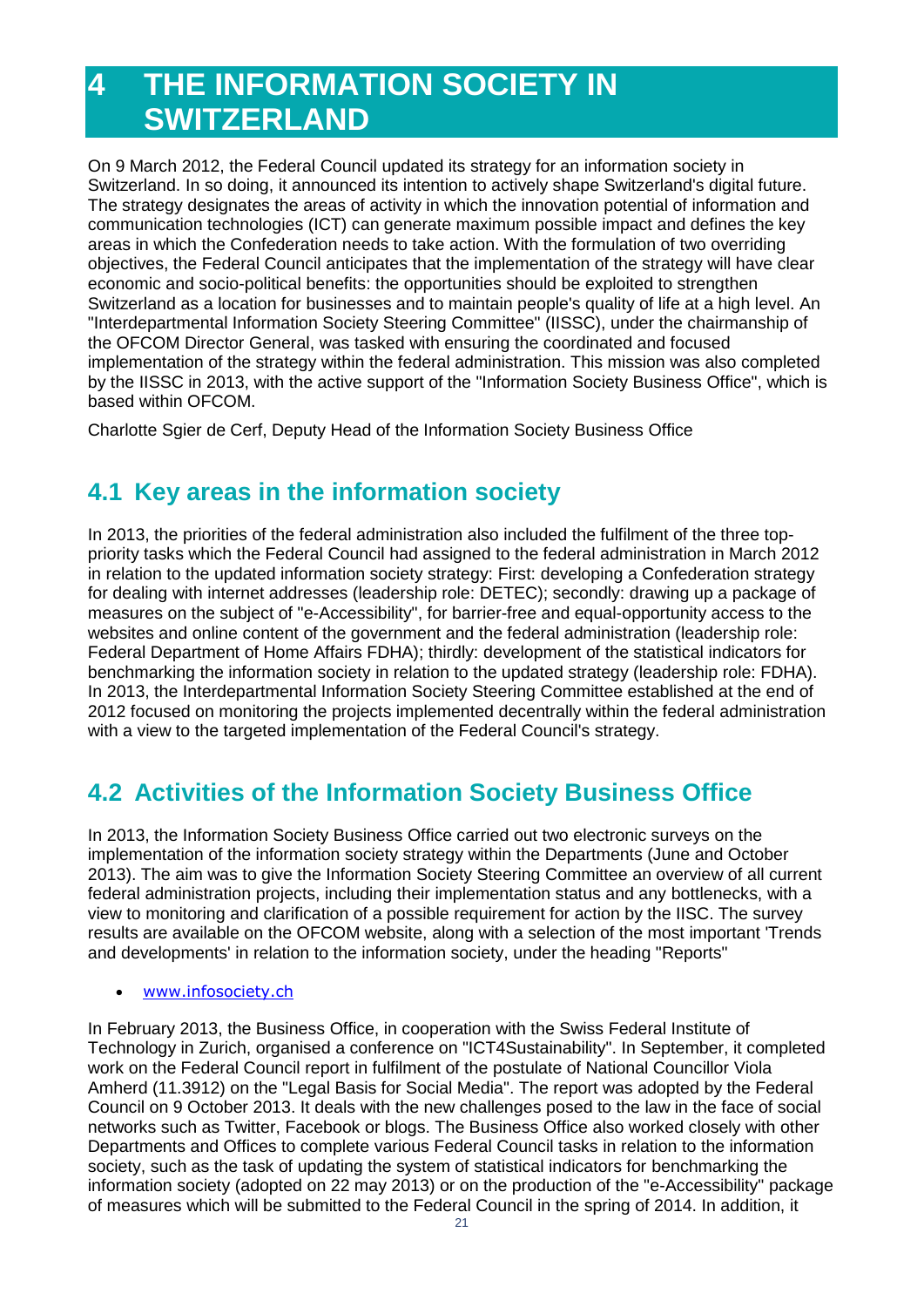participated in various federal administration working groups or steering committees, including those on the subjects of "Open Government Data" and "Youth Media Protection". Together with other OFCOM departments, the Business Office drew up the federal strategy for dealing with internet domain names (adopted on 27 February 2013). It also supported the work on the Confederation's application to the global body for internet addresses, ICANN, for the new .swiss internet domain, which will in the future be available to the Swiss community. At the international level, the Business Office monitored the developments of the information society by participating in conferences and workshops, and represented Switzerland's position in OECD and EU working groups.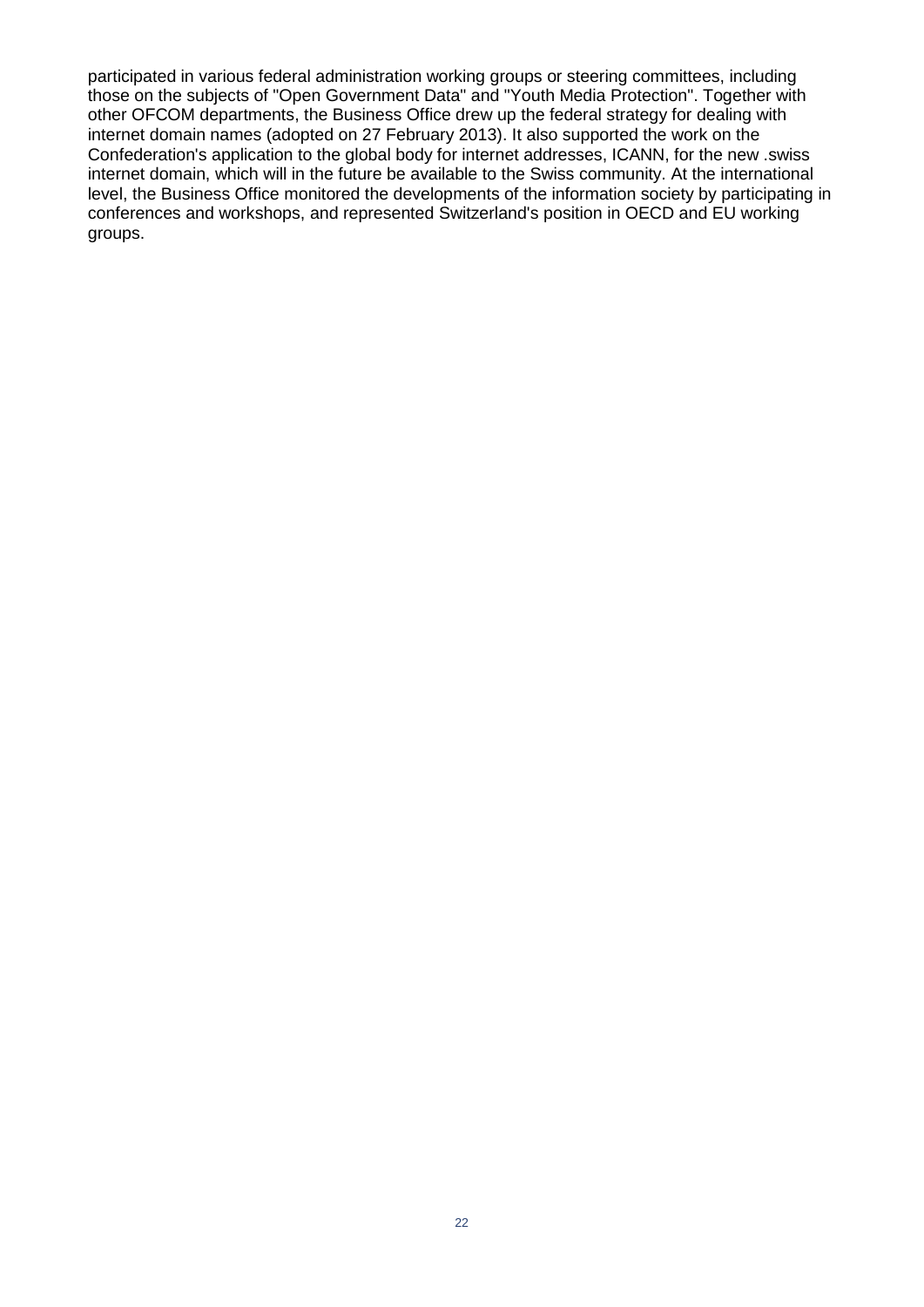# <span id="page-21-0"></span>**5 EQUIPMENT AND INTERNATIONAL FREQUENCY MANAGEMENT**

The Equipment and International Frequency Management Division (AFI) saw the light of day in its current form at the beginning of September 2013, following a partial reorganisation between the divisions AF (Equipment and Radiocommunication Licences) and FM (Frequency Management). In this way it was possible to ensure continuity in the handling of cases, in particular the preparation of the 2015 World Radiocommunication Conference (WRC), after the accidental death of Peter Pauli, Head of Division FM.

In 2013, we carried out a detailed campaign of market monitoring in the area of telecommunications equipment and electromagnetic compatibility of electrical equipment. In 2014, we set up a new steering committee for monitoring activities. This body assists the Head of Division to define and supervise the strategic and operational objectives in relation to market surveillance.

In 2013, we were able to significantly improve the infrastructures required for hardware compliance audits, including the commissioning of a Faraday cage acquired from Arma Swiss. These activities had, however, a negative impact on the number of equipment items which we were able to check.

Philippe Horisberger, Vice Director and Head of Division

# <span id="page-21-1"></span>**5.1 Telecommunications equipment**

### <span id="page-21-2"></span>**5.1.1 Market surveillance**

In 2013, 25 new companies which place telecommunications equipment on the market and five exhibitions were visited by OFCOM officials. In this way OFCOM was able to provide specific information and update its database of telecommunications equipment importers, which now includes 1064 companies.

### <span id="page-21-3"></span>**5.1.2 Amendments to the legislation**

At the end of 2013, the representatives of the Council of the European Union, the European Commission and the European Parliament reached a compromise on the revision of the R&TTE directive. According to the planned schedule, the European Parliament was to formally adopt it at the first reading by May 2014. Within the framework of the reciprocal recognition of conformity assessments, Switzerland accepted the previous directive and implemented it in the Ordinance on Telecommunications Installations (OTI). A review of this Ordinance will therefore be necessary by 2015 to include the changes resulting from the new directive.

### <span id="page-21-4"></span>**5.1.3 Standard for DAB/DAB+ repeaters**

In 2013, OFCOM developed a technical standard for low-power DAB/DAB+ repeaters. For manufacturers, it facilitates placing on the Swiss market of such equipment intended to extend DAB/DAB+ coverage inside the buildings in which they are used. In parallel, OFCOM made an amendment to the legislation on licensing to exempt the use of these DAB/DAB+ repeaters from licensing.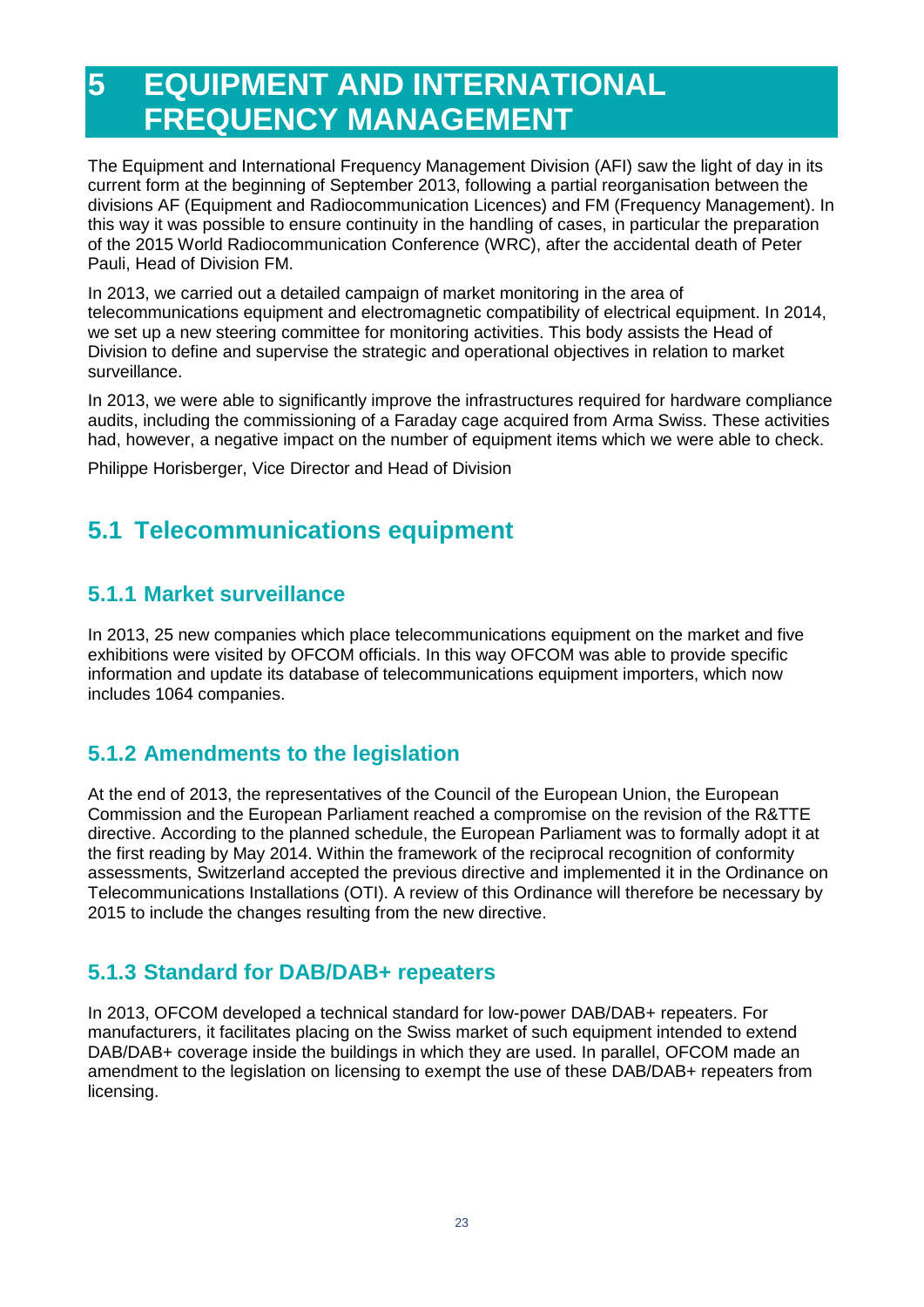Technical Standard concerning DAB/DAB+ In-House low power Repeaters [http://www.bakom.admin.ch/org/grundlagen/00563/00575/01142/index.html?lang=fr&downl](http://www.bakom.admin.ch/org/grundlagen/00563/00575/01142/index.html?lang=fr&download=NHzLpZeg7t,lnp6I0NTU042l2Z6ln1ae2IZn4Z2qZpnO2Yuq2Z6gpJCDfH99g2ym162epYbg2c_JjKbNoKSn6A--) [oad=NHzLpZeg7t,lnp6I0NTU042l2Z6ln1ae2IZn4Z2qZpnO2Yuq2Z6gpJCDfH99g2ym162ep](http://www.bakom.admin.ch/org/grundlagen/00563/00575/01142/index.html?lang=fr&download=NHzLpZeg7t,lnp6I0NTU042l2Z6ln1ae2IZn4Z2qZpnO2Yuq2Z6gpJCDfH99g2ym162epYbg2c_JjKbNoKSn6A--) [Ybg2c\\_JjKbNoKSn6A--](http://www.bakom.admin.ch/org/grundlagen/00563/00575/01142/index.html?lang=fr&download=NHzLpZeg7t,lnp6I0NTU042l2Z6ln1ae2IZn4Z2qZpnO2Yuq2Z6gpJCDfH99g2ym162epYbg2c_JjKbNoKSn6A--)

### <span id="page-22-0"></span>**5.1.4 Notifications**

In 2011, OFCOM processed 576 notifications of radio equipment, i.e. a reduction (of about 13%) on the previous year. This reduction can be explained by the increase in the number of equipment items exempted from notification as a result of the progress of frequency harmonisation at European level. Among the notifications received, the proportion relating to equipment subject to restrictions of use in Switzerland - because it uses frequencies that are not assigned to the equipment class - fell (13% in 2013 compared to 20% in 2012).



**Figure 4: Number of notifications of radiocommunication equipment**

<span id="page-22-2"></span>In 2013, under the leadership of OFCOM, the working group established by the European Commission for the maintenance of the list of equipment for which notification is not necessary continued its work. A new list will be published in the course of 2014.

• Reference documents R&TTE. Equipment Classes [http://ec.europa.eu/enterprise/sectors/rtte/documents/index\\_en.htm#h2-5](http://ec.europa.eu/enterprise/sectors/rtte/documents/index_en.htm#h2-5)

# <span id="page-22-1"></span>**5.2 Electromagnetic Compatibility (EMC)**

In order to fulfil its tasks of monitoring the market for electrical devices/equipment, OFCOM has to have an appropriate testing environment and equipment. This has been achieved; thanks to a fully equipped Faraday cage, the Office can now conduct most of the EMC conformity tests. Special measurements will, however, continue to be carried out by our departments at the National Metrology Institute (METAS). This new environment will also allow OFCOM to promote a policy of awareness of EMC in student circles (HES, ETH, etc.) in a collaborative manner.

In the fight against radio-electrical interference, our attention has been focused in particular on cases concerning telecommunications networks, such as PLC and CATV. The resolution of these cases of interference represents a significant workload for the Office due to the many people involved (the operator and owner of the network, building owner(s) and tenants). The processing of these cases regularly reveals that certain parts of the network are aging or defective and would require an upgrade in order to comply with current standards. OFCOM, in collaboration with the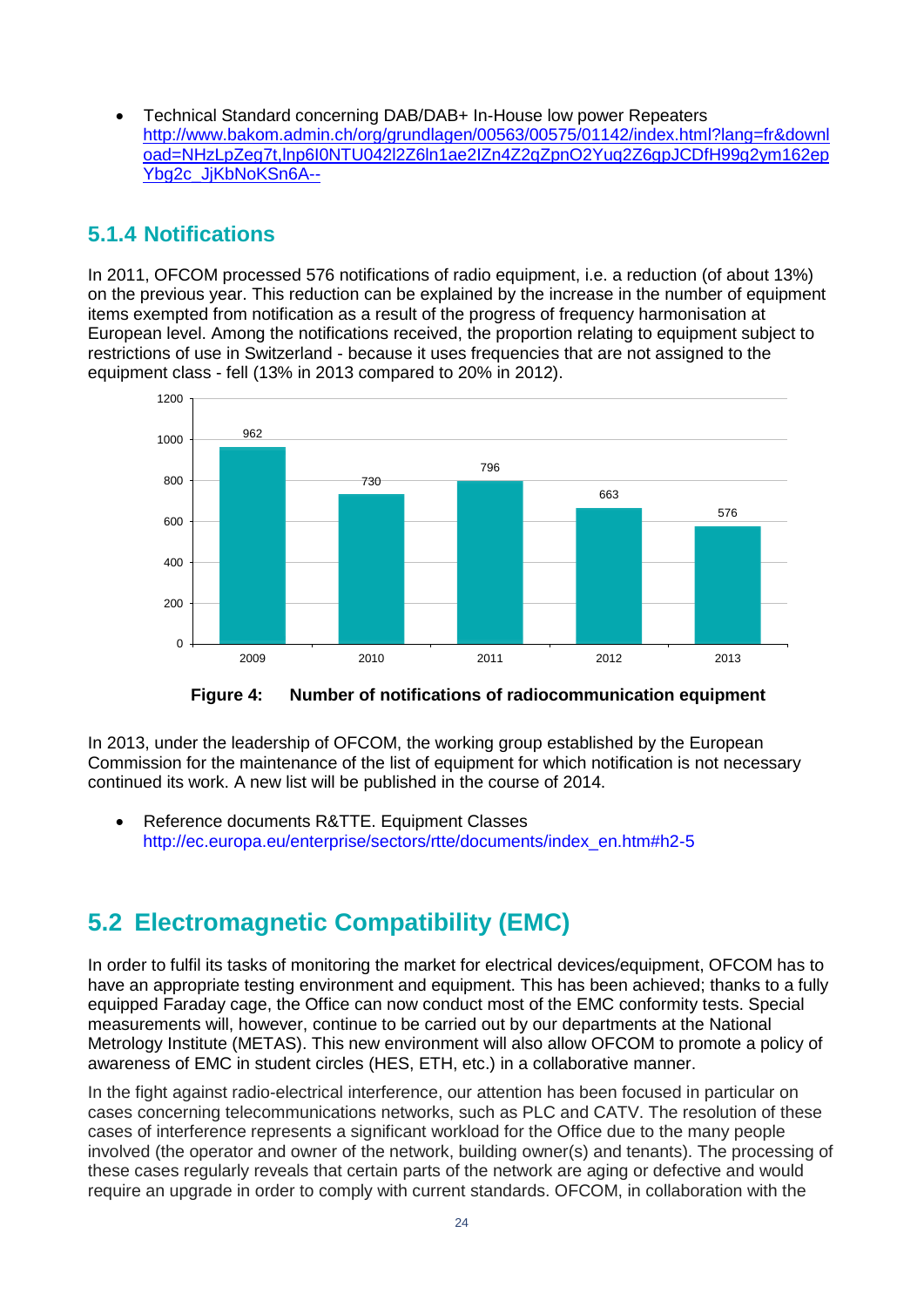operators, is making progress in the search for a solution able to handle such cases more efficiently.

#### <span id="page-23-0"></span>**5.2.1 Amendments to the legislation**

The new European Directive on electromagnetic compatibility is in hand. The services of the European Commission still have to complete checking of different language versions in order to permit its formal adoption by the European Parliament at the first reading in May 2014. Within the framework of the agreement on reciprocal recognition of conformity assessments, Switzerland accepted the previous directive and implemented it in the Ordinance on Electromagnetic Compatibility (OEMC). This implies that this ordinance will have to be revised in 2014/15 to include the changes resulting from the new directive.

### <span id="page-23-1"></span>**5.2.2 Electromagnetic Fields (EMF)**

The EMC section continued to provide effective technical support to the cantonal and federal authorities in the application of the Ordinance on Protection from Non-Ionising Radiation (OPNIR).

A postulate accepted by Parliament instructs the Federal Council to submit a report on development opportunities in relation to mobile communications. This includes determining whether the current legal framework, in particular in relation to town and country planning and the environment, will make it possible, in a timely manner, to establish a modern mobile telephony infrastructure. OFCOM, in collaboration with the other agencies involved, was charged with drafting this report.

In the context of the application of the Ordinance on Protection from Non-Ionising Radiation (OPNIR), the issue of reproducibility of exposure measurements in areas of sensitive use continues to be a recurring theme. Because of their high degree of inaccuracy, up to +/-45%, the interpretation of the differences obtained between reception measurements for the granting of construction permits and the subsequent check measurements is problematic because it can sometimes lead to a questioning of the construction permits initially granted. OFCOM has commented on this subject in the context of an action brought by an operator in the Federal Court and it is therefore now up to the judiciary to decide.

## <span id="page-23-2"></span>**5.3 Frequency Management**

#### <span id="page-23-3"></span>**5.3.1 At international level**

Frequencies are a limited and increasingly coveted resource. The need to use this limited resource as efficiently as possible means there are international efforts to harmonise the use of frequencies. Of central importance in this context is the World Radiocommunication Conference, which is held every three to four years. The next World Radiocommunication Conference (WRC 15) will take place in Geneva in November 2015. OFCOM's Frequency Management Division will represent Switzerland's frequency policy interests at WRC 15.

In 2013, the focus of frequency management was the analysis of all agenda items for WRC 15, their possible impact on Switzerland, and the drawing up of a national position.

At WRC 15, as at the past two World Radiocommunication Conferences, the provision of additional frequency resources for the rapidly growing mobile communication sector will be a key issue. In the spirit of harmonisation, efforts are being made worldwide to identify frequency bands which can be used for future mobile communications ("candidate bands"). The challenge is that these candidate bands are already used by other radio services. Changing the use of such frequency bands is therefore only possible once alternative solutions for the affected services can be found. Furthermore, other radio services also require additional resources.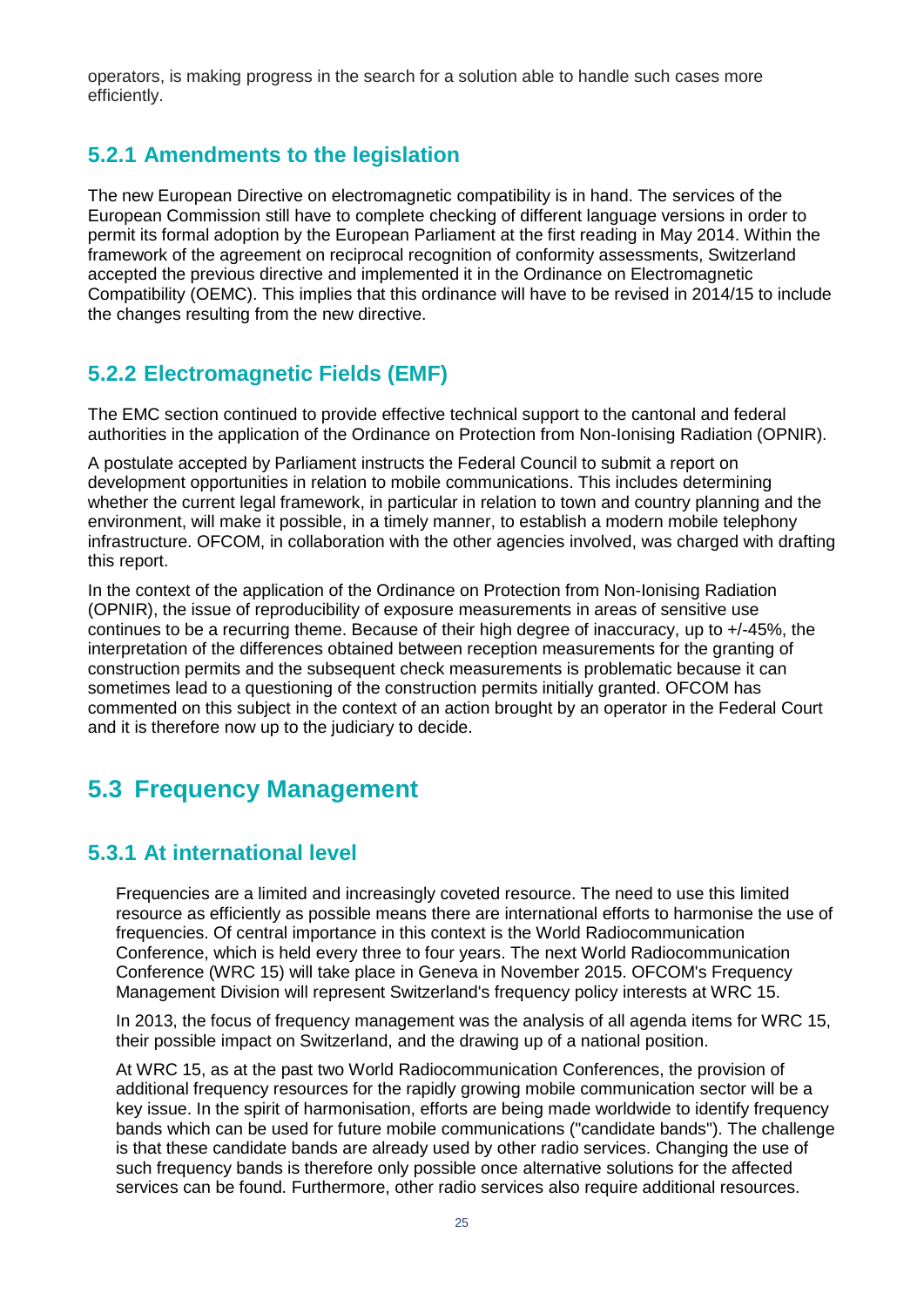OFCOM's Frequency Planning and Radio Technology sections monitor the extent to which international harmonisation efforts can be aligned with national interests. The Frequency Planning Section plans the future utilisation of frequencies in Switzerland, while the Radio Technology Section uses compatibility studies to investigate the extent to which radio services can coexist.

In 2013, OFCOM prepared a Swiss position on the candidate bands for mobile communication which have been the subject of international discussion. This took into account national interests, such as the protection of certain radio services, the need for additional frequency resources for disaster management and civil protection, as well as ensuring sufficient frequency resources for wireless microphone applications. In 2014, OFCOM employees will introduce this national position to the relevant working groups of the CEPT and ITU with the aim of shaping the international consensus process in relation to Switzerland.

### <span id="page-24-0"></span>**5.3.2 At national level**

Many requirements concerning military and civilian radar applications were submitted to OFCOM during the reporting year. Thanks to good cooperation between the various sections within OFCOM and with the military it was possible to develop satisfactory solutions for every issue, for example, civilian bird radars (in the mid-9 GHz band) and avalanche radar systems (in the lower 10 GHz band).

Bird radars are used to protect birds. These radar systems detect approaching flocks of birds and bring the rotor blades of wind turbines to a standstill in time to protect the birds from collisions. Avalanche and debris flow radars are used to prevent hazards and trigger alarms as soon as avalanches, rock falls or mud slides begin and threaten transport links or inhabited areas.

Switzerland operates 5 GHz band meteorological radar systems, which are used for weather observation. The EU Commission now intends to open this frequency range to wireless local area network applications (RLAN/WLAN) and has commissioned the CEPT to conduct the appropriate feasibility studies. If the 5 GHz band were to be opened to RLAN/WLAN applications, it might no longer be possible to use the Swiss meteorological radar systems in this frequency range. European transport telematics systems and earth observation satellites would also be affected. Last year, OFCOM advocated protection of these applications at European level, and it will continue to do so.

The Swiss National Frequency Allocation Plan (NFAP) is updated annually. NFAP 2014 was approved by the Federal Council in October 2013 after consultations with national spectrum users. The new NFAP becomes effective on 1 January 2014.

• National Frequency Allocation Plan <http://www.bakom.admin.ch/themen/frequenzen/00652/00653/index.html?lang=en>

In 2013 we also revised various technical interface regulations (Radio Interface Regulations - RIR). The RIR describe the prerequisites for the use of radio spectrum by radio equipment. In addition to technical parameters, they also include frequency bands, as well as any mandatory requirement for a radio licence in Switzerland.

 Technical interface regulations (RIR) <http://www.bakom.admin.ch/org/grundlagen/00563/00575/01285/index.html?lang=en>

## <span id="page-24-1"></span>**5.4 Surveillance of devices and equipment and preventive measures**

In 2013, the inspections focused on 145 items of telecommunications equipment and 32 devices in relation to electromagnetic compatibility. The rate of non-conformity of the equipment inspected in 2013 remains high (92%): 163 equipment items out of 177 did not meet the applicable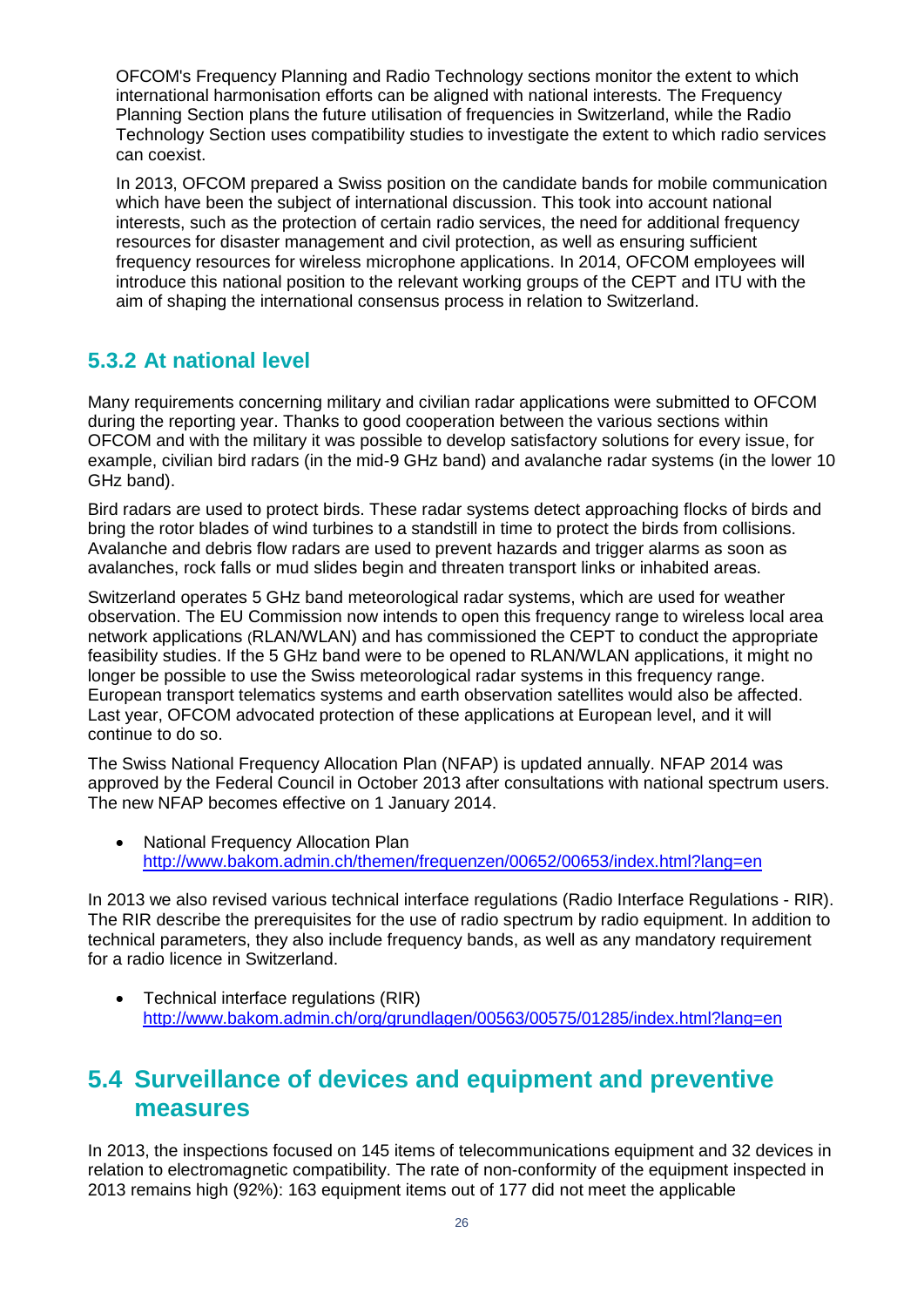requirements (90% in 2012). As in the past, the most problematic areas are the same: the declaration of conformity (77% non-conformity compared to 67% in 2012), the technical dossier (78% compared to 64% in 2012), characterisation (56% compared to 48% in 2012), and the essential requirements (48% compared to 42% in 2012). 126 items of equipment (71% compared to 59% in 2012) had not been subjected to a conformity assessment by the manufacturer or had undergone an inappropriate procedure.



#### **Figure 5: Most frequent non-conformity rates among equipment inspected**

<span id="page-25-0"></span>In 2013, 124 procedures were opened, compared to 95 in 2012. 19 (5 more than a year earlier) concerned market surveillance in relation to electromagnetic compatibility (EMC) and 105 (compared to 81 in 2012) in the area of telecommunications equipment. Within the same period, OFCOM was able to complete 17 procedures in the EMC area (4 more than a year earlier) and 86 in the area of telecommunications equipment (compared to 93 in 2012). Some of these 103 cases (106 in 2012) concerned multiple items of equipment.



<span id="page-25-1"></span>**Figure 6: Administrative procedure relating to equipment**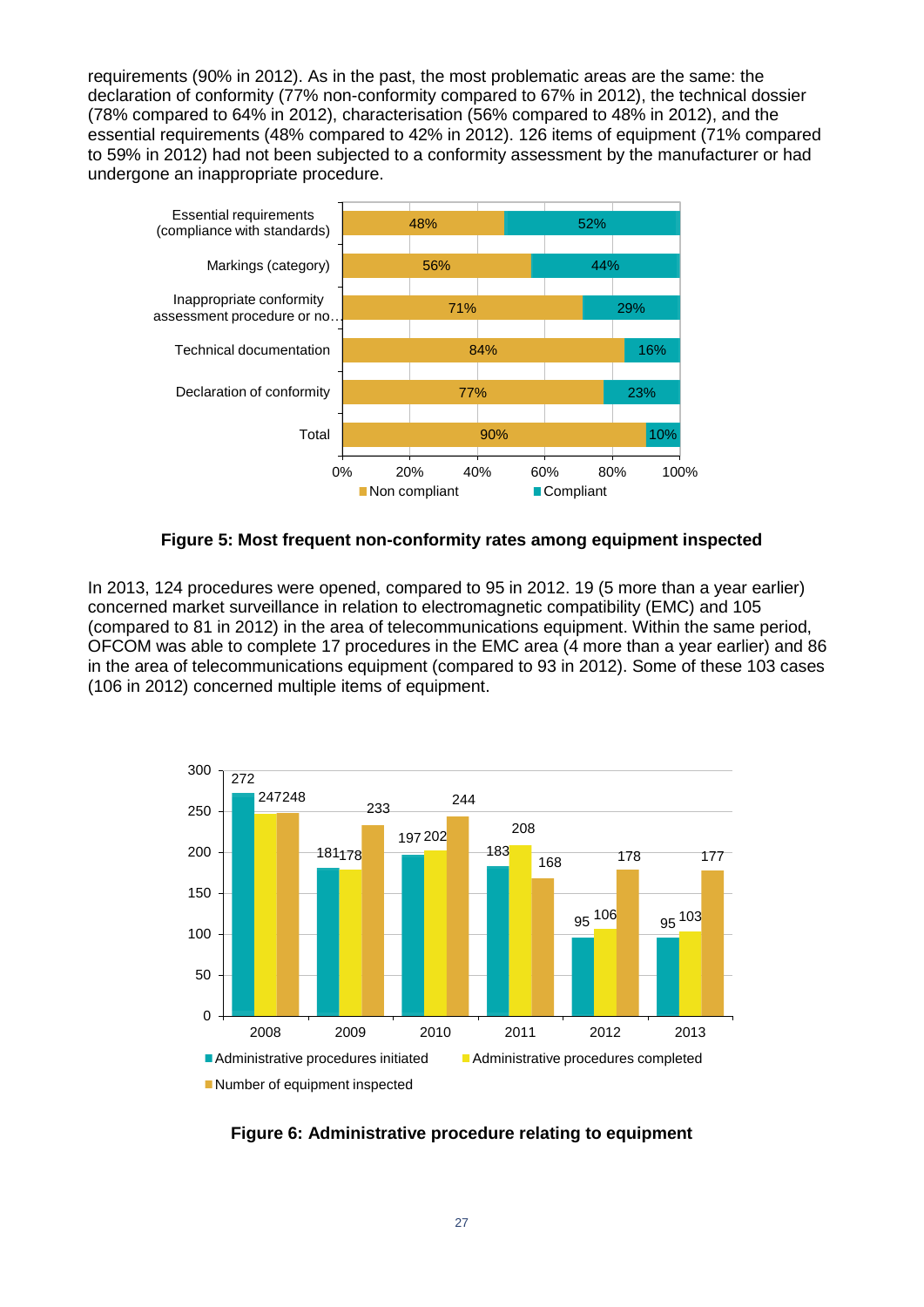### <span id="page-26-0"></span>**5.4.1 International collaboration**

In 2013, OFCOM took an active role in two European market surveillance campaigns.

The first focused on equipment for wireless networks operating in the 5 GHz band and in particular on the risk of interference with weather radar operating in the same frequency band. The result is worrying: 40% of the equipment checked may interfere with weather radar.

- Disturbances in weather radars by wireless networks [http://www.bakom.admin.ch/dokumentation/Newsletter/01315/04619/04625/index.html?lan](http://www.bakom.admin.ch/dokumentation/Newsletter/01315/04619/04625/index.html?lang=de) [g=de](http://www.bakom.admin.ch/dokumentation/Newsletter/01315/04619/04625/index.html?lang=de) (document only available in German, French and Italian)
- 5th R&TTE Market Surveillance Campaign on WLAN 5 GHz [http://ec.europa.eu/enterprise/sectors/rtte/files/5th-rttems-report\\_en.pdf](http://ec.europa.eu/enterprise/sectors/rtte/files/5th-rttems-report_en.pdf)

The second campaign, relating to electromagnetic compatibility, focused on power supplies for laptops, in particular after sales replacement parts, sold separately from the computer. Here too, the results are not satisfactory; 75% of the power supplies examined were identified as noncompliant.

- Power supplies laptops: very high non-compliance rate [http://www.bakom.admin.ch/dokumentation/Newsletter/01315/04619/04626/index.html?lan](http://www.bakom.admin.ch/dokumentation/Newsletter/01315/04619/04626/index.html?lang=de) [g=de](http://www.bakom.admin.ch/dokumentation/Newsletter/01315/04619/04626/index.html?lang=de) (document only available in German, French and Italian)
- 5th EMC Market Surveillance Campaign 2012/2013 [http://ec.europa.eu/enterprise/sectors/electrical/files/emc/ms-campaign-fifth\\_en.pdf](http://ec.europa.eu/enterprise/sectors/electrical/files/emc/ms-campaign-fifth_en.pdf)

### <span id="page-26-1"></span>**5.4.2 Preventive Measures**

As more and more private individuals buy and sell telecommunications equipment on the internet, OFCOM has published two information sheets explaining precautions to be taken by both buyers and sellers.

- Purchase of radio equipment abroad for one's own use <http://www.bakom.admin.ch/themen/geraete/00464/04293/index.html?lang=en>
- Purchase of radio equipment abroad for resale in Switzerland <http://www.bakom.admin.ch/themen/geraete/00464/04589/index.html?lang=en>

With the same objective, OFCOM started to publish on its website site a list of equipment which is not in technical conformity and whose use may cause interference with radio traffic or the reception of radio and television programme services. The Office issued a ban on the sale of such items, which means that the equipment featured on this list cannot be offered, sold or even given away. This database included 63 items of equipment at the end of 2013.

• Non-compliant equipment <http://www.bakom.admin.ch/themen/geraete/04113/index.html?lang=en>

In 2013, OFCOM continued the briefings on the legal framework in relation to electromagnetic compatibility. With the help of other players in the industry (suppliers of measuring equipment, laboratories, consultants,...), OFCOM organised an information day on electromagnetic compatibility. This event was held in January 2013 and, given the success it enjoyed, was repeated in January 2014.

• Information day on electromagnetic compatiblity [http://www.swisstmeeting.ch/bern-expo-22-januar-2013elektromagnetische](http://www.swisstmeeting.ch/bern-expo-22-januar-2013elektromagnetische-vertraeglickeitmit-ausstellung.html)[vertraeglickeitmit-ausstellung.html](http://www.swisstmeeting.ch/bern-expo-22-januar-2013elektromagnetische-vertraeglickeitmit-ausstellung.html) (Information in German only)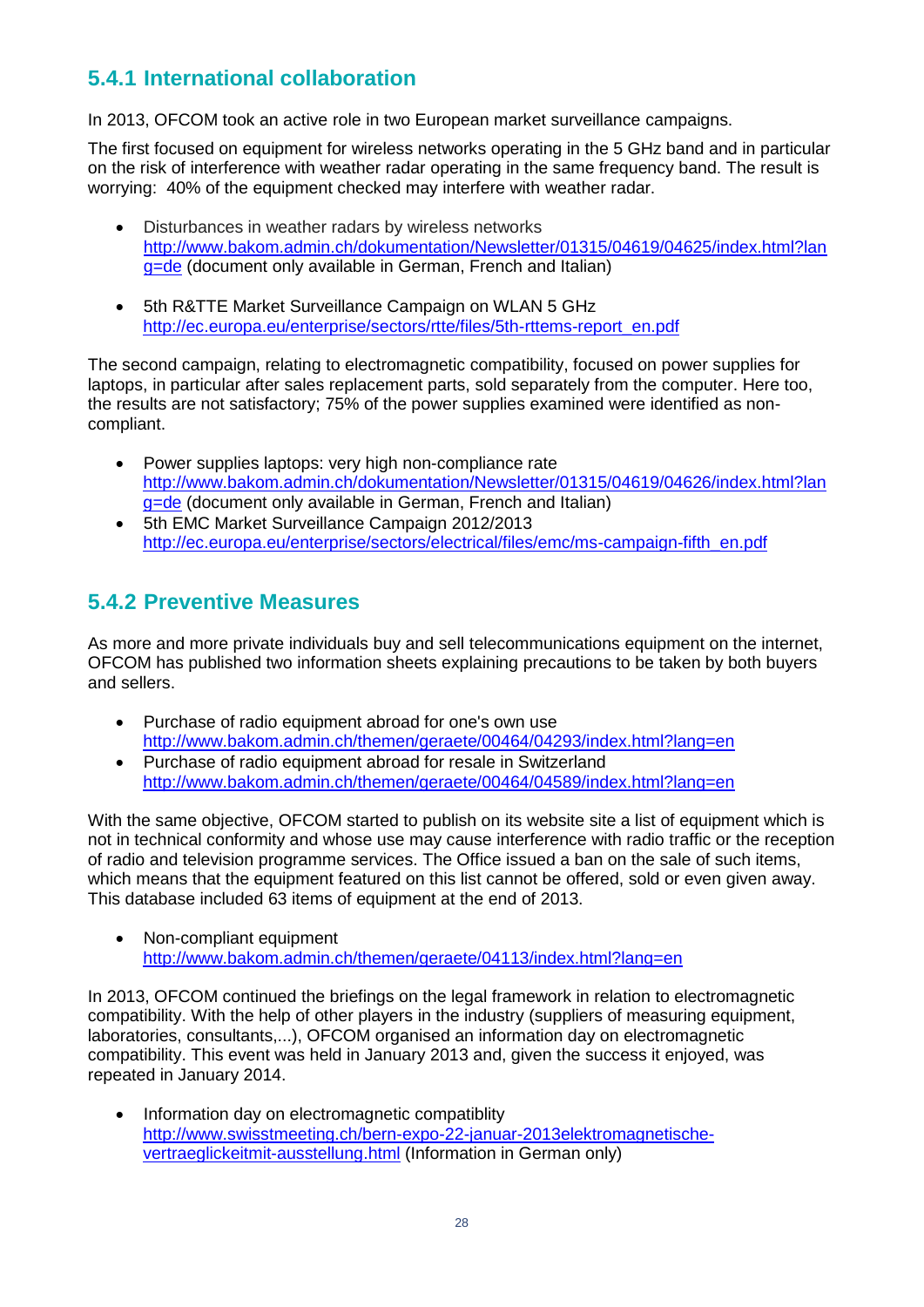# <span id="page-27-0"></span>**5.5 Surveillance of frequency use and preventive measures**

#### <span id="page-27-1"></span>**5.5.1 Licence inspections**

In 2013, we checked a total of 153 licences (197 in the previous year) on site; these mainly comprised licences which had not been changed in five years. The high proportion of irregularities (59%) was down slightly (11%) compared to the previous year (70%). One of the main reasons lies in the effectiveness of the post-checks following a major sporting event with a large number of users. After a very high proportion of users violated licensing laws in previous years, the postchecks are finally showing signs of success: there were significantly less irregularities. 34 procedures (previous year: 68) were implemented to punish more serious breaches, such as the use of additional radio frequencies not specified in the licence.



**Figure** 7**: Results of licence inspections**

#### <span id="page-27-4"></span><span id="page-27-2"></span>**5.5.2 Other checks on the use of frequencies**

In 2013, 166 inspections (previous year: 200) were carried out on equipment which was operated without a licence or which was non-compliant. The corresponding 99 procedures (previous year: 120) meant there was a net increase of 20 new licences (previous year: 18).

#### <span id="page-27-3"></span>**5.5.3 Preventive measures (e.g. information)**

In the context of information activities, we visited twenty specialist dealers and thirty companies to provide information and advice on private mobile radio systems (PMR).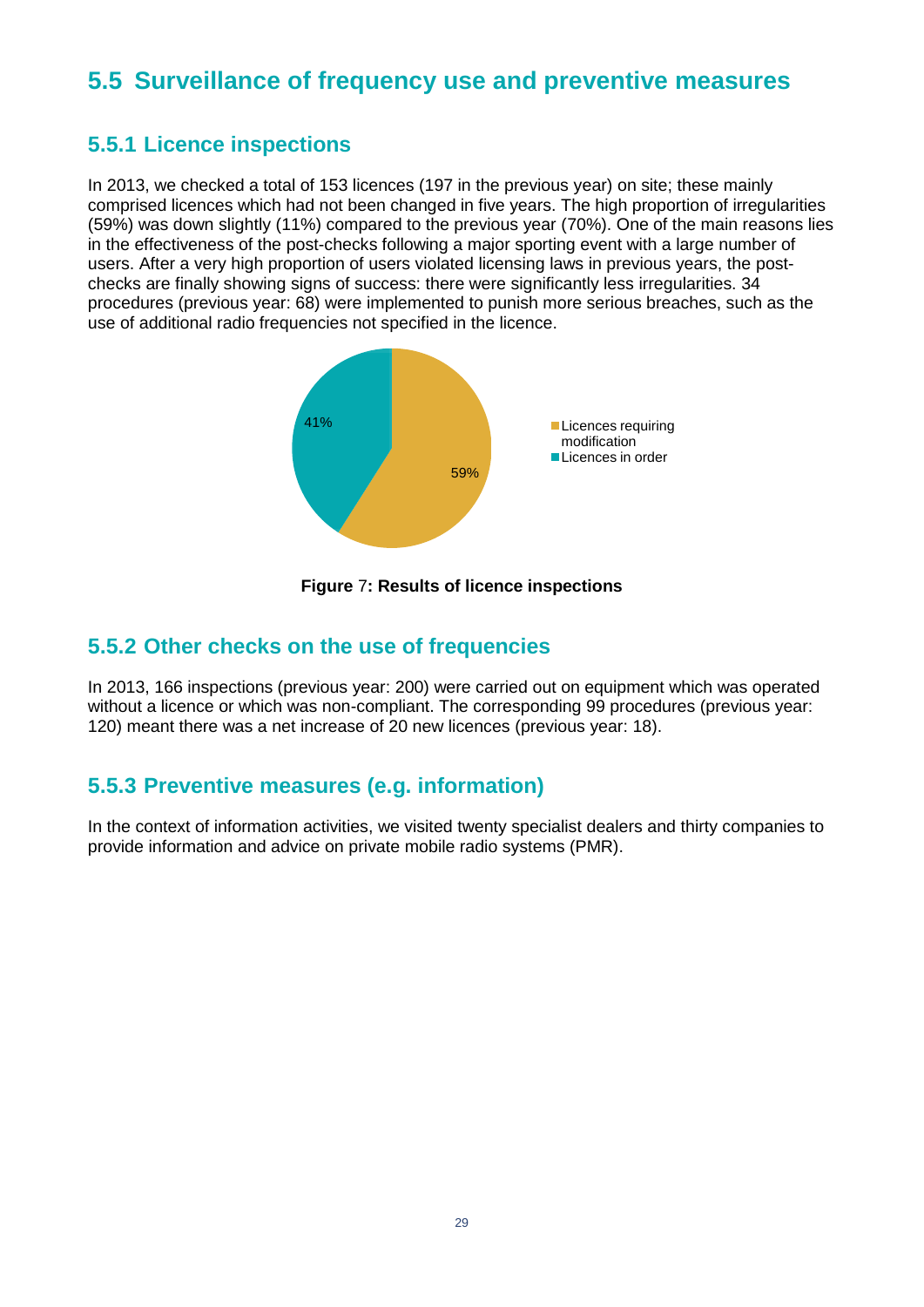# <span id="page-28-0"></span>**6 NATIONAL FREQUENCY MANAGEMENT AND LICENCES**

The tragic loss of our Vice Director Peter Pauli obliged us to divide the work between the former departments "Supervision and Radiocommunication Licences" (AF) and "Frequency Management" (FM) in order to ensure smooth operation.

In 2013, on the basis of an amendment to the ordinance, the number of licences issued compared to the previous year fell considerably. Likewise our planning activities within the VHF sector were reduced, since these are now carried out by the radio broadcasters themselves. New technologies allowed us to reduce the manpower on our hotline (the focal point for security services 24 hours a day, 365 days a year).

In relation to technology, we dealt specifically with investigations into the compatibility of radar applications, the aspects of the migration from analogue FM to digital DAB+ frequencies for radio, and the increase in capacity for microwave radio.

Silvio Rubli, Vice Director and Head of Division

# <span id="page-28-1"></span>**6.1 Frequency assignment**

### <span id="page-28-2"></span>**6.1.1 Broadcasting**

The increasing digitisation in the transmission of radio programme services indicates a positive development; expansion is progressing rapidly. In neighbouring countries too there is a high demand for frequencies, making the allocation of suitable frequency blocks for DAB+ increasingly challenging. Owing to the strong expansion of DAB+, we are also constantly acquiring knowledge of the potential weaknesses of the system: using intensive measurements and calculations, it can be shown that DAB+ reception using low-cost receivers can experience interference in the vicinity of paging transmitters.

The new delimitation of competencies between OFCOM and the FM radio stations introduced last year has proved successful. Within their coverage area they can carry out transmitter planning independently, using the freely available transmitter data. The extent of OFCOM's planning activities in the FM sector is consequently being reduced. Despite initial calls for an FM switch-off date, however, quite a few radio stations are staying with analogue broadcasting and have been optimising their transmitter networks.

Terrestrial television coverage (DVB-T), on the other hand, is encountering continued strong competition from cable networks and satellite reception. As a result, there is marginal demand for corresponding frequencies. In the medium term, these technically valuable frequencies should be able to be used more efficiently by other systems.

Radio interference from Italy was also a major issue in 2013. International pressure on the Italian government is slowly having an effect. However, the Italian radio stations are taking action in court against decisions of the competent Italian authorities and OFCOM. This unusual approach takes up human resources and makes negotiations with the Italian authorities more difficult.

### <span id="page-28-3"></span>**6.1.2 Mobile communication**

After the general conditions had been established, 2013 saw several mobile wireless broadband networks (LTE) come into operation. In the background, this has led to extensive customisation of the databases in which transmission equipment is stored for the assessment of planning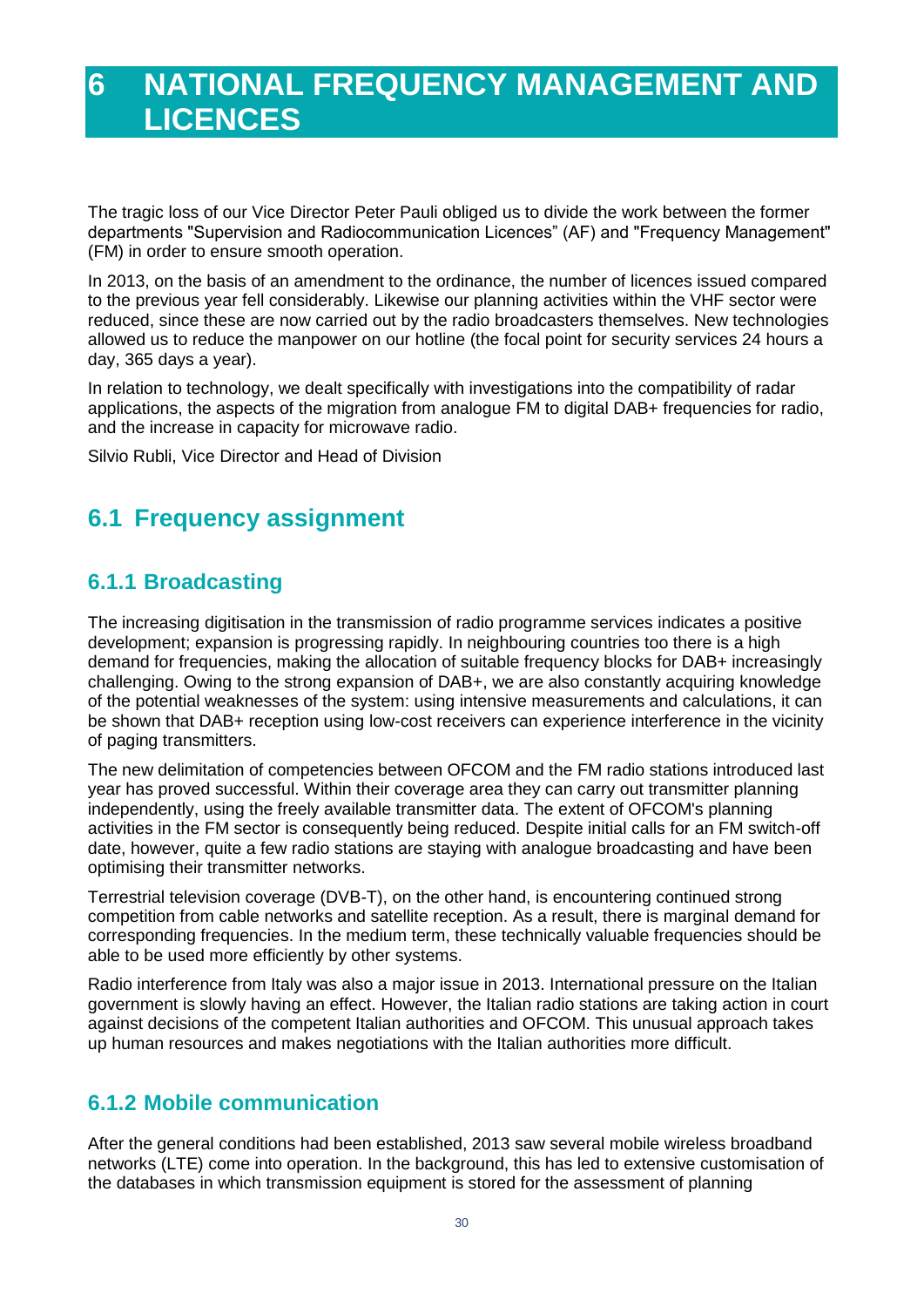applications. OFCOM itself, however, does not assess any applications. Such assessment is the responsibility of the municipalities or cantons.

One major focus throughout the year was the frequency resources to be deployed, often at very short notice, for events and conferences, where wireless applications play an increasingly central role in terms of organisation, security and coordination. Despite technological advances in the field of automatic frequency selection, much manual coordination work and human expertise are still required for trouble-free use of the spectrum.

Technological progress also leads to new requirements. Mini drones are increasing the demand for frequencies for transmission of video signals, low-cost mobile wireless amplifiers (repeaters) are improving coverage inside buildings and wireless networks are providing internet access in new locations. The increase in reported interference, the cause of which can often be identified only with great effort and where solutions are not possible or possible only using expensive filters, is the downside of the increasingly dense use of the frequency bands.

#### <span id="page-29-0"></span>**6.1.3 Microwave radio**

The introduction of even faster cellular connections led to an increased demand for more radio relay frequencies. More than one thousand microwave radio links have therefore been equipped with higher capacity. There is no end to this trend in sight.

The use of modern transmission technologies such as adaptive modulation (ACM) and high-quality modulation schemes disproportionately increases the available transmission speed in relation to the required frequency bandwidth. This trend is positive for the sustainable use of radio frequencies.

New radar applications, for example for the observation of avalanche slopes and debris flow areas, for monitoring and protection of bird migrations in the vicinity of wind turbines and for more accurate and safer landing approaches places demands on those frequencies used hitherto exclusively for radio relay systems. By applying extensive compatibility testing, we have helped to ensure that appropriate solutions have been found for all applications.

Technological development in relation to radio relay, however, is incomplete, as the initial requests for even higher modulation schemes and MIMO (multiple input multiple output) systems show. In conjunction with operators and manufacturers, we are developing allocation modalities which will allow efficient and high-quality use of the spectrum.

## <span id="page-29-1"></span>**6.2 Radio Monitoring**

In 2013 a slightly lower number of cases of interference were processed than in previous years. This is attributable to the fact that the increase in the number of cases of interference affecting the UMTS uplink band caused by imported or defective cordless fixed-network telephones (DECT equipment) hasfallen. By optimising its UMTS mobile radio network, the mobile operator predominantly affected has achieved a reduction in interference, though this does not mean that the number of non compliant DECT devices were imported into Switzerland.

As before, we have to state that non-approved wireless devices without the CE conformity mark, ordered directly on the internet, are being operated more and more frequently on the Swiss territory.

#### <span id="page-29-2"></span>**6.2.1 Reporting centre of radio interference**

Thanks to new technologies and process optimisation, the physical presence of measurement operators on the hotline could be reduced. The required 100% availability of the hotline for 365 days a year could be assured due to our modern means of communication. The incidents of interference reported by the police, the rescue services and air traffic control could also be investigated and largely resolved within the agreed timeframes.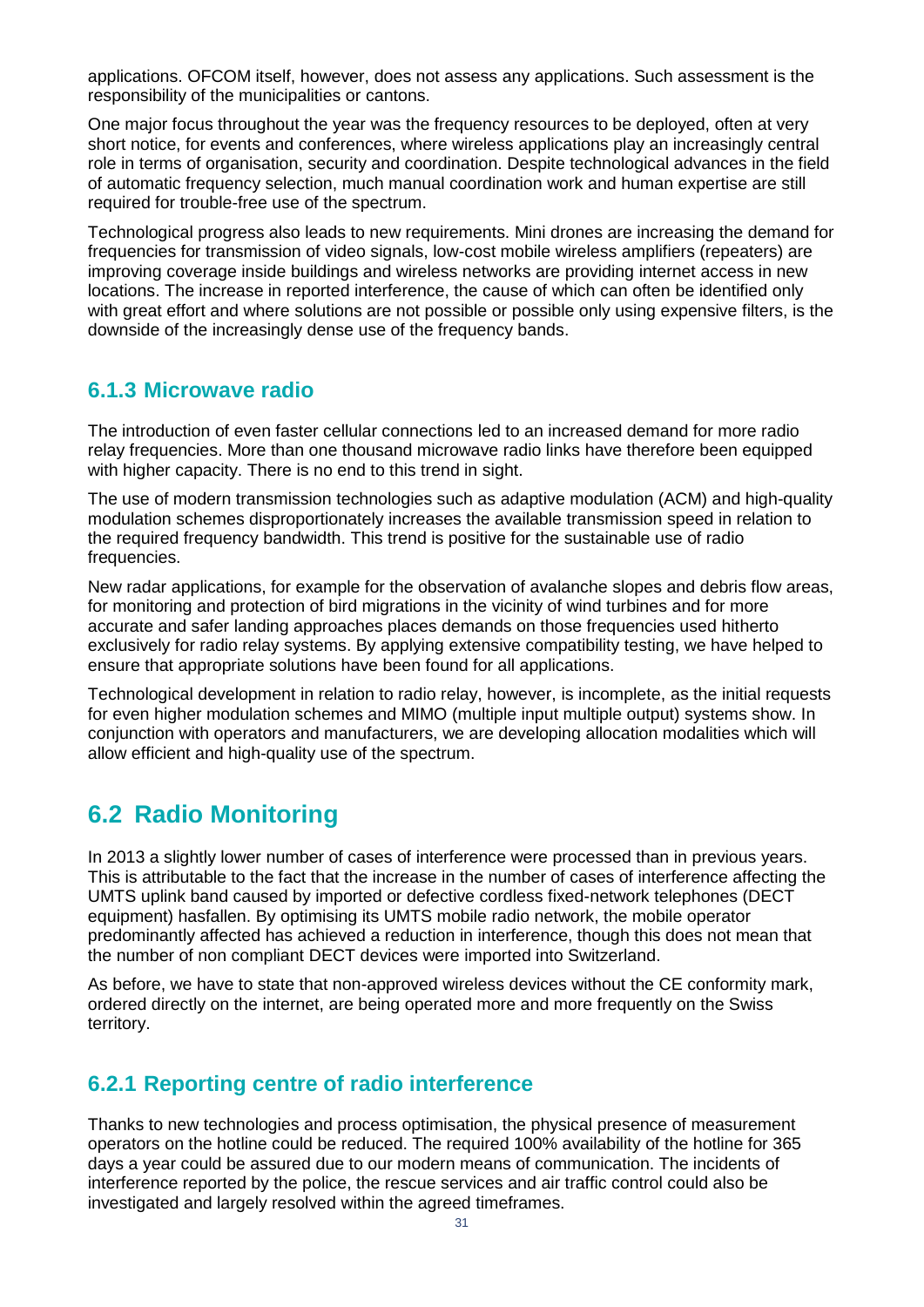Despite the digitisation of the police, fire and rescue services radio networks, the number of interference incidents increased slightly. The overreach of Tetra or Tetrapol cells at home and from abroad is one of the problems encountered. Tetrapol is the security network operated by the emergency services in Switzerland and France. Tetra is the security network in many other European countries.

#### <span id="page-30-0"></span>**6.2.2 Notifications of interference handled by Radio Monitoring**

Considering the approximately 800 internal and external cases dealt with by Radio Monitoring, arround 50% were reports of interference. The most frequently affected areas were mobile telephony and professional mobile radio.

| Year                 | 2011 | 2012 | 2013 |
|----------------------|------|------|------|
| Interference reports | 397  | 413  | 365  |

#### **Table 4: Interference reports**

### <span id="page-30-3"></span><span id="page-30-1"></span>**6.3 Radiocommunication licences**

As early as the summer of 2012, OFCOM launched a revision project for the ordinances which stipulate which equipment does not require a licence. The resulting amendments to the ordinances entered into force on 1 January 2013.

By examining its activities, OFCOM was able to come to the conclusion that among other things wireless microphones, paging systems and other applications such as citizens' band radio or radar on vessels on inland waterways no longer need to be subject to licensing.

This is largely due to the fact that the number of radio licences for mobile land radio has decreased overall. However, the number of licensed devices has once again increased. This is explained by the fact that the licensing of POLYCOM equipment for use by the national security network has again increased greatly.

With regard to marine radio, the number of radiocommunication licences decreased overall, as a result of the exemption of radar equipment on inland navigation vessels. Licences for offshore and Rhine vessels have, however, increased by approximately four percent.

Once again, the aircraft radio sector is experiencing a drop in numbers. On the other hand, the number of amateur radio licences - as in past years - increased slightly.



<span id="page-30-2"></span>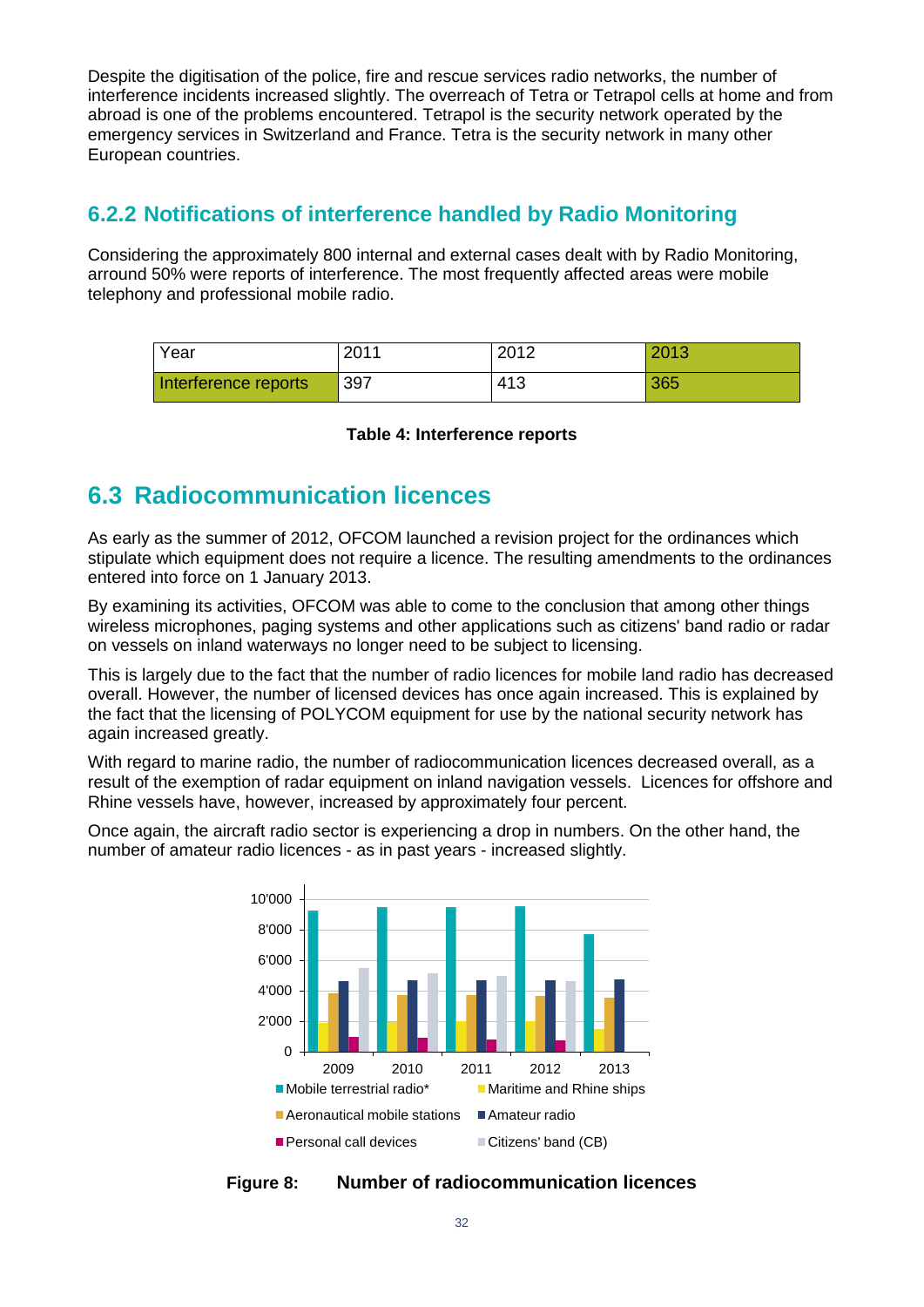#### <span id="page-31-0"></span>**6.3.1 www.eofcom.admin.ch; virtual front desk**

We advise our customers to use our online one-stop shop; the processing of licence applications and registration for radio examinations, for example, is handled very efficiently electronically, and independently of office hours.

[www.eofcom.admin.ch](http://www.eofcom.admin.ch/)

### <span id="page-31-1"></span>**6.4 Radio operators' examinations**

In comparison with the previous year, the number of candidates for the amateur radio examinations and the inland navigation radio examinations increased. In contrast, the LRC (Long Range Certificate) and SRC (Short Range Certificate) examinations have declined. It seems that market saturation has been reached in the area of maritime radio examinations.

In all, 707 candidates passed a radio operators' examination required under international standards. This corresponds to a drop of eight percent compared to the previous year.



<span id="page-31-2"></span>**Figure 9: Number of radio examination**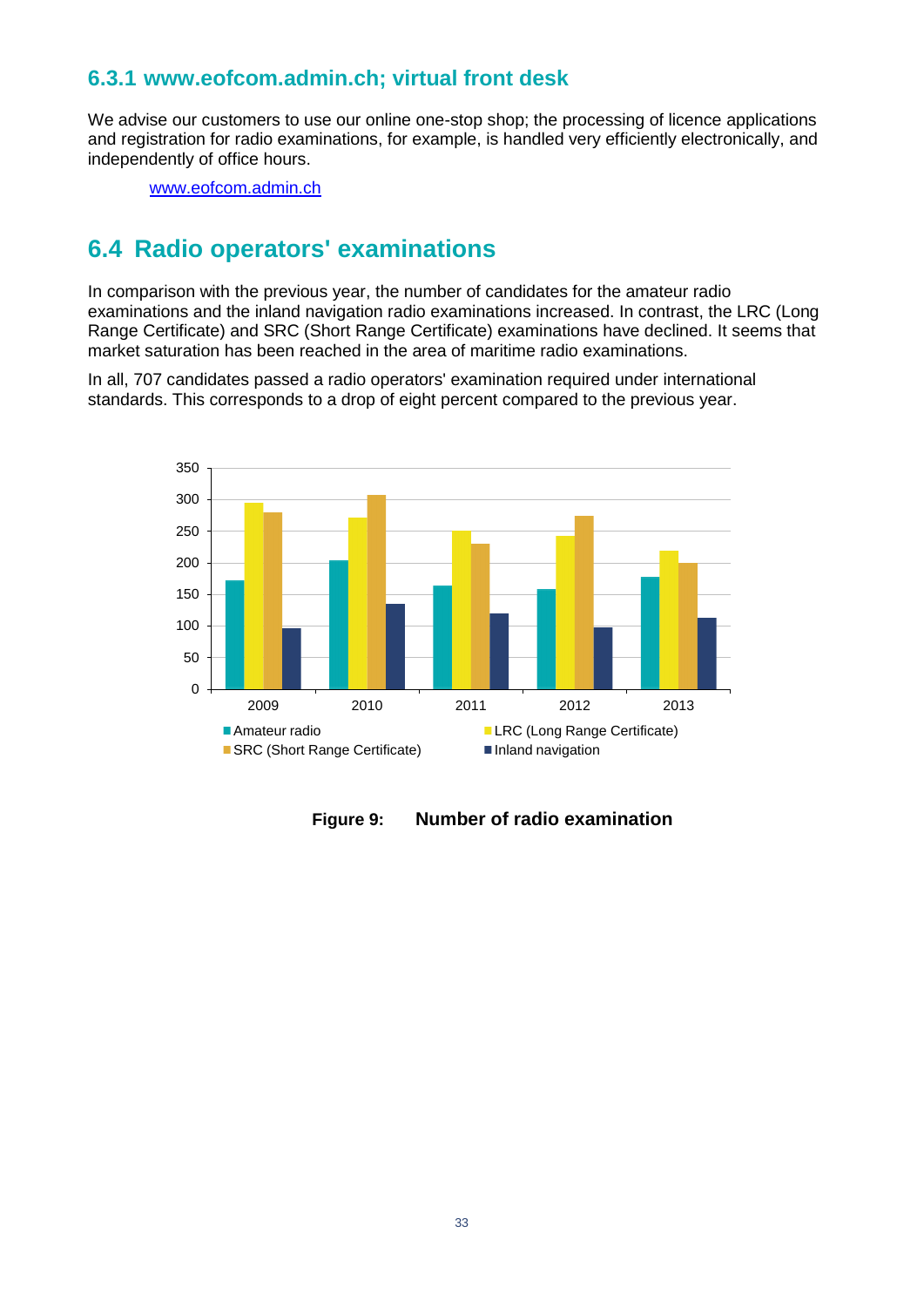# <span id="page-32-0"></span>**7 INTERNATIONAL RELATIONS**

The first conference of ministers responsible for Media and Information Society from the 47 Council of Europe member states took place in Belgrade, Serbia in November 2013. The ministers called upon the Council of Europe to adopt adequate and effective guarantees against abuse in relation to the growing technological capabilities for electronic mass surveillance. They also called upon the Council of Europe to continue its role in combating violence against journalists and supporting the rights and responsibilities of journalists, bloggers, whistle-blowers and human rights activists. The ministers also called upon the Council of Europe to commit to promoting the diversity and quality of the media in a changing media landscape and helping to clarify the rights and responsibilities of governments, service providers and internet users. The conference highlighted the leadership role of the Council of Europe in matters relating to new media and the fundamental rights of citizens in the information society.

Since 2013, OFCOM has been integrated into the process for implementing the national strategy for Switzerland's protection against cyber-risks (NCS). The Office is responsible for the M9 procedure (monitoring the internet) and co-ordinates activities at the international level with the other offices concerned.

<span id="page-32-1"></span>Frédéric Riehl, Vice Director and Service Head

# **7.1 The International Telecommunication Union (ITU)**

2013 was the first year in which the ITU's meetings concerning issues of internet governance were opened up to civil society. This signified an important change. The participation of civil society at the World Telecommunications Policy Forum (WTPF 13) and in the activities of the ITU Council working group on the implementation of the outcomes of the World Summit on the Information Society (WSIS) was roundly praised. The positive effects of this open approach are appreciated by both the ITU and civil society. It should be noted that OFCOM was also instrumental in the participation of the Federal Councillor and Head of DETEC Doris Leuthard, who opened the WTPF 13.

# <span id="page-32-2"></span>**7.2 European Union (EU)**

The year 2013 was marked in particular by the Commission's proposal for the Telecommunications Single Market. By way of this legislative package, the Commission intends to simplify the EU regulations applicable to telecommunications operators, to eliminate the variations in licence fees within the EU, to fix the legal provisions aimed at safeguarding the open internet (neutrality of the internet), to draw up new rights for European consumers, and to reinforce the harmonization of the use of radio frequencies in the EU. With regard to the scope of the proposed changes, OFCOM will attentively monitor the developments with regard to this proposal.

# <span id="page-32-3"></span>**7.3 TV5 Monde**

In 2013, the issue of the budget for TV5 was raised on numerous occasions. The problem of subtitling and the novel features of the programme service adopted by the network also came under discussion. The partners have agreed on a new strategic plan for 2013-2016, the means for financing this, and the approaches to be adopted in order for the network to realise cost savings. OFCOM defended Swiss interests, in particular in November in Montreal, at the meeting of senior functionaries who voted on the budget for the network for 2014 and adopted a new editorial charter. The Office has likewise been monitoring a hearing by the Swiss Commission in Parliament regarding the French-speaking countries.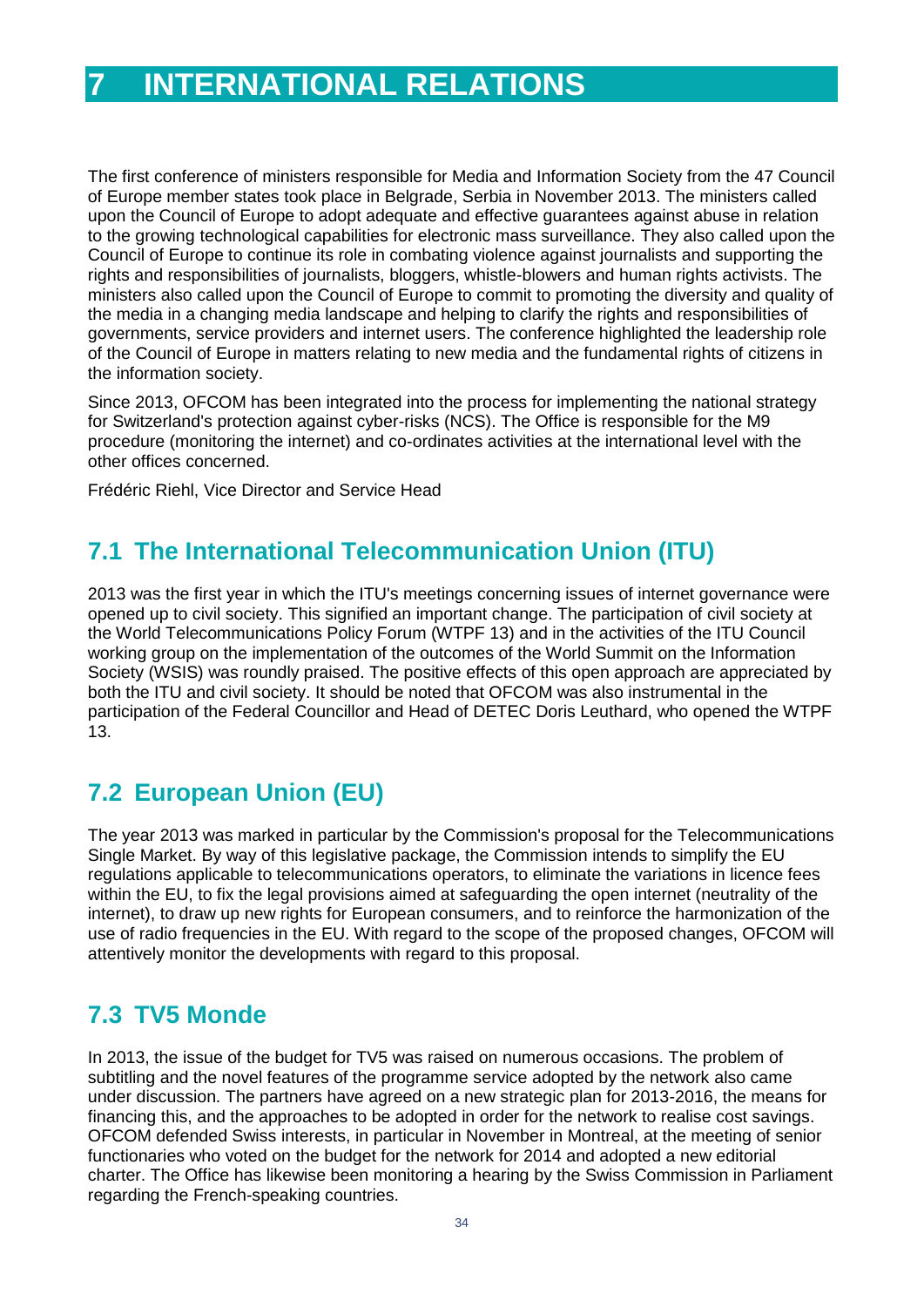# <span id="page-33-0"></span>**7.4 Information Society**

As in previous years, there has again been no agreement on how to realise the 10-year review of the implementation of the outcomes of the UN World Summit on the Information Society held in Geneva in 2003 and Tunis in 2005 (WSIS+10). The inclusion of the relevant activities of the ITU and UNESCO in the WSIS review also remained unclear. In close cooperation with the Federal Department of Foreign Affairs (FDFA), OFCOM has taken an active role in work regarding the WSIS+10 and internet governance within the framework of the UN, ITU and UNESCO, and has lobbied for a WSIS+10 process which builds as far as possible on existing processes and on the multi-stakeholder approach to internet governance. This approach references the cooperation between state and non-state participants at all levels.

ICANN, which is based in California, is the global co-ordination body for internet addresses. Within ICANN's Government Advisory Committee (GAC), OFCOM, which has provided one of the three vice-chairs since spring 2013, has lobbied for further reform of ICANN and for a strengthening of the GAC. OFCOM's support meant that it was possible to establish a structure for financing an independent GAC Secretariat in November 2013. In the context of the liberalisation of generic toplevel internet domains (gTLDs) adopted by ICANN, which should enable new internet extensions such as .bank or .paris from 2013, OFCOM has lobbied for appropriate consideration to be given to the public interest. While it has not been possible to reach an agreement on the issue of adequate protection for geographical indications in the GAC, Switzerland has managed to persuade the GAC to clearly state its support for appropriate protection of the names and abbreviations of international organisations and the Red Cross.

# <span id="page-33-1"></span>**7.5 The Council of Europe**

As a member of the Steering Committee on Media and Information Society (CDMSI), OFCOM has been actively involved in devising and negotiating the outcomes of the first Council of Europe conference of ministers responsible for Media and Information Society, which took place in Belgrade between 7 and 8 November 2013. The declaration and resolutions adopted at the conference, which was entitled "Freedom of Expression and Democracy in the Digital Age - Opportunities, Rights, Obligations", call on the Council of Europe to protect human rights on the internet, especially those regarding freedom of information and expression, the right to privacy, and for guarantees against abuse concerning the growing technological capabilities for electronic mass surveillance. The ministers also called upon the Council of Europe to continue its role in combating violence against journalists and supporting the rights and responsibilities of journalists, bloggers, whistle-blowers and human rights activists. The discussions in Belgrade have shown how essential the work of the Council of Europe is for an information society based on fundamental rights and the rule of law in Europe and beyond. Switzerland's representative at the ministerial conference was Frédéric Riehl, Vice-Director of OFCOM and Head of the International Relations Service. Mr. Riehl chaired several sessions.

# <span id="page-33-2"></span>**7.6 Satellite organisations**

In its capacity as a member of the Consultative Committee of EUTELSAT IGO, the European Telecommunications Satellite Organization, OFCOM has participated throughout the year on the Executive Secretariat of this organization in the performance of certain tasks. It also represented Switzerland at the 38<sup>th</sup> Ordinary Meeting of the EUTELSAT IGO Member States in May 2013.

It has likewise been following the activities of ITSO, the International Telecommunications Satellite Organization, and noted that an agreement on its financing had been reached for the next three years.

Finally, OFCOM took part, in the capacity of an observer, at two meetings of the Consultative Committee of IMSO, the International Mobile Satellite Organization. This organization has in particular initiated a survey into what consequences the arrival of a new service provider would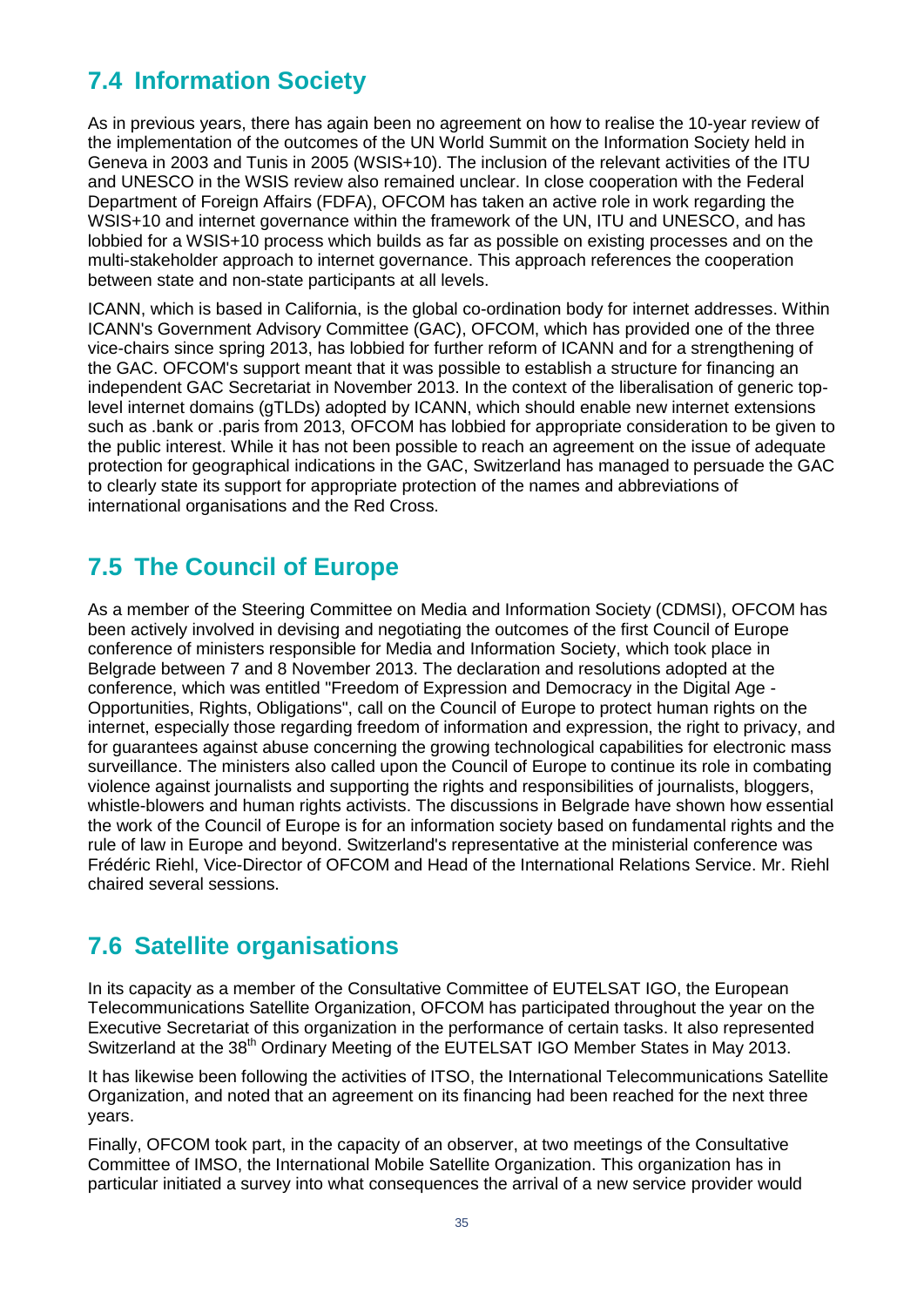have on the GMDSS, the Global Maritime Distress and Safety System, with regard to its structure and function.

# <span id="page-34-0"></span>**7.7 Organisation for Economic Cooperation and Development (OECD)**

On the recommendation of the PIIC, the Committee for Information, Computer and Communications Policy, the OECD Council has approved the review of the OECD guidelines dating from 1980 governing the protection of privacy and the cross-border flow of data of a personal nature. In addition, a new structure, revised mandates and new titles have been approved by the PIIC Committee as the conclusion of a review process which was started in October 2012. The Committee has decided to change its title to "Committee on Digital Economy Policy (CDEP)" and to revise its own mandate.

# <span id="page-34-1"></span>**7.8 Universal Postal Union (UPU)**

In this recent project undertaken for OFCOM, a number of important subjects were raised with regard to the future of the UPU at the meetings of the Board of Management which was held in Bern in April and in October/November, such as the reorganization of the International Bureau, sustainable development, quality of service, and the strategic plan of the UPU. Discussion regarding the budget and the management of the organization, as well as establishing the annual contributions from the Member States, have resulted in satisfactory results with regard to Switzerland. The issue of the defence of the new domain name ".post" have likewise been broached. OFCOM actively supported a seminar regarding financial inclusion, which was held in Geneva in October and which proved a great success. In addition, the Swiss mission and the mission from the USA, who share the joint presidency of the local Geneva group relating to the UPU, discussed better ways of co-operating with the Director General of the UPU.

<span id="page-34-2"></span>OFCOM has been able to count on the co-operation of Swiss Post in its work.

# **7.9 UNESCO**

The conference relating to the WSIS+10 process, organized by UNESCO in Paris in the spring of 2013, resulted in recommendations and declaration of a renewal of the commitment of UNESCO in favour of the aims of the SMSI/WSIS. This declaration was drawn up by all the participants in an open procedure during the conference. OFCOM supported UNESCO in the organization of the conference, and actively participated in the preparation of the results. In November, the work of the Commission of Communication and Information (CI) of the General Conference of UNESCO, in which OFCOM represented Switzerland, resulted in a resolution on the issue of the internet, as well as another on the preservation of accessibility to documentary heritage.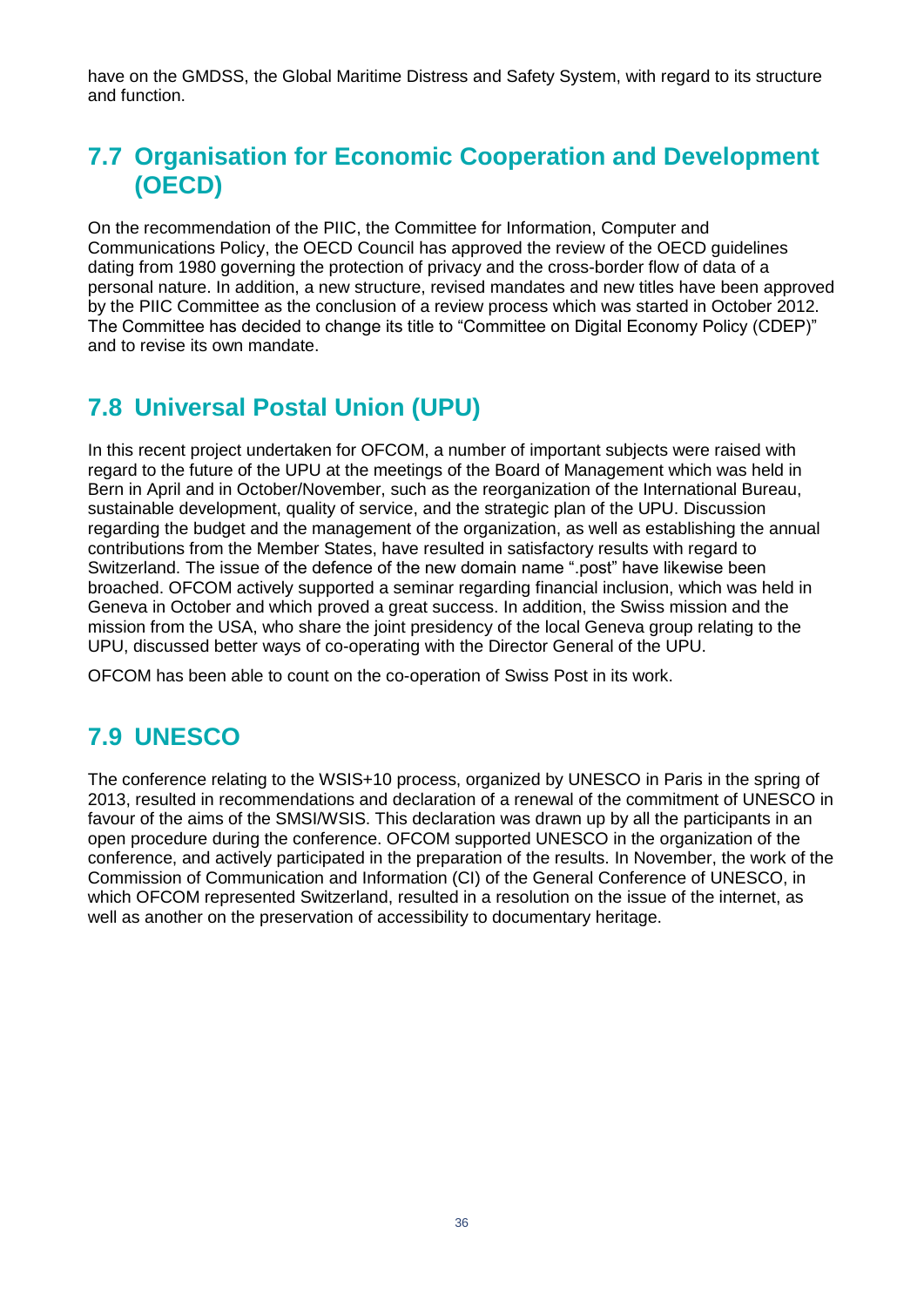# <span id="page-35-0"></span>**8 RESOURCES AND ORGANISATION**

The year 2013 represented a period of consolidation following automation of various support processes in relation to finance and human resources in 2012, and work continues on modernising the IT systems. Preparations were made for replacing the previous time and work tracking system with the standard Federal Administration solution and the migration was made on 1 January 2014.

The number of new positions in OFCOM was unusually high, including the role of Director General and several senior positions. The numerous recruitment processes, with more than 1,200 applicants, placed strong demands on staff responsible for Personnel and Recruitment. It was gratifying that ultimately many positions could be filled with internal candidates. Valuable knowledge could therefore be retained in the Office and an important contribution made to the development of human resources.

<span id="page-35-1"></span>Christine Fuchs, Division Head

## **8.1 Finance**

#### <span id="page-35-2"></span>**8.1.1 Income and expenditure account**

The 2013 income and expenditure account showed a total expenditure of CHF 133.4 million, up by CHF 49.2 million (58%) on the previous year. Of this, 42.4% was attributed to operating expenses, 57.5% to transfer costs and 0.1% to other costs. The operating expenditure includes OFCOM's financial outlay on human resources and administration, the service charges of other federal agencies and the non-financially effective depreciation of the Office's fixed assets. The transfer expenditure includes the contributions to international organisations, the subsidies in the broadcasting sector and the subsidised delivery of newspapers and magazines (indirect press support). The other expenditure includes bad debt losses.

The total ordinary revenue decreased compared to the previous year by CHF 2 million (3.0%) and amounted to CHF 56.6 million. Of this, 43.75% was attributed to operating revenue and 56.3% to revenue outside the global budget. The operating revenue corresponds to OFCOM's administrative fees. The revenue outside the global budget includes radio licence fees (at CHF 28.6 million, i.e. 89.6%, these constitute the major part), the licence fees of the licensed broadcasters for special funding in the broadcasting sector and the revenue from violations of the law (fines and confiscated profits).

The annual funding requirement according to the profit and loss account amounted to CHF 76.8 million and was therefore CHF 51.1 million higher than in the previous year. Essentially, this is attributable to the subsidised delivery of newspapers and magazines of CHF 50 million, which was paid by OFCOM for the first time in 2013.

#### **8.1.1.1 Income**

The regular total revenue was CHF 2 million lower than in the previous year. There were lower receipts for operating revenue, essentially attributable to the additional administrative revenues in 2012 for carrying out the auction for allocation of mobile radio frequencies (CHF 3.7 million). In the case of the regular radio licence fees there was some additional revenue, since microwave radio relay links were increasingly being used to create networks for the new generation of mobile technology (LTE: Long Term Evolution). In the case of the broadcasters' licence fees, revenues fell, as they did in the previous year.

#### **8.1.1.2 Expenditure**

Total expenditure increased by CHF 49.2 million. OFCOM's operating expenditure (global budget) was CHF 1.6 million lower than in the previous year. The "other expenditure" - losses due to bad debts - was CHF 2.3 million lower than in the previous year. In 2013 - unlike in 2012 - no extraordinary losses on bad debts had to be entered.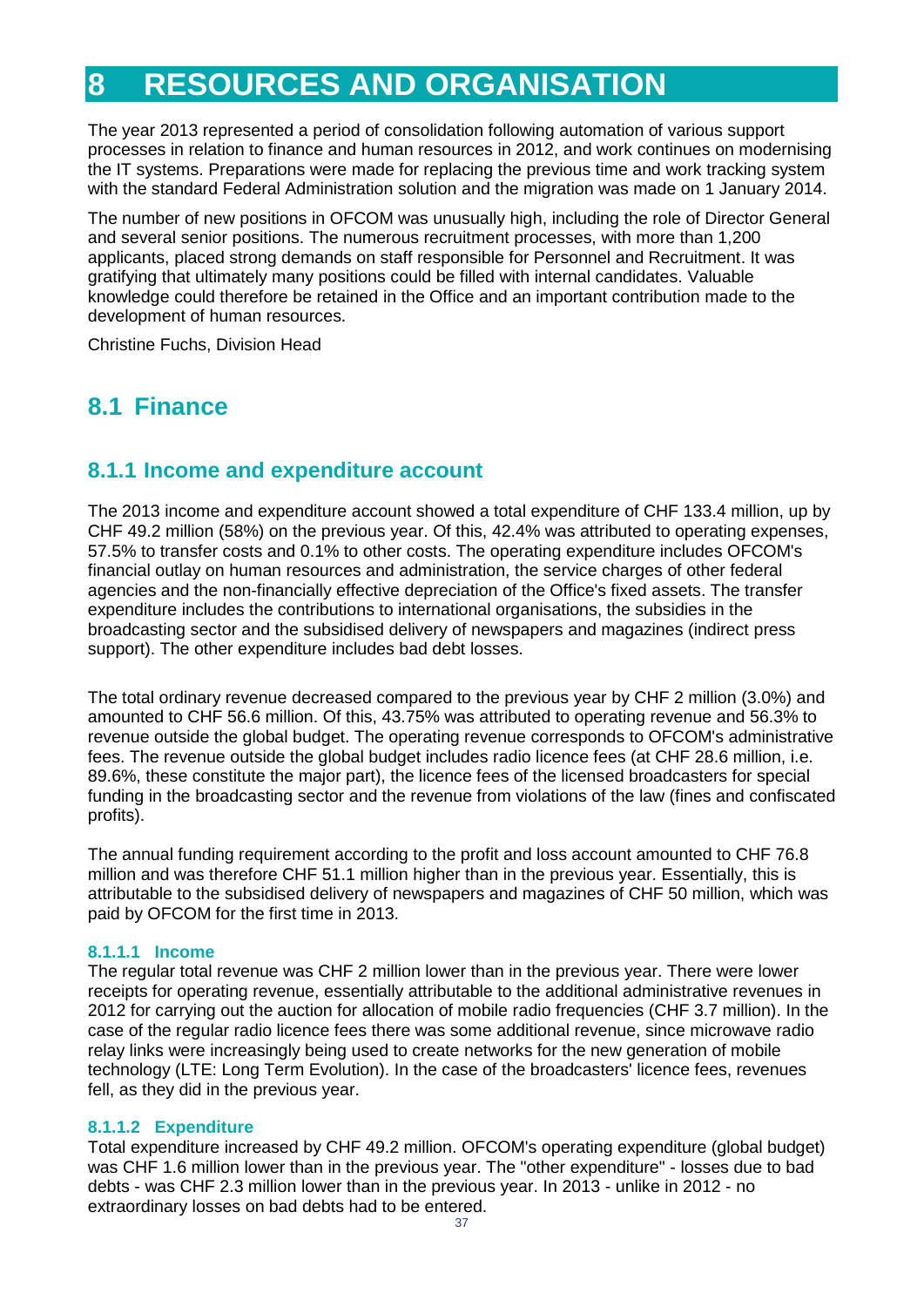In contrast to the above-mentioned expenditure items, expenditure in the transfer sector (expenditure outside of the global budget) increased by a total of CHF 53.1 million. This was primarily because in 2013, for the first time, OFCOM paid out the subsidised delivery of newspapers and magazines (indirect press support) to the value of CHF 50 million. In previous years, this was disbursed by the DETEC General Secretariat. Furthermore, the contribution for the SRG's international service increased by CHF 2 million, because according to the TV5 strategic plan, programming is now broadcast digitally in addition to the existing analogue offering. Approximately CHF 1.2 million was paid in financial contributions for "new technologies in broadcasting" (digitisation of broadcasting).

Contributions to international organisations (which also constitute expenditure outside the global budget) remained unchanged.

#### <span id="page-36-0"></span>**8.1.2 Investment account**

Investments (in OFCOM's operating sector) were lower compared to the previous year. On the one hand the WTO tender for the procurement of radio tracking systems, measuring equipment and software was delayed and on the other hand vehicles and vehicle conversions which had been ordered were not delivered on time.

<span id="page-36-1"></span>There was again no investment income in 2013.

#### **8.1.3 Operating account (costs and services account)**

The cost coverage ratio of OFCOM's products and services was overall 4.4% lower than in the previous year. This was because revenue decreased more than costs.

Revenues were CHF 3.3 million lower (-11.7%); this is attributable to the fact that in the previous year, due to the mobile radio auction, in addition to the usual revenue some CHF 3.7 million in management fees were received to cover the costs of the auction. In 2013, the revenues were moving within the normal range.

Costs fell in comparison with the previous year by a total of CHF 1.6 million (-2.7%). Reduced costs were incurred above all in the "Radio frequencies and equipment" product group. Here, in comparison with the previous year, the costs of holding the mobile radio auction did not apply. In addition, the costs for spectrum and licence management in the FM sector fell as FM broadcasters have been carrying out the planning of -FM networks themselves since 2013. In contrast, additional costs were incurred within the "Postal policy" product group. In this case, at the end of 2012 OFCOM had taken over various tasks from the DETEC General Secretariat, as well as new tasks resulting from the revised Postal Act. In 2013 the new organisational unit which handles these tasks was set up and the work was taken up in its entirety.

### <span id="page-36-2"></span>**8.1.4 Special finance, radio and television**

Revenue from the broadcasters' licence fees, which is used for the sector-specific funding of various support in the broadcasting sector, was CHF 2.8 million in 2013, the same level as the previous year. Since the contributions paid out to "Media research" (CHF 1.7 million) and to "New technologies in broadcasting" (CHF 1.2 million) were together greater than the revenue, CHF 0.1 million was taken from this special funding-related account. The balance of this account therefore fell to CHF 8.8 million.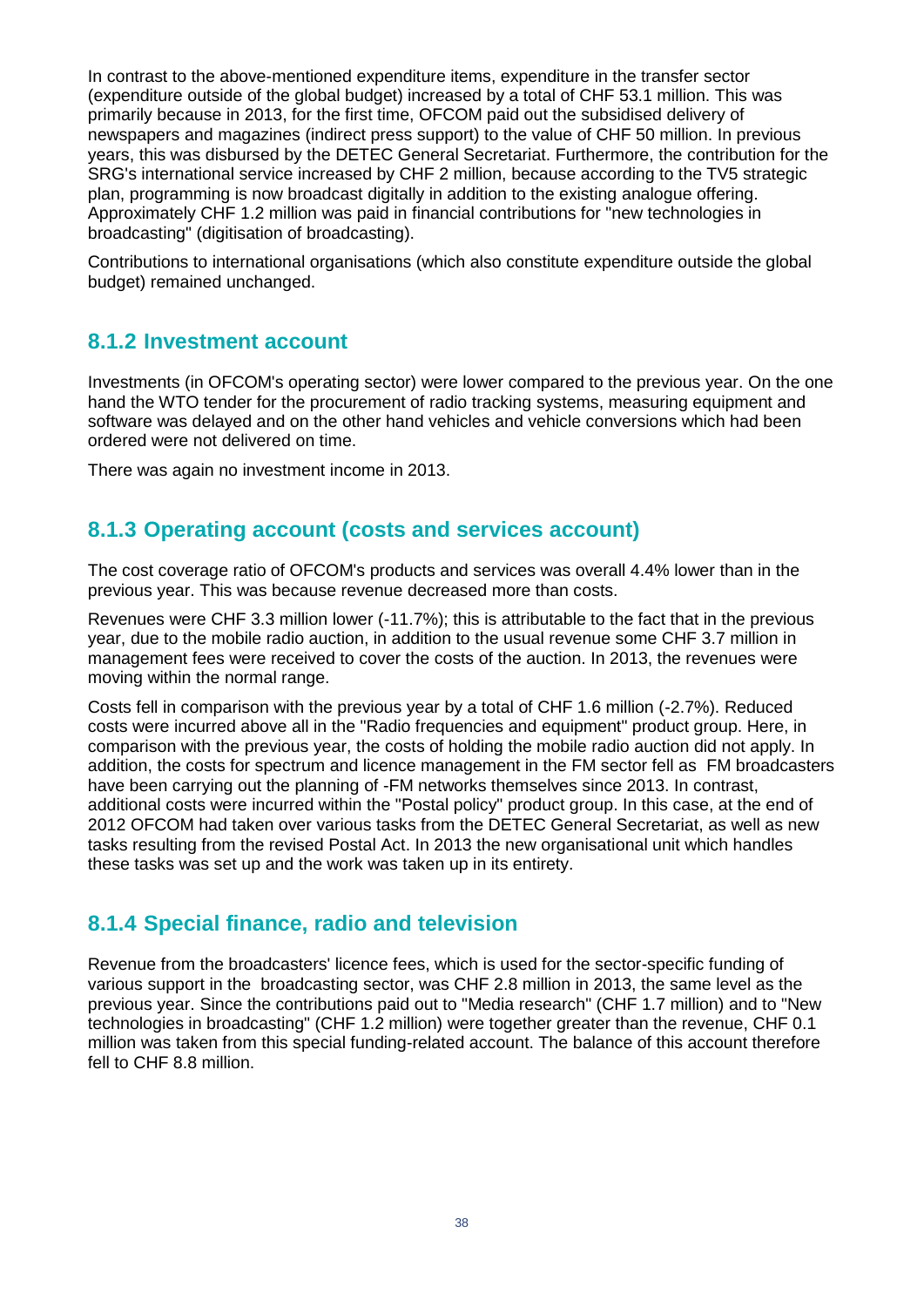# 8.1.5 **Financial development in the period 2011-2013** (according to the Confederation's New Accounting Model NAM)

<span id="page-37-0"></span>

| 1. Profit and loss account (revenue, expenditure)                | 2011<br>(CHF mill.) | 2012<br>(CHF mill.) | 2013<br>(CHF mill.) | Change on<br>previous<br>year (CHF<br>mill.) | %       |
|------------------------------------------------------------------|---------------------|---------------------|---------------------|----------------------------------------------|---------|
| 1.1 Ertrag                                                       |                     |                     |                     |                                              |         |
| Function revenue - global budget OFCOM                           | $-24.0$             | $-28.2$             | $-24.7$             | $-3.5$                                       | $-12%$  |
| Administrative fees                                              | $-23.6$             | $-27.9$             | $-24.7$             | $-3.3$                                       | $-12%$  |
| Resolution of reserves holiday/overtime credits                  | $-0.3$              | $-0.2$              | $-0.1$              | $-0.2$                                       | $-75%$  |
| Other revenue / (CO2 tax)                                        | $-0.1$              | 0.0                 | 0.0                 | 0.0                                          | $-29%$  |
| Revenue outside the global budget - regular                      | $-30.4$             | $-30.4$             | $-31.9$             | 1.5                                          | 5%      |
| Radio licence fees                                               | $-25.9$             | $-25.9$             | $-27.5$             | 1.6                                          | 6%      |
| Radio licence fees (not effective on financing)                  | $-1.1$              | $-1.1$              | $-1.1$              | 0.0                                          | 0%      |
| Revenue from administrative penalty procedures                   | $-0.5$              | $-0.6$              | $-0.5$              | $-0.1$                                       | $-12%$  |
| Licence fees, radio and television                               | $-2.8$              | $-2.8$              | $-2.8$              | 0.0                                          | $-2%$   |
| <b>Subtotal regular revenue</b>                                  |                     | $-58.6$             | $-56.6$             | $-2.0$                                       | $-3%$   |
| Revenue outside the global budget - extraordinary                |                     | $-738.0$            | 0.0                 | $-738.0$                                     | $-100%$ |
| Revenue from re-allocation of mobile radio frequencies (Auction) | 0.0                 | $-738.0$            | 0.0                 | $-738.0$                                     | $-100%$ |
| <b>Total revenue</b>                                             | $-54.3$             | $-796.6$            | $-56.6$             | $-740.0$                                     | $-93%$  |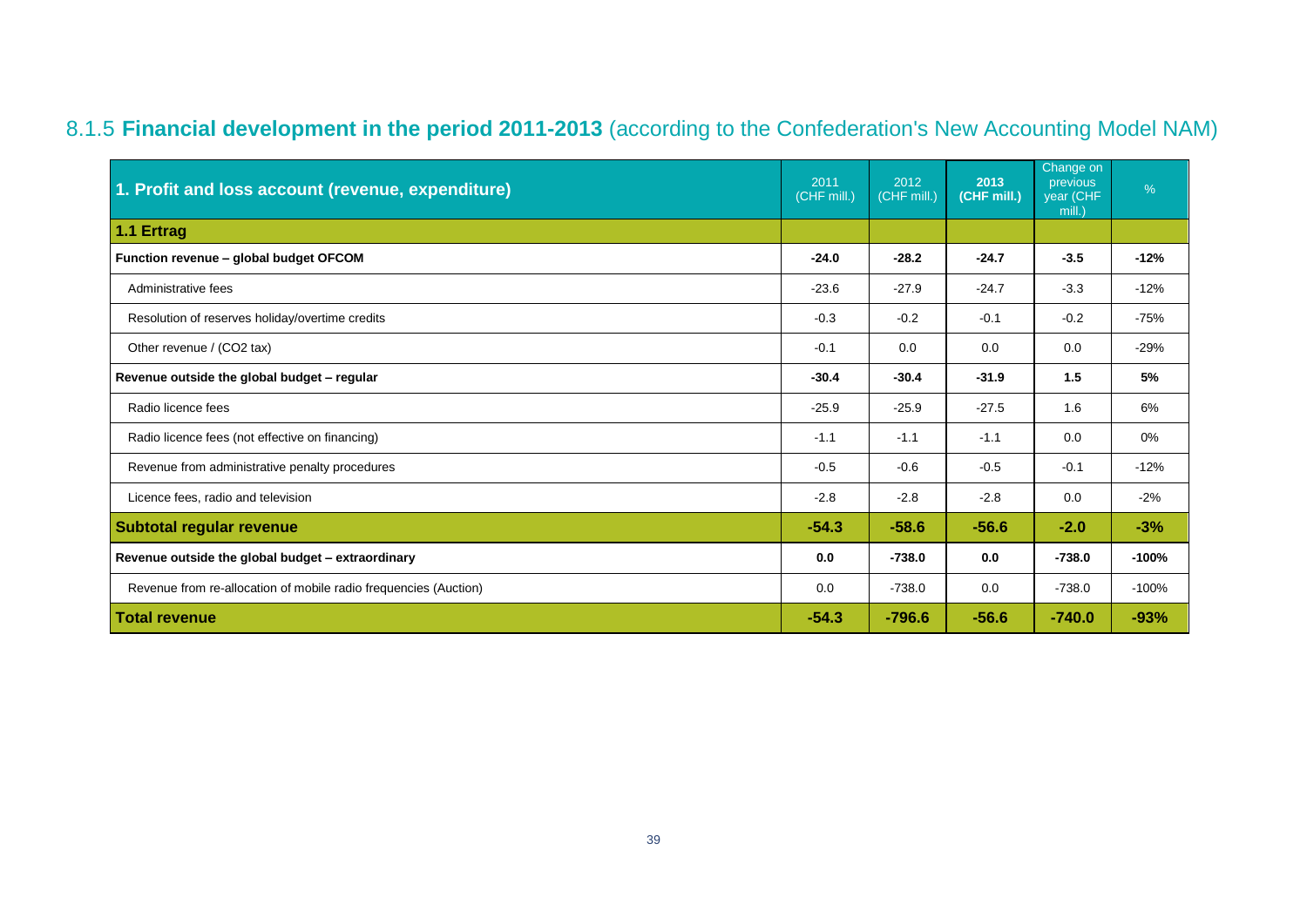| <b>1.2 Expenditure</b>                                                                            | 2011<br>(CHF mill.) | 2012<br>(CHF mill.) | 2013<br>(CHF mill.) | Change on<br>previous<br>year (CHF<br>mill.) | $\%$    |
|---------------------------------------------------------------------------------------------------|---------------------|---------------------|---------------------|----------------------------------------------|---------|
| Function expenditure - global budget OFCOM                                                        | 57.1                | 58.1                | 56.5                | 1.6                                          | $-3%$   |
| Personnel costs I (effective on financing)                                                        | 41.2                | 41.6                | 41.3                | 0.3                                          | $-1%$   |
| Personnel costs II (Confederation, cost allocation)                                               | 0.1                 | 0.1                 | 0.0                 | 0.0                                          | $-66%$  |
| Material expenditure I (effective in financing)                                                   | 5.9                 | 5.7                 | 5.0                 | $-0.7$                                       | $-13%$  |
| Material expenditure II (effective in financing - withdrawal from reserves for specific purposes) | 0.5                 | 1.1                 | 0.6                 | $-0.5$                                       | $-44%$  |
| Material expenditure III (Confederation, cost allocation)                                         | 8.1                 | 8.1                 | 8.0                 | $-0.1$                                       | $-2%$   |
| Depreciation (not effective on financing)                                                         | 1.3                 | 1.5                 | 1.6                 | 0.1                                          | 5%      |
| <b>Transfer expediture</b>                                                                        | 26.6                | 23.6                | 76.7                | 53.1                                         | 225%    |
| Contributions to international organisations                                                      | 3.7                 | 3.7                 | 3.6                 | $-0.1$                                       | $-3%$   |
| Contributions to international organisations                                                      | 3.7                 | 3.7                 | 3.6                 | $-0.1$                                       | $-3%$   |
| Subsidies / Financial aid                                                                         | 22.9                | 19.9                | 73.1                | 53.2                                         | 267%    |
| Contribution to SRG offering for foreign countries                                                | 20.1                | 16.6                | 18.6                | 2.0                                          | 12%     |
| Training of programme-makers                                                                      | 0.9                 | 1.0                 | 1.0                 | 0.0                                          | 4%      |
| Contribution to media research                                                                    | 1.1                 | 1.7                 | 1.7                 | 0.0                                          | $-1.4%$ |
| New broadcasting technology                                                                       | 0.1                 | 0.0                 | 1.2                 | 1.2                                          | $-100%$ |
| Programme archiving                                                                               | 0.1                 | 0.0                 | 0.0                 | 0.0                                          | $-75%$  |
| Contribution to broadcasting of programmes in mountain regions                                    | 0.6                 | 0.6                 | 0.6                 | 0.0                                          | 4%      |
| Delivery moderation on newspapers and magazines                                                   | 0.0                 | 0.0                 | 50.0                | 50.0                                         | 100%    |
| Other expenditure                                                                                 | 0.2                 | 2.6                 | 0.2                 | $-2.3$                                       | $-91%$  |
| Losses on receivables (separate since 2011)                                                       | 0.2                 | 2.6                 | 0.2                 | $-2.3$                                       | $-91%$  |
| <b>Total expenditure</b>                                                                          | 83.9                | 84.3                | 133.4               | 49.2                                         | 58%     |
| Regular financing requirement (regular revenue + expenditure = financing<br>requirement)          | 29.6                | 25.6                | 76.8                | 51.1                                         | 199%    |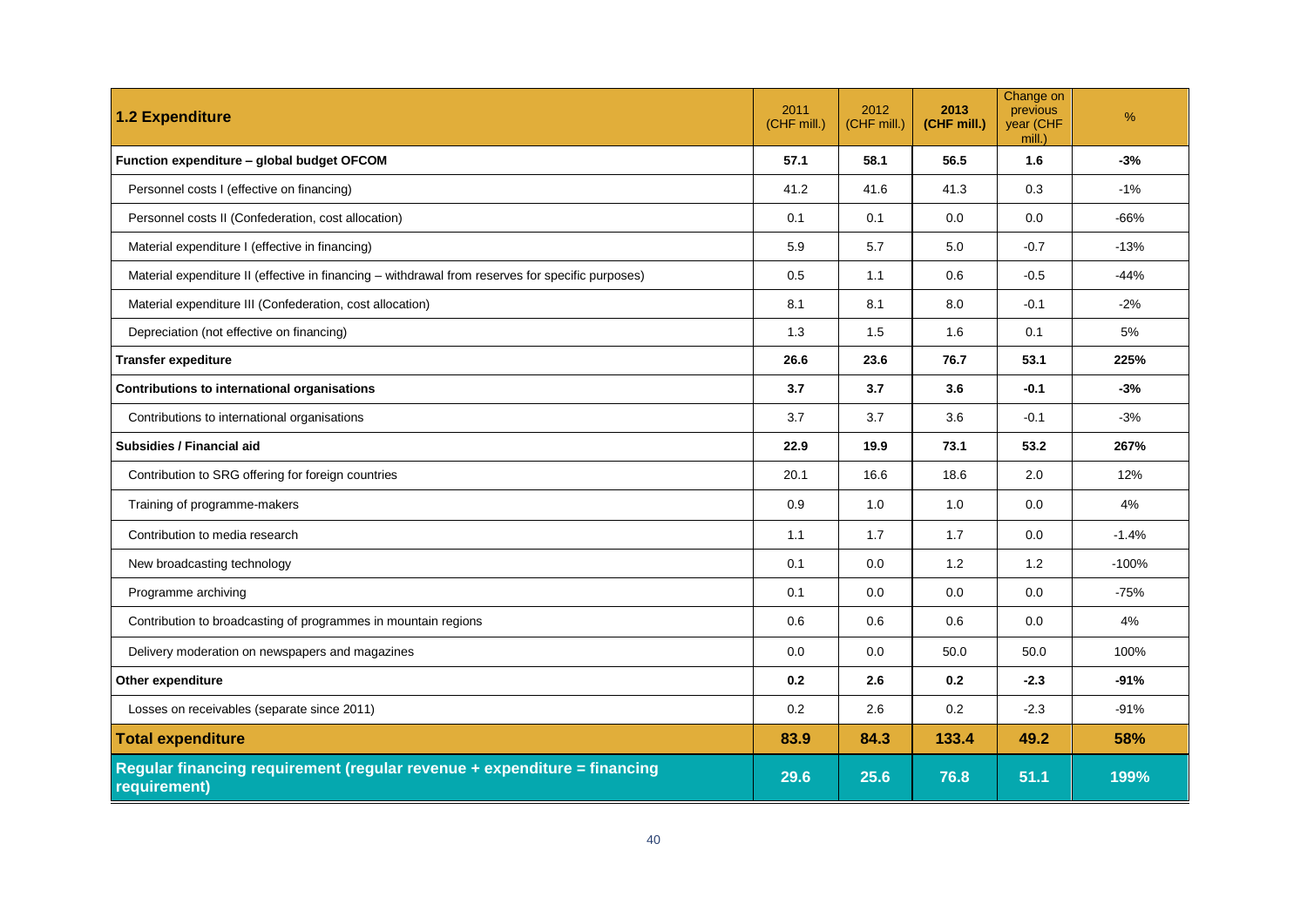| 2.2. Investment account (revenue, expenditure) (global budget OFCOM) | 2011<br>(CHF mill.) | 2012<br>$(CHF$ mill.) | 2013<br>(CHF mill.) | Change on<br><b>previous</b><br>year (CHF<br>mill.) | %      |
|----------------------------------------------------------------------|---------------------|-----------------------|---------------------|-----------------------------------------------------|--------|
| Revenue                                                              | 0.0                 | 0.0                   | 0.0                 | 0.0                                                 | 0%     |
| <b>Expenditure</b>                                                   | 1.5                 | 1.4                   | 1.0                 | $-0.3$                                              | $-23%$ |
| Thereof withdrawal from reserves for specific purposes               | 0.1                 | 0.1                   | 0.4                 | 0.3                                                 | 186%   |
| <b>Balance (revenue – expenditure)</b>                               |                     | 1.4                   | 1.0                 | $-0.3$                                              | $-23%$ |

| 3. Operating account (revenue, costs)                                         | 2011<br>(CHF mill.) | 2012<br>(CHF mill.) | 2013<br>(CHF mill.) | Change on<br>previous<br>year (CHF<br>mill.) | %        |
|-------------------------------------------------------------------------------|---------------------|---------------------|---------------------|----------------------------------------------|----------|
| Revenue (administrative fees)                                                 | $-23.6$             | $-27.9$             | $-24.7$             | $-3.3$                                       | $-11.7%$ |
| Costs (incl. calculated interests and insurances) until 2011 including ComCom | 58.6                | 58.5                | 56.9                | $-1.6$                                       | $-2.7%$  |
| Balance (revenue + costs)                                                     | 35.0                | 30.5                | 32.2                | 1.7                                          | 5.5%     |
| Level of cost coverage                                                        | 40.3%               | 47.8%               | 43.4%               |                                              | $-4.4%$  |

<span id="page-39-0"></span>**Table 5: Financial development in the period 2011-2013**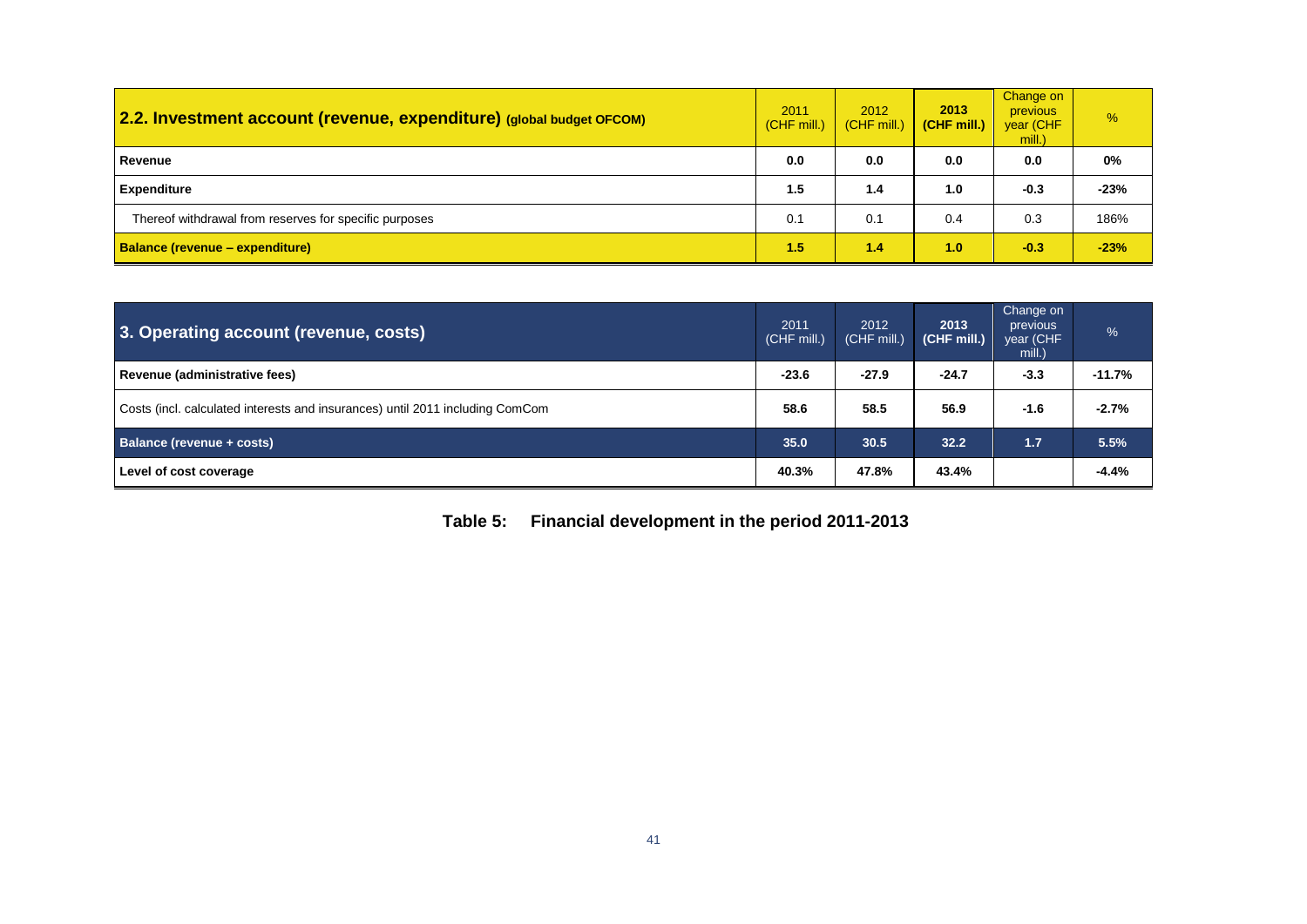| 4. Special finance, radio and television                                       |                     |                     |                     |  |  |
|--------------------------------------------------------------------------------|---------------------|---------------------|---------------------|--|--|
| Funds for specific purposes to licence fees, radio and television broadcasters | 2011<br>(CHF mill.) | 2012<br>(CHF mill.) | 2013<br>(CHF mill.) |  |  |
| Revenue, related to specific purposes                                          | $-2.8$              | $-2.8$              | $-2.8$              |  |  |
| Licence fees, radio and television                                             | $-2.8$              | $-2.8$              | $-2.8$              |  |  |
| additional removal from funds for specific purposes                            | 0.0                 | 0.0                 |                     |  |  |
| <b>Expenditure, specially financed</b>                                         | 1.2                 | 1.7                 | 2.9                 |  |  |
| Contribution to media research                                                 | 1.0                 | 1.7                 | 1.7                 |  |  |
| New broadcasting technology                                                    | 0.1                 | 0.0                 | 1.2                 |  |  |
| Programme archiving                                                            | 0.1                 | 0.0                 | 0.0                 |  |  |
| Deposit into funds for specific purposes (end of year)                         | 1.6                 | 1.0                 | $-0.1$              |  |  |
| Balance of funds for specific purposes (end of year)                           | 7.8                 | 8.9                 | 8.8                 |  |  |

<span id="page-40-0"></span>

|  | Table 6: Special finance, radio and television |  |  |
|--|------------------------------------------------|--|--|
|--|------------------------------------------------|--|--|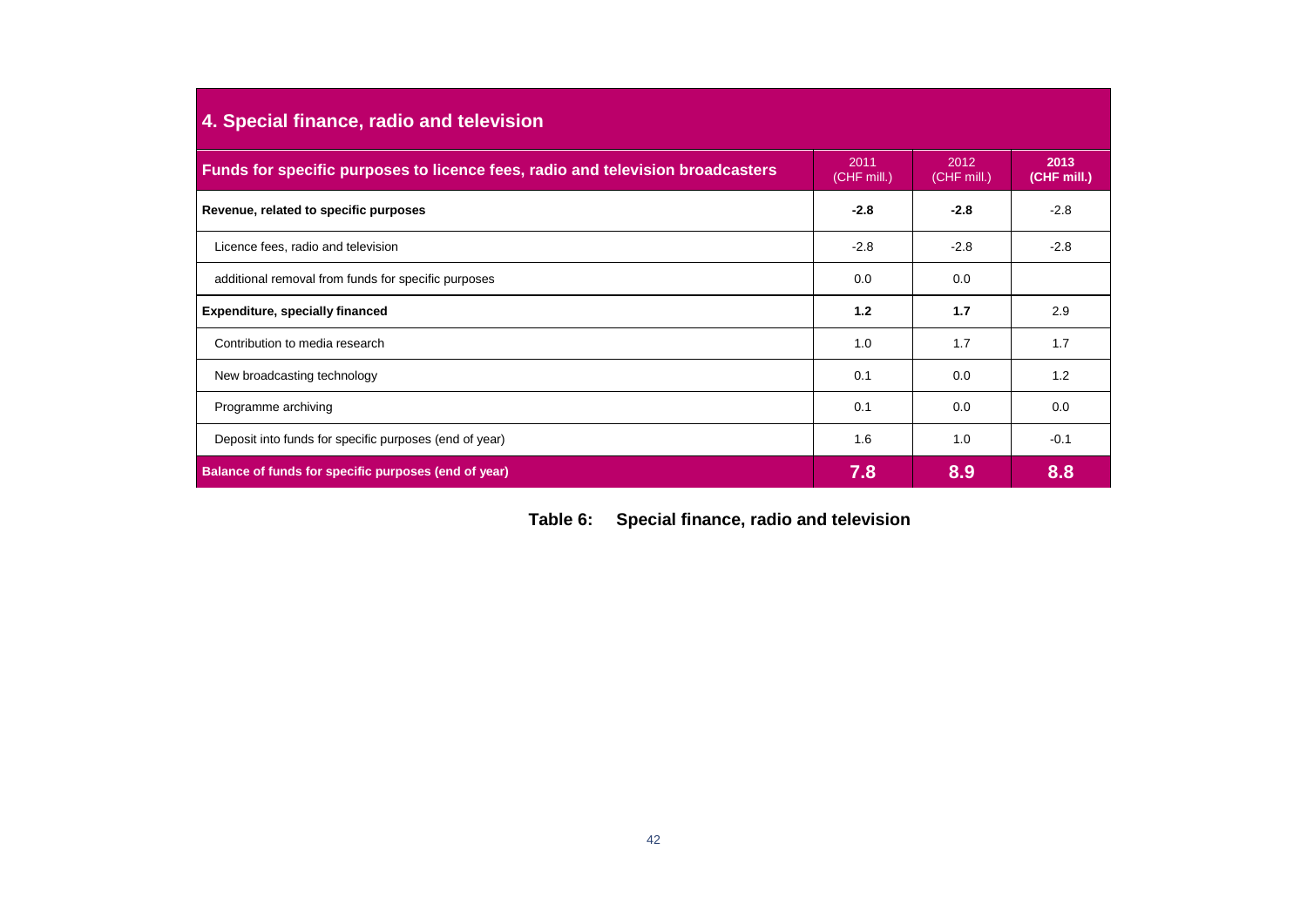# <span id="page-41-0"></span>**8.2 Employees**

### <span id="page-41-1"></span>**8.2.1 Number of staff**

On the reporting date 31.12.2013, OFCOM had 271 employees (permanent staff - excluding apprentices, trainees and ComCom).

Of the 271 employees, 102 were women (38%).

<span id="page-41-2"></span>We also employ 13 apprentices.

#### **8.2.2 Linguistic distribution**

About 60% of OFCOM employees speak German as their mother tongue; 32% speak French and 5% Italian. Other languages, such as English, Laotian, Portuguese, Russian, Serbian, Spanish and Thai represent approximately 3%.

#### <span id="page-41-3"></span>**8.2.3 Average age**

<span id="page-41-4"></span>The average age is 47 years.

#### **8.2.4 Trainees**

This year also, two commercial and two mediamatics apprentices were able to successfully complete their three- or four-year training with OFCOM.

## <span id="page-41-5"></span>**8.3 Equality**

The work of the Equality Commission continues to bear fruit: the flexible models of job-sharing, part-time working and telecommuting are increasingly being used by our employees to create a balance between their professional and personal lives. Positive results of the equality efforts were also apparent in management positions: for example, since 3013 the Telecom Services Division has been jointly managed by a lawyer and an economist. This is the third instance of "topsharing" within the Office.

Part-time jobs are often occupied by women - we are increasingly aiming to promote part-time work for men too. Only in this way can a social balance be established in balancing the obligations of personal life. Consequently, a work-life balance is and will remain an important issue for the future. Further measures are also essential to recruit women into the technical professions - this represents a major challenge because of the low number of professional female graduates in the fields of mathematics, information technology, natural sciences and technology (the MINT professions).

## <span id="page-41-6"></span>**8.4 Direction**

The management of OFCOM consists of: the Director Philipp Metzger, the Vice-Director and Division Head Media and Post Nancy Wayland Bigler; the Vice-Director and Division Co-Head Telecom Services René Dönni; the Vice-Director and Division Co-Head Telecom Services Annalise Eggimann; the Vice-Director and Division Head Equipment and International Frequency Management Philippe Horisberger, the Vice-Director and Division Head National Frequency Management and Licences Silvio Rubli; the Division Head of Resources and Organisation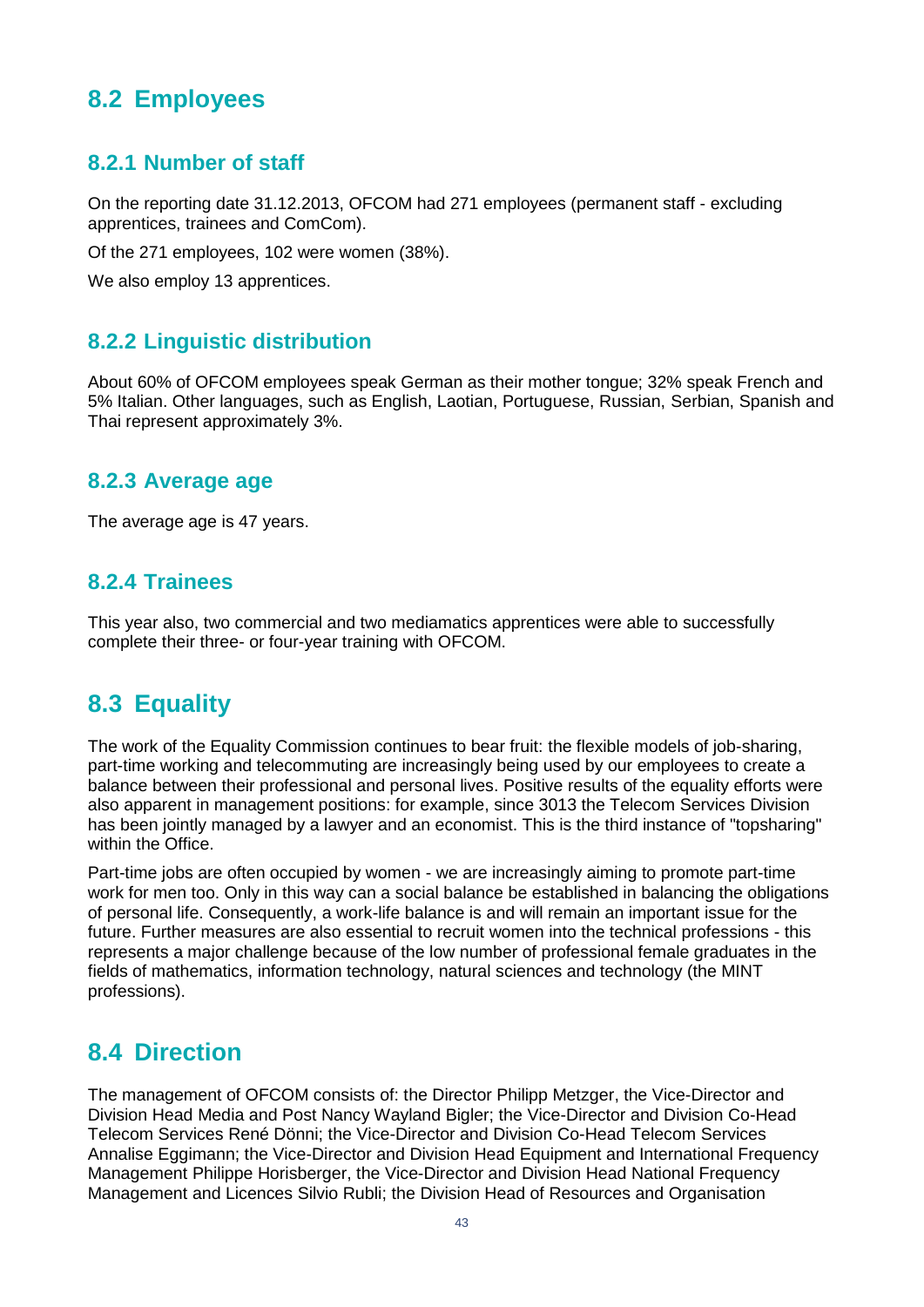Christine Fuchs; the Vice-Director and Division Head International Relations Service Frédéric Riehl, the Managerial Staff Head Andreas Sutter, and the Head of Communications Caroline Sauser.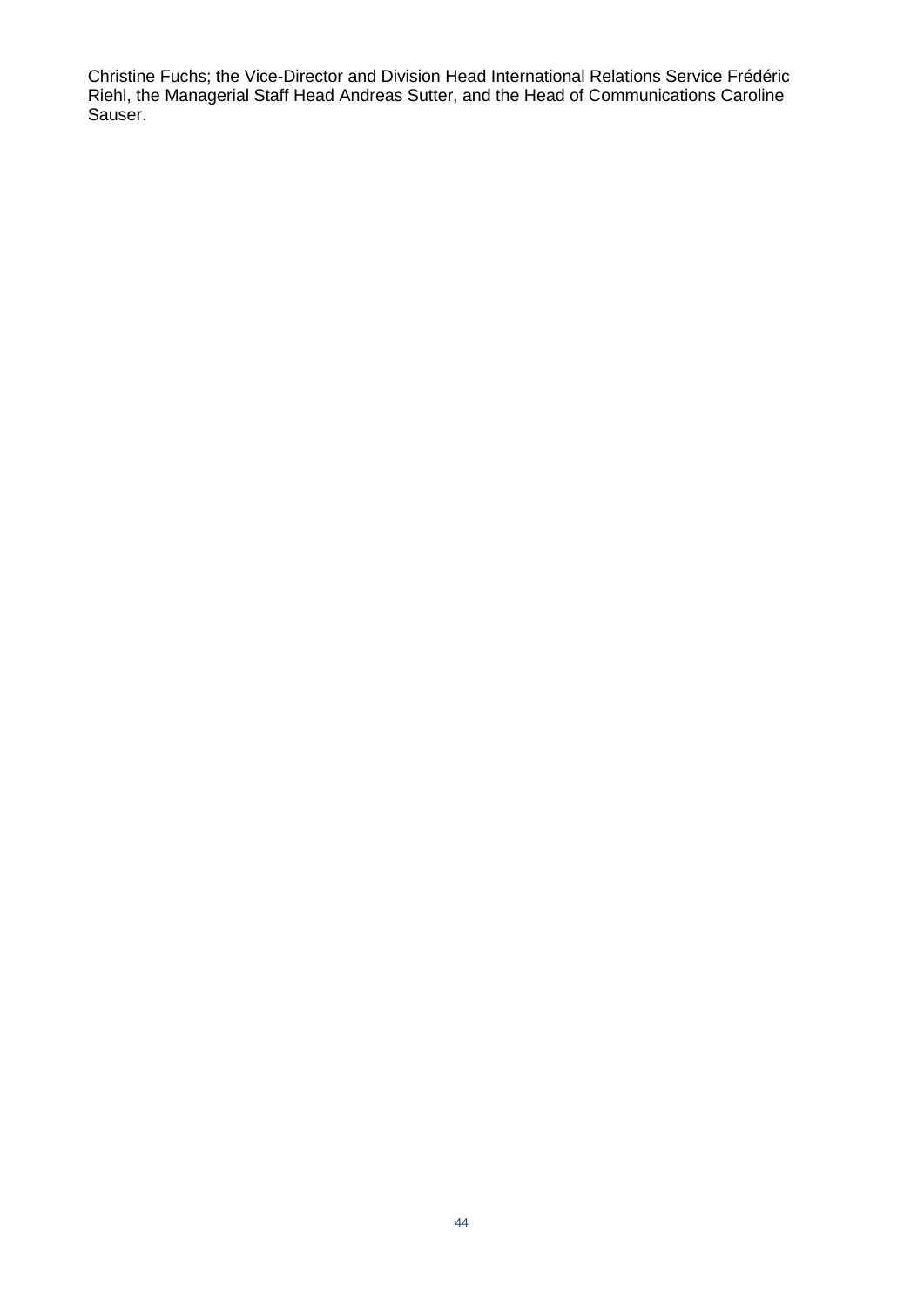# <span id="page-43-0"></span>**8.5 Organisation chart**

| <b>COM COM</b>                           |                                               | <b>Director General</b>                        |                                                                 |                                                         |
|------------------------------------------|-----------------------------------------------|------------------------------------------------|-----------------------------------------------------------------|---------------------------------------------------------|
| <b>International</b><br><b>Relations</b> | <b>Managerial Staff</b>                       |                                                | Communication                                                   | <b>Information Society</b><br><b>Business Office</b>    |
| IR                                       |                                               |                                                | <b>KOM</b>                                                      | <b>GIG</b>                                              |
| <b>Resources and</b><br>organisation     | <b>Media and Post</b>                         | <b>Telecom Services</b>                        | <b>Equipment and Inter-</b><br>national Frequency<br>Management | <b>National Frequency</b><br>Management and<br>Licences |
| <b>BO</b>                                | <b>MP</b>                                     | <b>TC</b>                                      | <b>AFI</b>                                                      | <b>FNK</b>                                              |
| <b>Finances</b>                          | Legal Affairs                                 | Legal Affairs                                  | Market Access<br>and Conformity                                 | Frequency<br>Assignment                                 |
| F                                        | $MP-R$                                        | $TC-R$                                         | <b>MK</b>                                                       | FZ.                                                     |
| Human Resources                          | Media                                         | Fixed Network and<br><b>Universal Services</b> | Electromagnetic<br>Compatibility                                | Radio Monitoring                                        |
| <b>HR</b>                                | M                                             | FG.                                            | <b>EMV</b>                                                      | RM                                                      |
| IT and<br>Organisation                   | Radio and Television<br><b>Reception Fees</b> | Mobile and<br>Satellite Services               | Radio Technology                                                | Radio Licences                                          |
| Ю                                        | <b>RF</b>                                     | <b>MS</b>                                      | <b>GF</b>                                                       | <b>FK</b>                                               |
| Logistics                                | <b>Finance and Statistics</b>                 | Numbering and<br>Addressing                    | Frequency Planning                                              |                                                         |
| L                                        | <b>FS</b>                                     | NA.                                            | <b>FP</b>                                                       |                                                         |
|                                          | Post                                          | <b>Economics</b>                               | Legal and Market<br>Surveillance Affairs                        |                                                         |
|                                          | P                                             | <b>ECO</b>                                     | <b>MR</b>                                                       |                                                         |

## <span id="page-43-1"></span>**Table 7: Organisation chart**

December 2013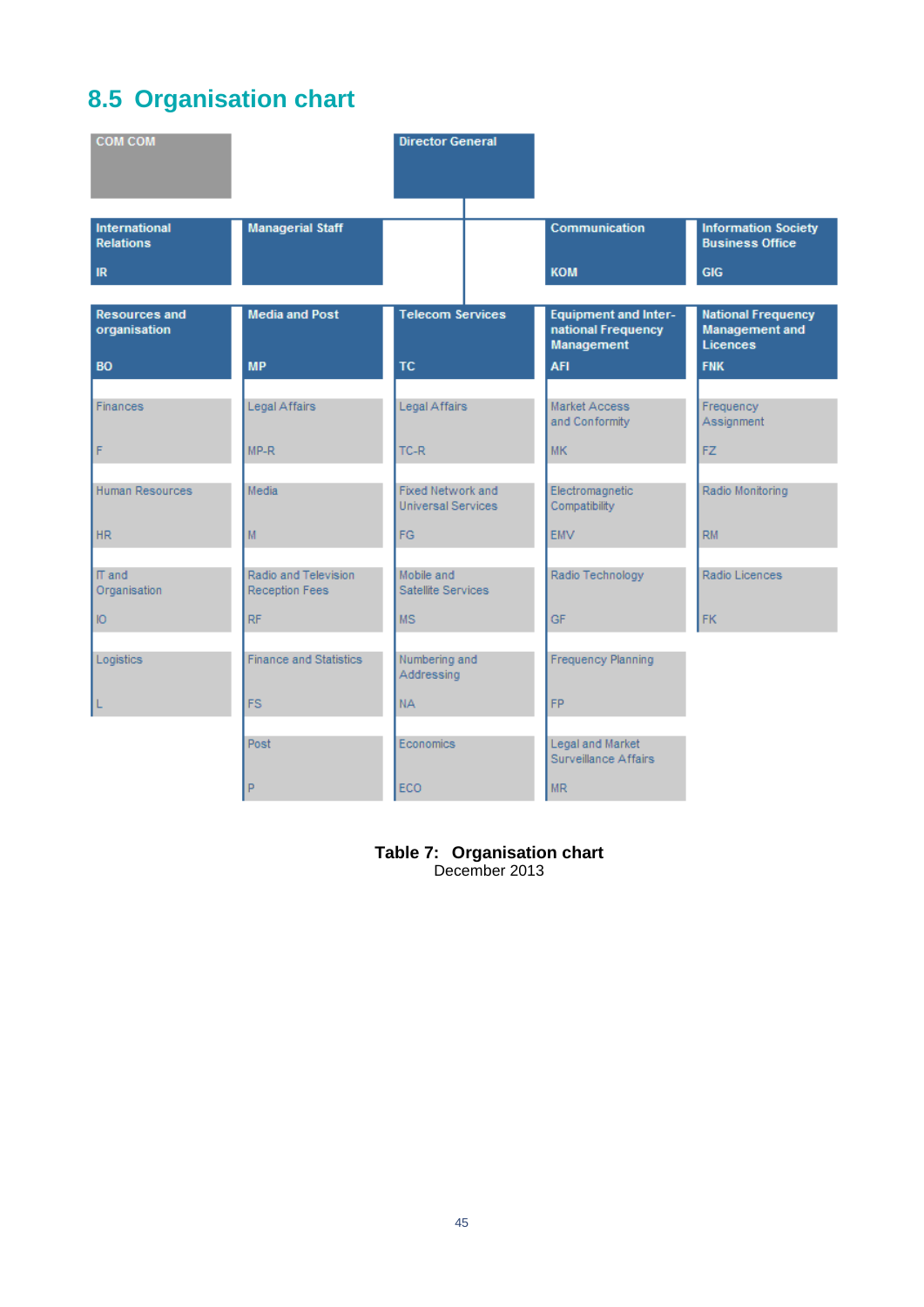# <span id="page-44-0"></span>**8.6 Managers**

| <b>Organisational unit</b>                                 |                         |
|------------------------------------------------------------|-------------------------|
| <b>General Director</b>                                    | <b>Philipp Metzger</b>  |
| <b>Head of Managerial Staff</b>                            | <b>Andreas Sutter</b>   |
| <b>Head of Communications</b>                              | <b>Caroline Sauser</b>  |
| Deputy Director of the Information Society Business Office | Charlotte Sgier de Cerf |
| Vice-Director and Head International Relations             | Frédéric Riehl          |
| <b>Resources and Organisations</b>                         |                         |
| <b>Head of Division</b>                                    | <b>Christine Fuchs</b>  |
| Finance                                                    | <b>Urs Liechti</b>      |
| <b>Human Resources</b>                                     | <b>Brigitte Müller</b>  |
| IT and Organisation                                        | <b>Michel Giraudel</b>  |
| Logistics                                                  | Gabriella Rätz          |
| <b>Media and Post</b>                                      |                         |
| Vice-Director and Head                                     | Nancy Wayland Bigler    |
| Legal Affairs                                              | <b>Susanne Marxer</b>   |
|                                                            | Carole Winistörfer      |
| Media                                                      | <b>Marcel Regnotto</b>  |
| Radio- and Television Licence Fees                         | Daniel Büttler          |
| <b>Finance and Statistics</b>                              | Michel Grandjean        |
| Post                                                       | Katrin Nussbaumer       |
|                                                            | <b>Annette Scherrer</b> |
| <b>Telecom Services</b>                                    |                         |
| Vice-Director and Co-Head                                  | René Dönni              |
| Vice-Director and Co-Head                                  | Annalise Eggimann       |
| Legal Affairs                                              | Matthias Hürlimann      |
| <b>Fixed Networks and Universal Services</b>               | Armin Blum              |
| Mobile and Satellite Services                              | Urs von Arx             |
| Numbering and Addressing                                   | François Maurer         |
| Economics and Statistics                                   | Christine Rohn Hofmann* |
| <b>Equipment and International Frequency Management</b>    |                         |
| Vice-Director and Head                                     | Philippe Horisberger    |
| Market Access and Conformity                               | Lucio Cocciantelli      |
| Electromagnetic compatibility                              | Pascal Krähenbühl       |
| Radio Technology                                           | Daniel Vergères         |
| <b>Frequency Planning</b>                                  | René Tschannen          |
| Legal and Market Surveillance Affairs                      | <b>Olivier Pauchard</b> |
| <b>National Frequency Management and Licences</b>          |                         |
| Vice-Director and Head                                     | Silvio Rubli            |
| <b>Frequency Assignment</b>                                | Konrad Vonlanthen       |
| Radio Monitoring                                           | René Vogt               |
| Radio Licences                                             | <b>Beat Scheidegger</b> |

<span id="page-44-1"></span>**Table 8: Managers**

\*since March 2014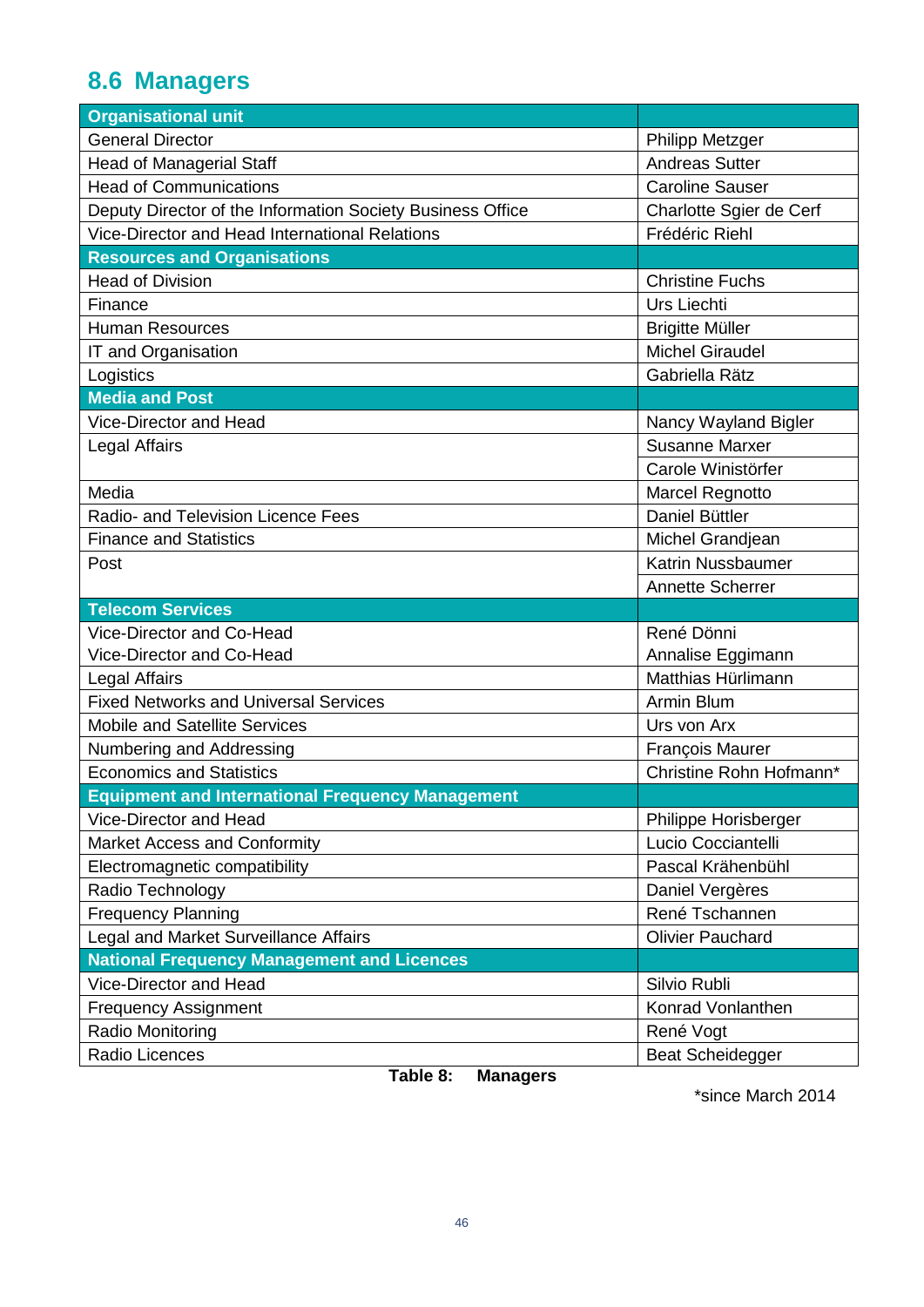# **8.7 Locations**

<span id="page-45-0"></span>OFCOM has support points throughout Switzerland. This enables us to exercise our regulatory function in the interest of markets which operate satisfactorily.



<span id="page-45-1"></span>**Figure 10: Locations**